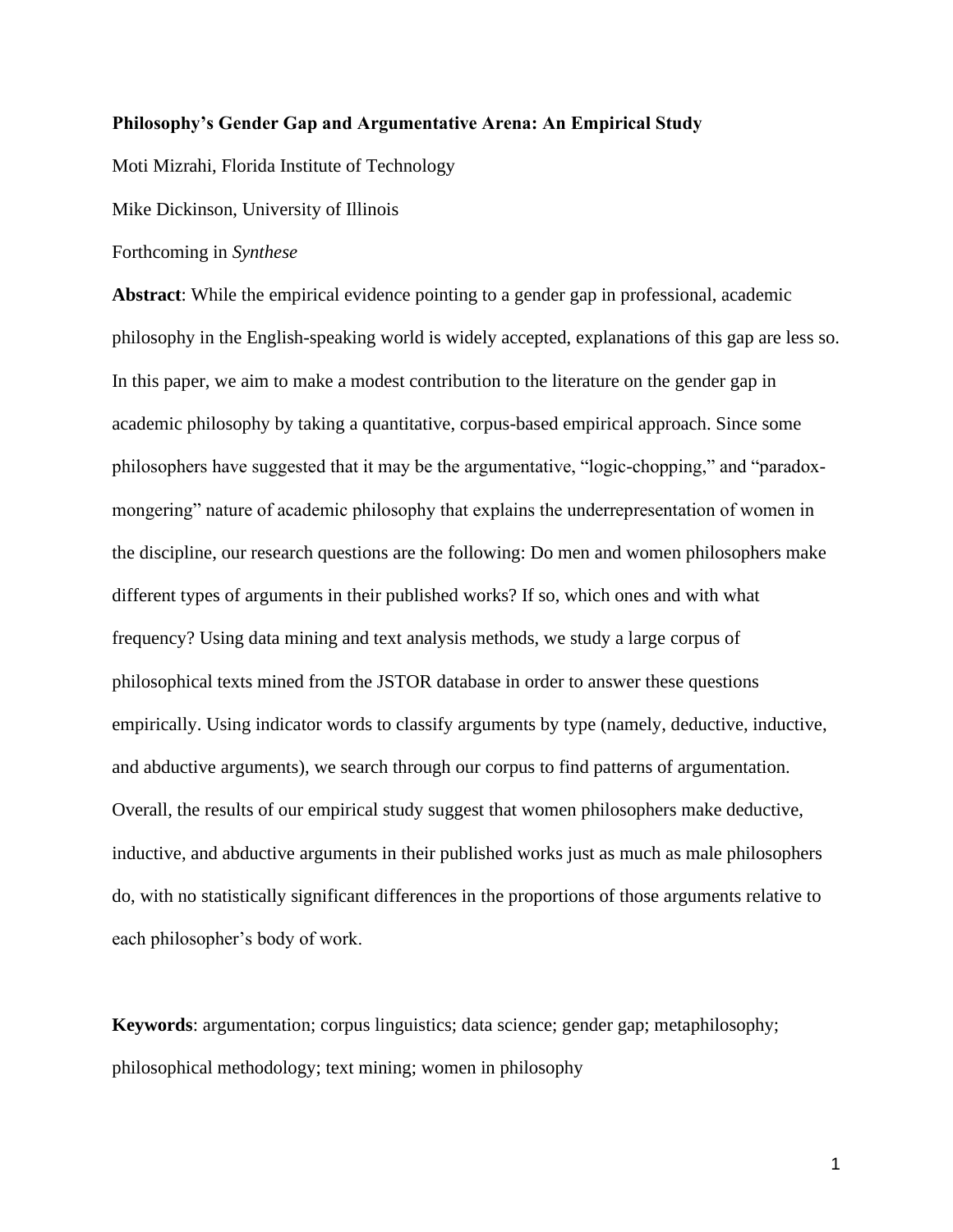## **1. Introduction**

Anyone who is familiar with professional philosophy, i.e., the academic discipline as it is practiced in the English-speaking world, knows that it has a "gender problem" or, more specifically, a "women problem." As Bowell (2015, p. 4) puts it, "Philosophy has always had, and continues to have, a Woman Problem. Women remain *under-represented* as students, as scholars, in journal publications – especially in 'top' journals – and as philosophical subjects" (emphasis added).<sup>1</sup> Accordingly, the "women problem" and "gender problem" labels refer to a complex "set of problems that relate to the general underrepresentation of women in philosophy: in the historical canon, in the professoriate class, at conferences [Schwitzgebel and Jennings (2017)], and in upper‐level undergraduate classrooms [Paxton et al. (2012)]" (Krishnamurthy et al. 2017, p. 928).

While the empirical evidence pointing to a gender gap in academic philosophy is widely accepted, explanations of this gap are less so.<sup>2</sup> According to Friedman (2013, p. 25), the "likeliest aspects of philosophy that might deter or alienate women are (1) the contents of philosophy, its distinctive questions, issues, and ideas; (2) the *methods*, broadly construed, that are used in philosophy to deal with that content; and (3) the way in which philosophy is taught and communicated" (emphasis added). With respect to (2), in particular, Friedman (2013, p. 25) cites Toulmin as describing "a philosophical method or approach that could alienate women from the field." On this philosophical method or approach, which Toulmin describes but does not endorse, academic philosophers are characterized as "just logic-choppers and paradox-mongers

 $<sup>1</sup>$  For data on the representation of women philosophers in philosophy journals, see Wilhelm et al. (2018).</sup>

<sup>&</sup>lt;sup>2</sup> For an overview of explanations of the gender gap in academic philosophy, see Thompson (2017). See also Thompson et al. (2016) and Easton (2021).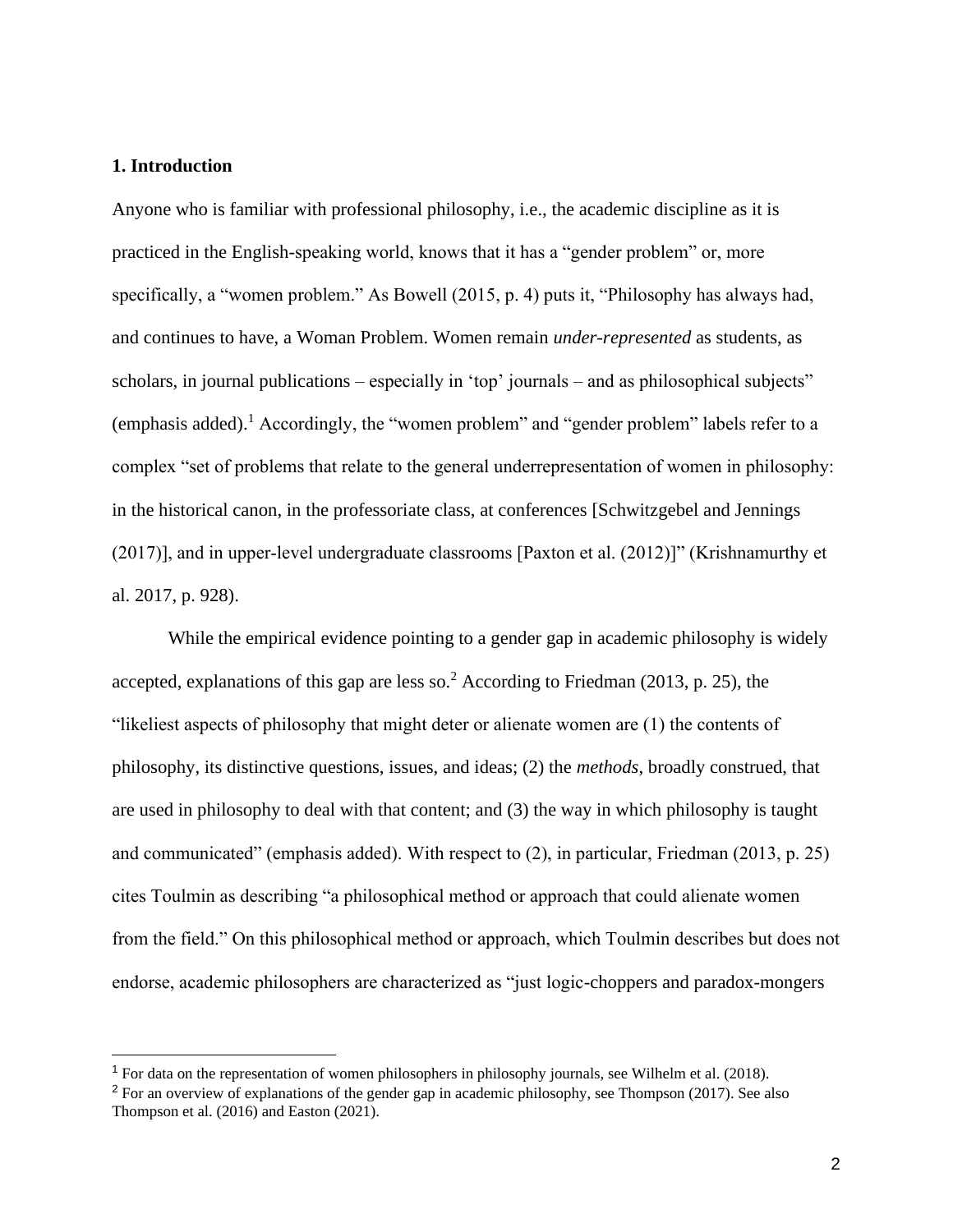who trade on the confusions produced by playing word games with tricky abstract nouns" (Toulmin 1976, p. 11). "If this is philosophy," Friedman (2013, p. 25) argues, then it is "no wonder women have relatively little interest in entering the field." Indeed, Friedman (2013, p. 25) goes on to argue, "It is not clear why men would enter the field either, unless men were more enamored than women of 'logic-chopping' and 'paradox-mongering'."

Along the same lines, Demarest et al. (2017, p. 530) propose that "When an instructor explicitly presents a counter-stereotypical profile of an author, it directly combats the existing stereotype of a philosopher as a white man (without family, obligations, or other interests and *concerned only with arguments*)" (emphasis added). This proposal to counter the stereotype of an academic philosopher who is concerned only with arguments is motivated by their empirical findings, which suggest that "two attitudes are especially strong predictors of whether women are likely to continue in philosophy: (i) feeling similar to the kinds of people who become philosophers and (ii) enjoying philosophical puzzles and issues" (Demarest et al. 2017, p. 526).<sup>3</sup>

Even if we should do something to combat the existing stereotype of a male and white academic philosopher who is concerned only with arguments, as Demarest et al. (2017, p. 530) recommend, one would be hard pressed to deny that academic philosophers are in fact concerned with arguments. After all, to do philosophy professionally is to put forth arguments for and against philosophical theses. And logic is the study of arguments. So, logic and argumentation are indispensable to doing philosophy professionally. As Harrell (2016, p. 7) observes, "philosophers are primarily concerned with arguments." But if logic and argumentation are indispensable to doing philosophy professionally, and there is a gender gap in academic philosophy, the following question arises: could this gap have something to do with the ways in

<sup>&</sup>lt;sup>3</sup> For more on what can be done to improve the climate for women in academic philosophy, see Wuest (2013).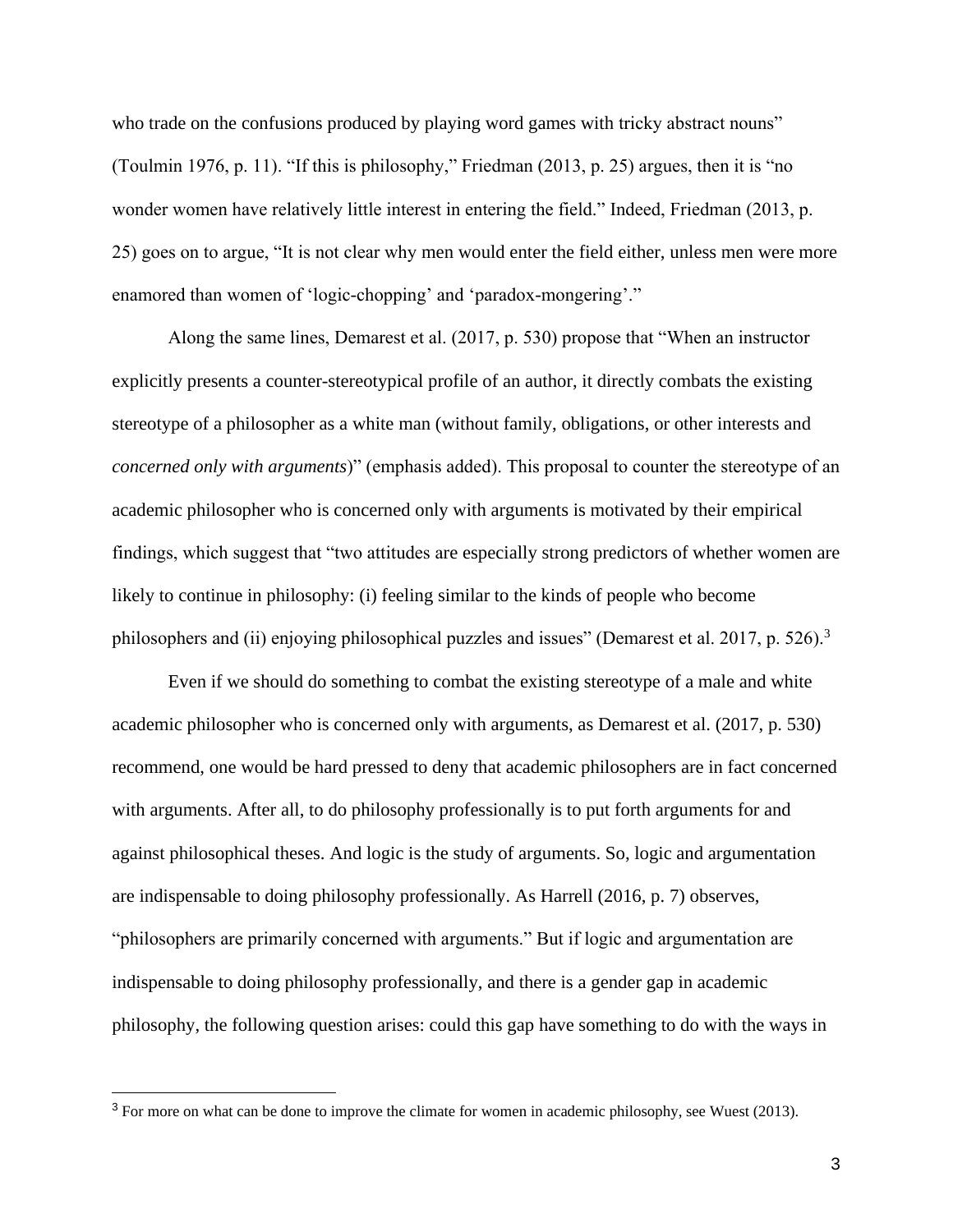which men and women philosophers argue? In other words, if the methods of philosophy, which include philosophical argumentation, are one of the aspects of philosophy that might deter or alienate women, as Friedman (2013, p. 25) argues, it seems reasonable to think that the gender gap in academic philosophy might have something to do with differences in philosophical argumentation between men and women philosophers.<sup>4</sup> By contrast, Warnock (2015) claims that academic philosophy's "women problem" cannot "be explained by the supposition that, philosophy being concerned above all with arguments, women are naturally less adept in the field."

In this paper, we take a quantitative, corpus-based empirical approach to this question, thereby aiming to make a modest contribution to the literature on the gender gap in academic philosophy. More explicitly, the following empirical questions are the research questions that guide our empirical study in this paper:

- 1. Do men and women philosophers make different types of arguments in their published works?
- 2. If men and women philosophers make different types of arguments in their published works, which types of arguments are typically made by male philosophers and which types of arguments are typically made by women philosophers? Are there significant differences between the types of arguments typically made by male philosophers versus those typically made by women philosophers?

<sup>4</sup> Another prevalent method that is used in academic philosophy to deal with philosophical content is eliciting intuitions through thought experiments. Buckwalter and Stich (2014) present empirical evidence suggesting that men and women have different philosophical intuitions. Adleberg et al. (2015) tried to replicate the findings reported by Buckwalter and Stich (2014) but did not find any evidence that men and women have different intuitions about philosophical thought experiments. See also Antony (2012).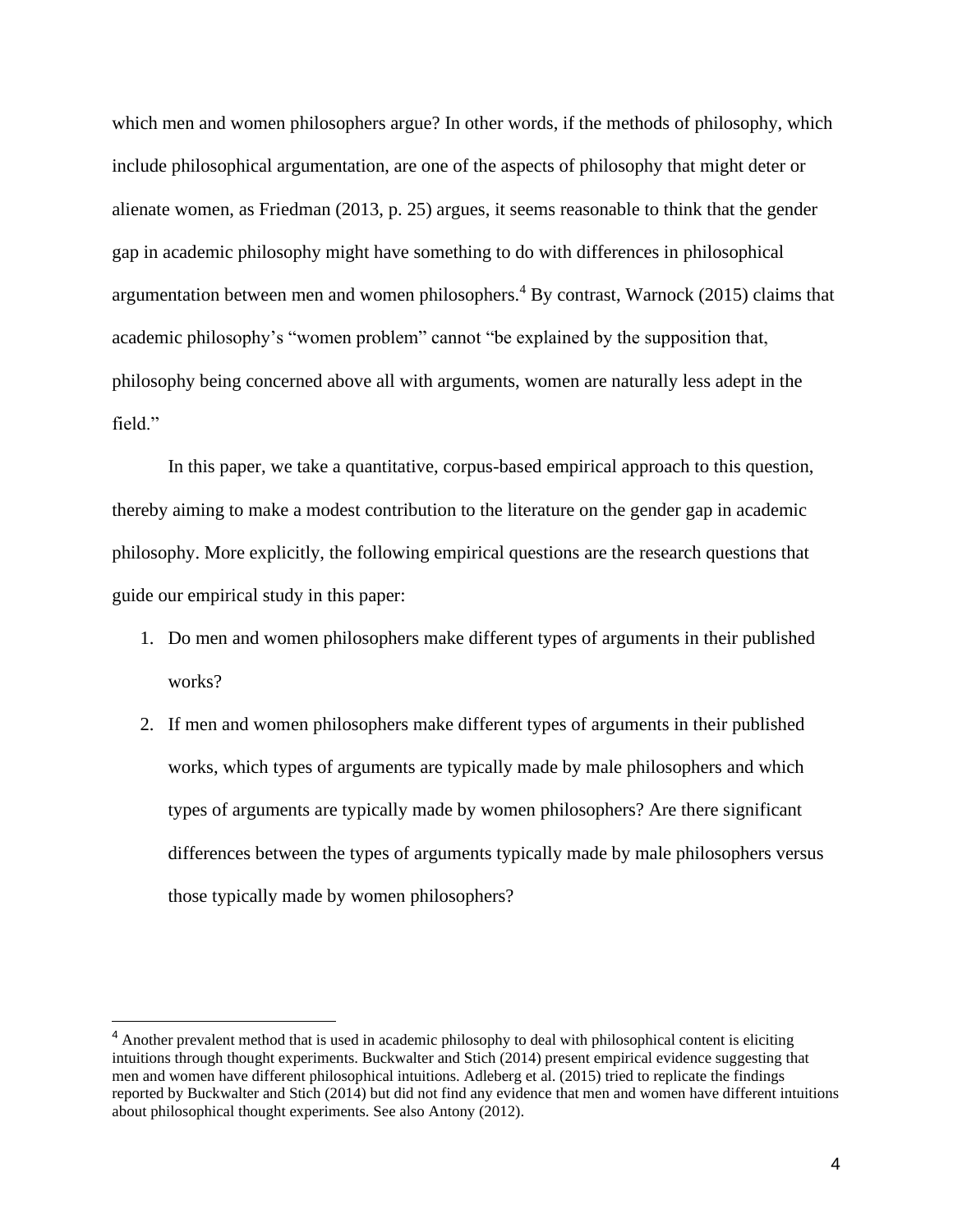We set out to investigate these questions empirically. In other words, we set out to test "the supposition that, philosophy being concerned above all with arguments, women are naturally less adept in the field" (Warnock 2015) empirically. Using data mining and text analysis methods, we study a large corpus of philosophical texts mined from the JSTOR database. Using indicator words to classify arguments by type (namely, deductive, inductive, and abductive arguments), we search through our corpus to find patterns of argumentation. Before we report the results of our empirical study in Section 3, we describe our methodology in more detail in Section 2. In Section 4, we will discuss how the results of our empirical study provide tentative answers to our research questions (1) and (2) above. Overall, the results of our empirical study suggest that women philosophers make deductive, inductive, and abductive arguments in their published works just as much as male philosophers do, with no statistically significant differences in the proportions of those arguments relative to each philosopher's body of work.

From the outset, then, it is important to note that our empirical study focuses on arguments made in academic articles published in philosophy journals. Of course, arguments made in academic publications are an integral part of the argumentative landscape of academic philosophy. But there are other aspects to argumentation in academic philosophy that go beyond the journal article. In addition to making arguments in academic publications, academic philosophers also make arguments in the seminar room and while giving talks at academic conferences. For example, Alcoff (2013) recounts the following experience: "Chisholm was typical of the best philosophers of his day and ours in his combination of philosophical acumen and rhetorical skill. Yet he was atypical at that time in his sensitivity to the practical contexts of *the argumentative arena*. [...]. As one of two women in the class, he was aware I might be experiencing an alienation-induced anxiety about my public performance" (emphasis added).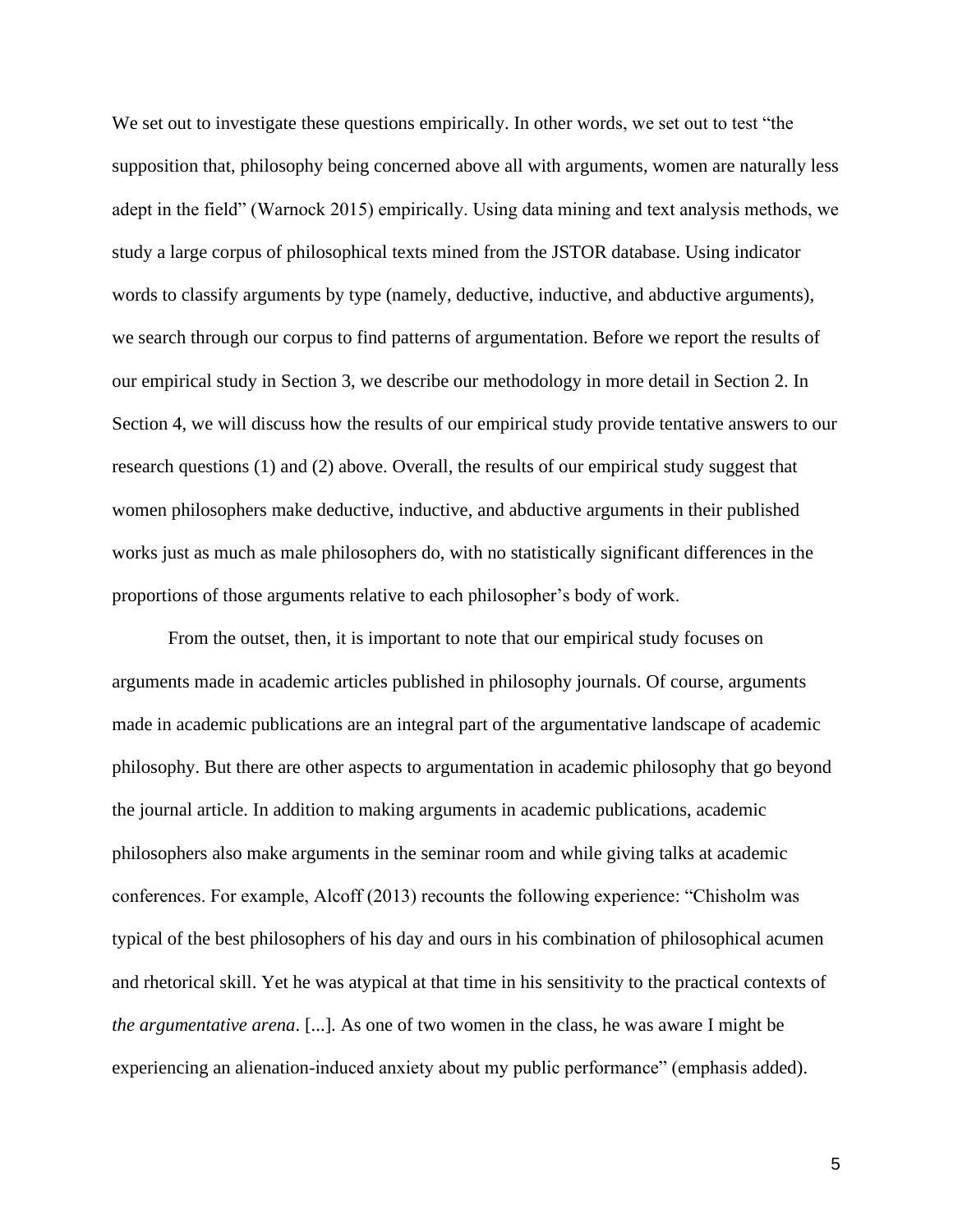These aspects of academic philosophy's argumentative landscape or "argumentative arena" (Alcoff 2013), such as the philosophy seminar (Beebee 2013, pp. 63-73) and the academic conference, are not the focus of our empirical study. Rather, our focus is on arguments in the more formal sense of premises given in support of a conclusion, not arguments in the more informal sense of a debate or a disagreement.<sup>5</sup> In other words, the focus of this empirical study is the *scholarly* aspect of academic philosophy's argumentative landscape or "argumentative arena" (Alcoff 2013).

## **2. Methods**

#### 2.1 *Background*

Introductory textbooks to logic, philosophy, and argumentation typically contain a brief discussion of indicator words. For "Indicator words suggest the presence of an argument and help to indicate its structure" (Govier 2013, p. 4). There are premise indicators, words such as 'because' and phrases such as 'inferred from' and the like, which indicate a premise of an argument, and there are conclusion indicators, words such as 'therefore' and phrases such as 'it follows that' and the like, which indicate a conclusion of an argument. For example, Morrow and Weston (2019, p. 5) instruct students to look for indicator words in order to distinguish between premises and conclusions of arguments. According to Morrow and Weston (2019, p. 5):

<sup>5</sup> Of course, arguments made in academic publications can be adversarial and aggressive as well. For example, in his review of Ted Honderich's *On Consciousness* (2004), McGinn (2007, p. 474) writes, "This book runs the full gamut from the mediocre to the ludicrous to merely bad. It is painful to read, poorly thought out, and uninformed. It is also radically inconsistent. [...] The second half tries to develop a new theory of consciousness, according to which the positive theses of the first half of the book are all wrong [...], and the fact is only slyly acknowledged toward the end of the discussion--hence the radical inconsistency I mentioned."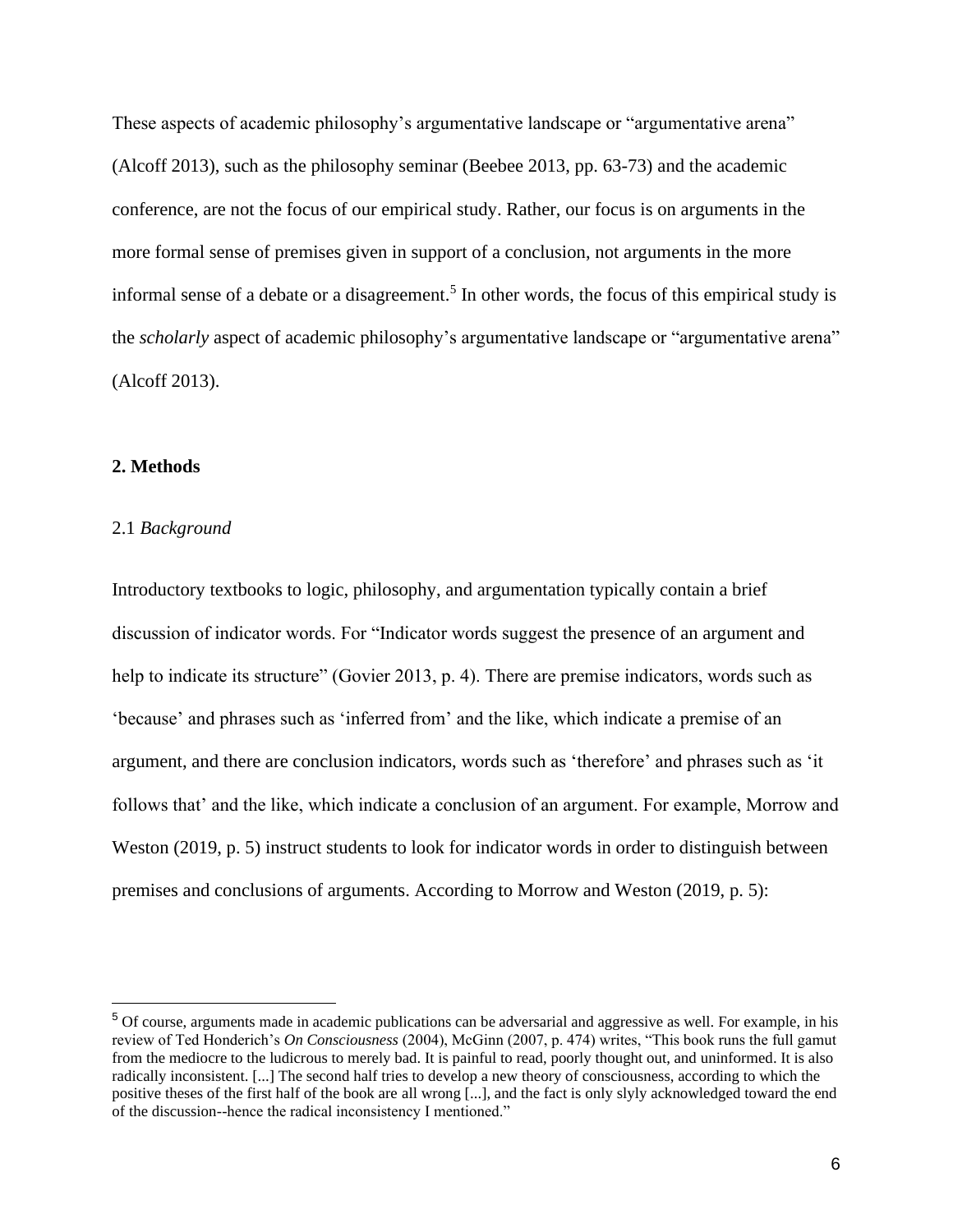Some words or phrases are *conclusion indicators*. These are words or phrases that tell you that you're about to read or hear the conclusion of an argument. Other words or phrases are *premise indicators*. These tell you that you're about to read or hear a premise (emphasis in original).

Morrow and Weston (2019, p. 5) then provide a list of premise indicators, which includes words like 'because' and phrases like 'this follows from', and a list of conclusion indicators, which includes words like 'therefore' and phrases like 'this shows that' (Morrow and Weston 2019, p. 5). Likewise, according to Marcus (2018, pp. 9-10), "there are premise and conclusion indicators. 'We may conclude that' is used to indicate a conclusion. 'This may be inferred from the fact that' is used to indicate a premise."

In addition to helping students identify premises and conclusions of arguments, indicators also help students distinguish between deductive arguments and inductive arguments. For example, according to Baronett (2016, p. 23):

To help identify arguments as either deductive or inductive, one thing we can do is look for key words or phrases. For example, the words "necessarily," "certainly," "definitely," and "absolutely" suggest a deductive argument. [...] On the other hand, the words "probably," "likely," "unlikely," "improbable," "plausible," and "implausible" suggest inductive arguments.

Similarly, according to Hurley and Watson (2018, p. 35), "inductive indicators" include terms and phrases such as 'probably', 'improbable', 'plausible', 'implausible', 'likely', 'unlikely', and 'reasonable to conclude', whereas "deductive indicators" include terms and phrases such as 'it necessarily follows that', 'certainly', 'absolutely', and 'definitely'. As Walton (1999, p. 29) puts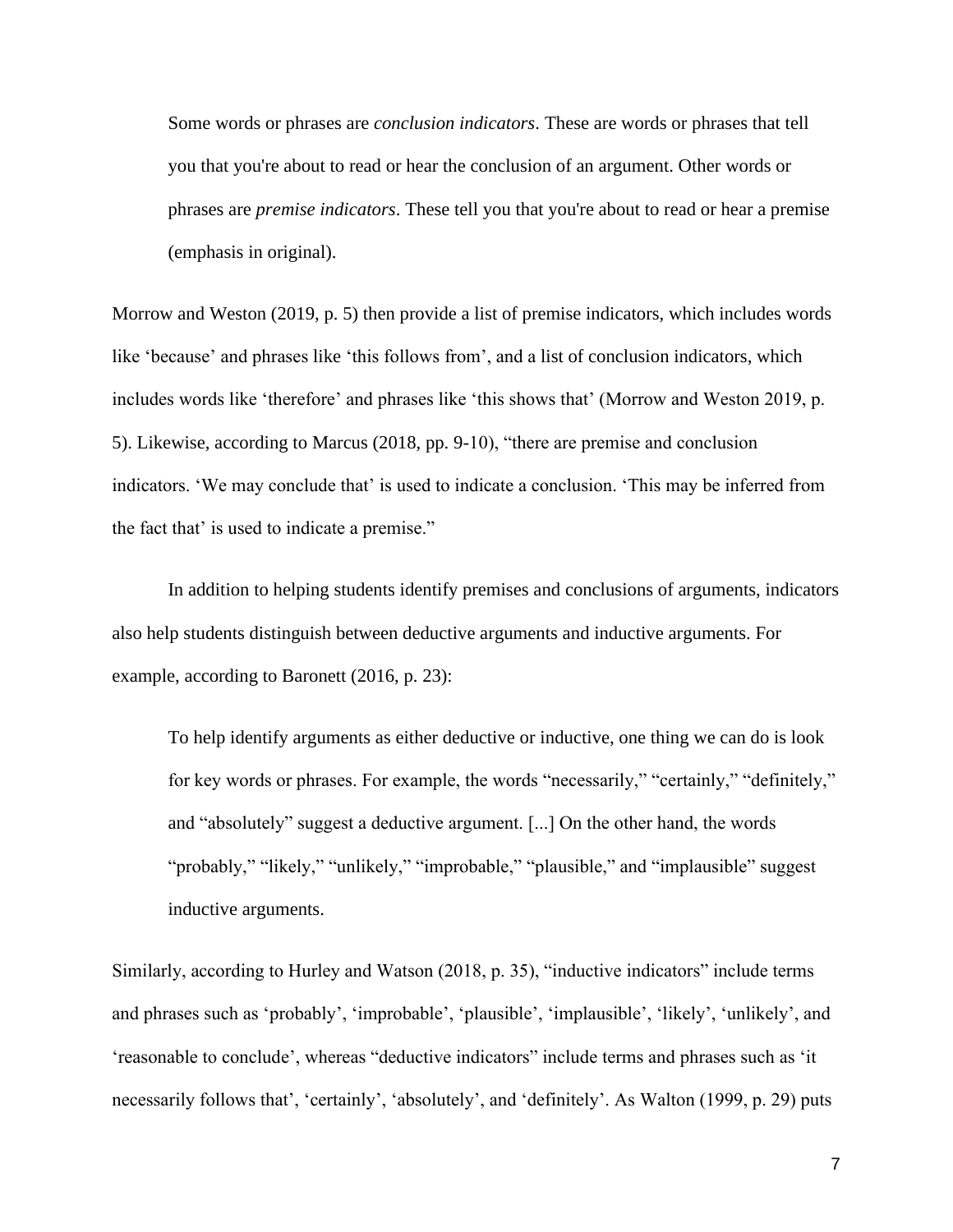it, "as we look at each inferent step in the chain of reasoning, we can classify it as a *deductive*  argument [or] an *inductive* argument [...]. Our clues to this are both the context and the *indicator words* of how the argument is being used" (emphasis added).

We can use these deductive indicators and inductive indicators, then, to look for deductive arguments and inductive arguments in philosophical texts in much the same way that students use them to identify arguments in any text. To the aforementioned deductive and inductive indicators, we can also add indicators for abductive arguments, i.e., arguments in which the conclusion is supposed to be the best explanation for some phenomenon (Govier 2013, pp. 298-302). Abductive indicators include phrases such as 'account for', 'best explain', 'make sense of', and 'best explanation for' (Overton 2013, pp. 1386-1387). The types of arguments we searched for in this empirical study and their associated indicators are listed in Table 1.<sup>6</sup>

| <b>Argument</b><br><b>Types</b> | <b>Indicators</b>                                                       | <b>Examples</b>                                                                                                                                                                                                                                           |
|---------------------------------|-------------------------------------------------------------------------|-----------------------------------------------------------------------------------------------------------------------------------------------------------------------------------------------------------------------------------------------------------|
| <b>Abductive</b>                | account for, best<br>explain, make<br>sense of, best<br>explanation for | "we likewise have good reason to think that certain<br>normative moral statements are true because those<br>statements provide the <i>best explanations</i> of some of the<br>(non-normative) observations we have made" (Sober 2015,<br>p. 906).         |
| <b>Deductive</b>                | absolutely,<br>certainly,<br>definitely,<br>necessarily                 | "its being one's duty to do something does not <i>necessarily</i><br>imply that, all things considered, one should do it. So,<br>although I admit that the goal of a theory of duty is to draw<br>a line below which morally decent people must not go, I |

*Table 1*. Types of arguments and their indicators with examples from philosophical texts

<sup>6</sup> Ashton and Mizrahi (2018, p. 58) use a similar methodology to test the hypothesis that "philosophy is a priori and in the business of discovering necessary truths from the armchair." See also Mizrahi and Dickinson (2021).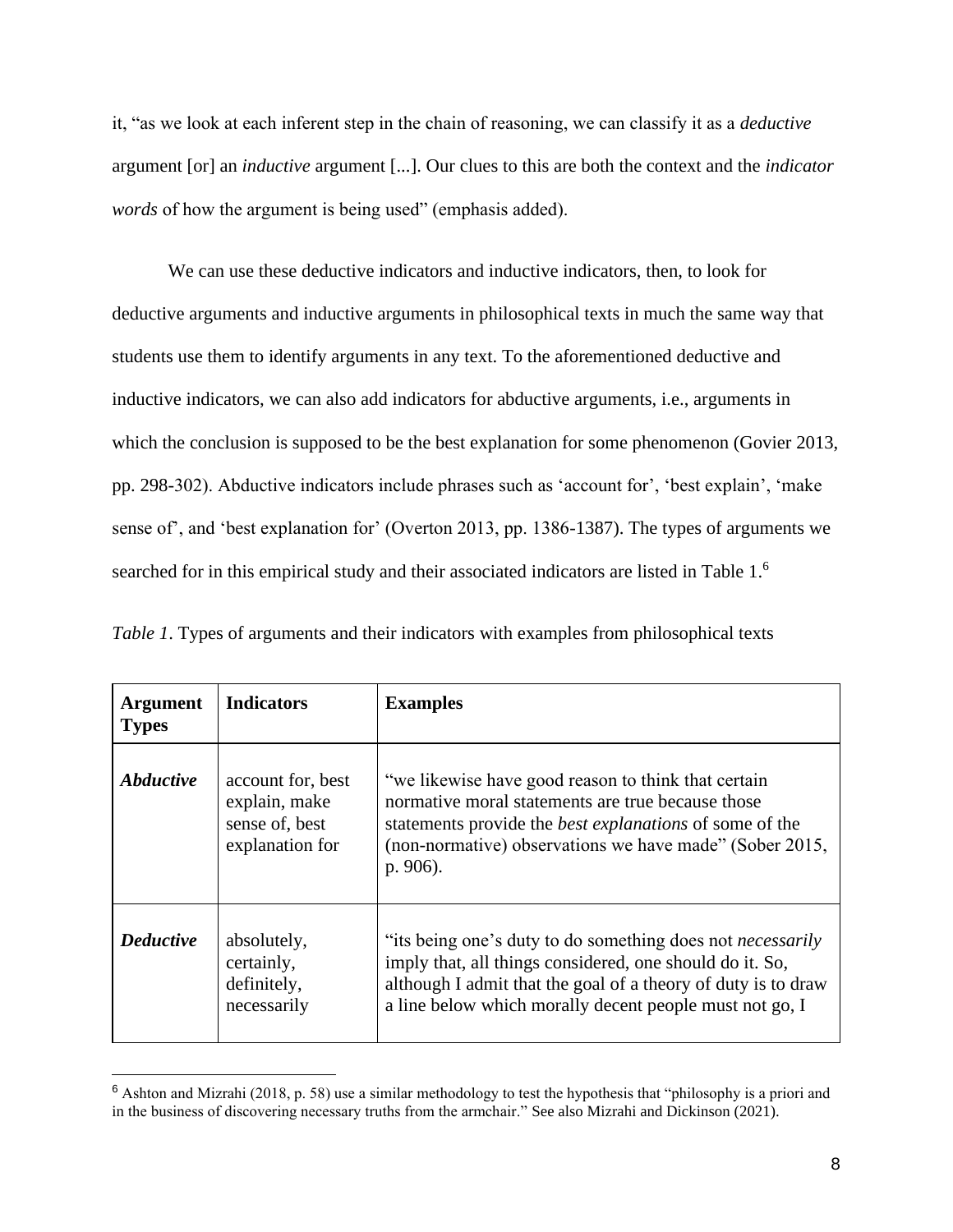|                  |                                              | seem to be suggesting that, after all, people may go below<br>that line" (Wolf 1986, p. 145).                                                                    |
|------------------|----------------------------------------------|------------------------------------------------------------------------------------------------------------------------------------------------------------------|
| <b>Inductive</b> | likely, unlikely,<br>probably,<br>improbable | "It is therefore <i>unlikely</i> that there is a single complete and<br>fixed commentary per model, stable across audiences and<br>contexts" (Maki 2009, p. 39). |

Of course, we have to keep in mind that these abductive, deductive, and inductive indicators are just that--*indicators*. They are not sure signs for the presence (or absence) of arguments in texts. In other words, "the mere occurrence of an indicator word by no means guarantees the presence of an argument" (Hurley and Watson 2018, p. 16). Nevertheless, indicator words are still useful and reliable indicators of the presence of arguments in text, which is why students of philosophy, logic, and argumentation are instructed to look for them. As Lepore and Cumming (2013, p. 6) put it, "Although there are no sure signs of whether an argument is present, fairly reliable indicators exist." Lepore and Cumming (2013, p. 6) proceed to list some of the aforementioned indicator words as those listed in Table 1. In addition, since our aim is to study arguments made by professional philosophers, which are published in academic journals of philosophy, and academic philosophers are "trained in the ways of argument" (Currie 2016, p. 200), we can be quite confident that, as professional arguers, academic philosophers rarely misuse indicators in an effort to make non-arguments appear as arguments (see also Ashton and Mizrahi 2018, p. 62).

The quantitative methods we use in this empirical study, namely, text mining and corpus analysis, allow us to overcome the limitations of relying on selective quotation. After all, one can easily find instances of the aforementioned indicator words in philosophical texts written by both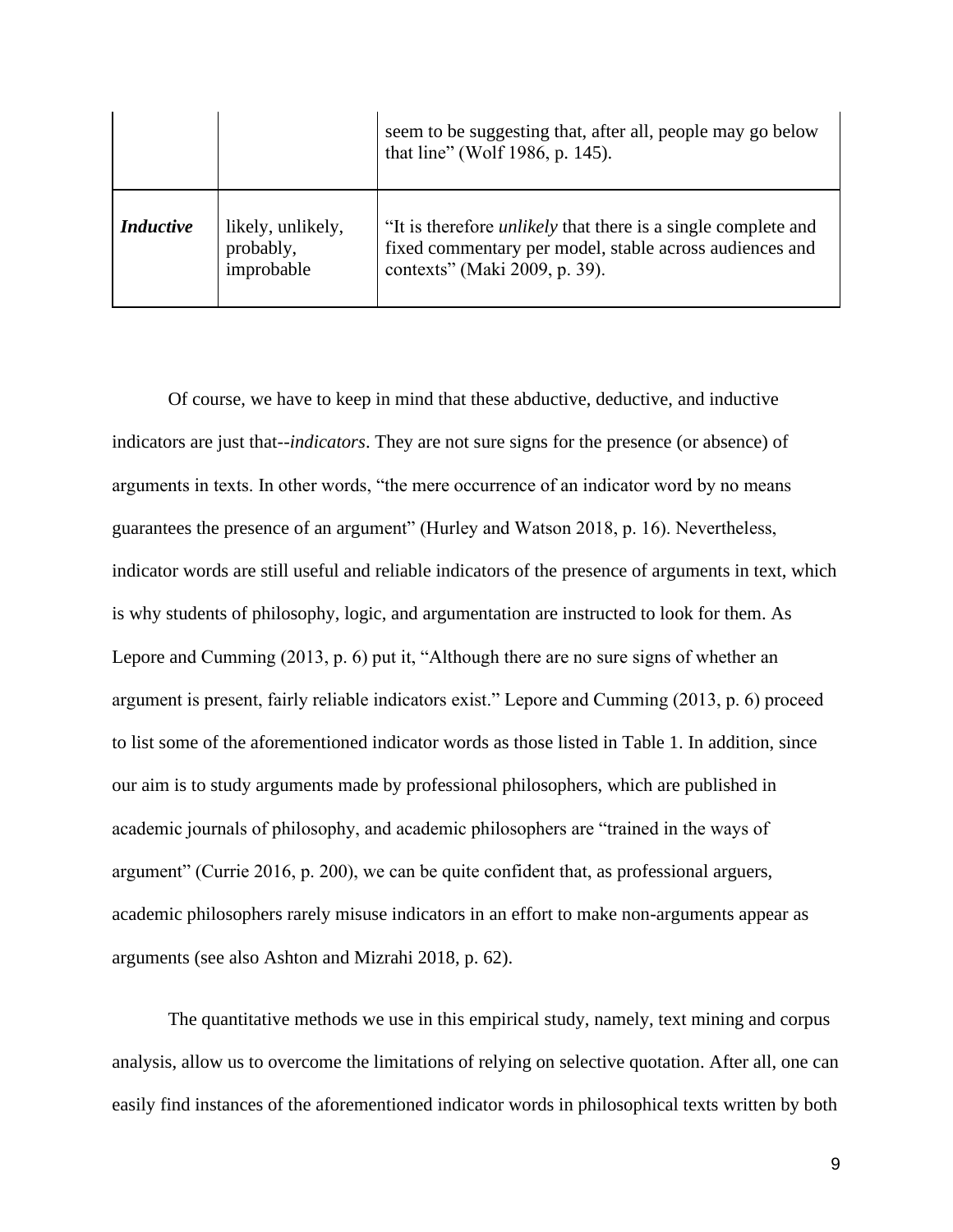men and women philosophers (see Table 1). However, selected quotations may or may not be representative of academic philosophy as a whole. By using data mining and text analysis methods, we can study a large corpus of philosophical texts, and thus obtain a broader view of the argumentative landscape in scholarly philosophical practice. Having a broader view of the argumentative landscape, or "argumentative arena" (Alcoff 2013), of academic philosophy is important for the purpose of this empirical study, since we would like to find out what role, if any, it plays in explaining the gender gap in academic philosophy.

Of course, empirical methodologies have limitations of their own. As far as the methods of data mining and text analysis are concerned, there are two major limitations. First, we can only study and analyze what is explicitly mentioned in the corpus. For the purpose of this empirical study, then, our corpus of philosophical texts must contain explicit mentions of the indicator words listed in Table 1, for us to be able to analyze ratios, means, and patterns of usage. It is reasonable to assume that there would be such explicit mentions of the indicator words listed in Table 1 in philosophical texts if academic philosophers are indeed "trained in the ways of argument" (Currie 2016, p. 200).

Second, as with any empirical methodology, there may be some false positives and/or false negatives. When it comes to the methods of text mining and corpus analysis, false negatives could occur when we search for a specific word *w* in a corpus, but do not find it, even though the corpus contains a synonym of *w*. For example, although unlikely, it is possible that our corpus of philosophical texts contains no instances of 'probably', and so a search for 'probably' would return zero results, because academic philosophers use 'likely' instead of 'probably' in all the philosophical texts that make up our corpus. On the other hand, false positives could occur when we find instances of a word *w* in our corpus, but those instances contain irrelevant uses of *w*. For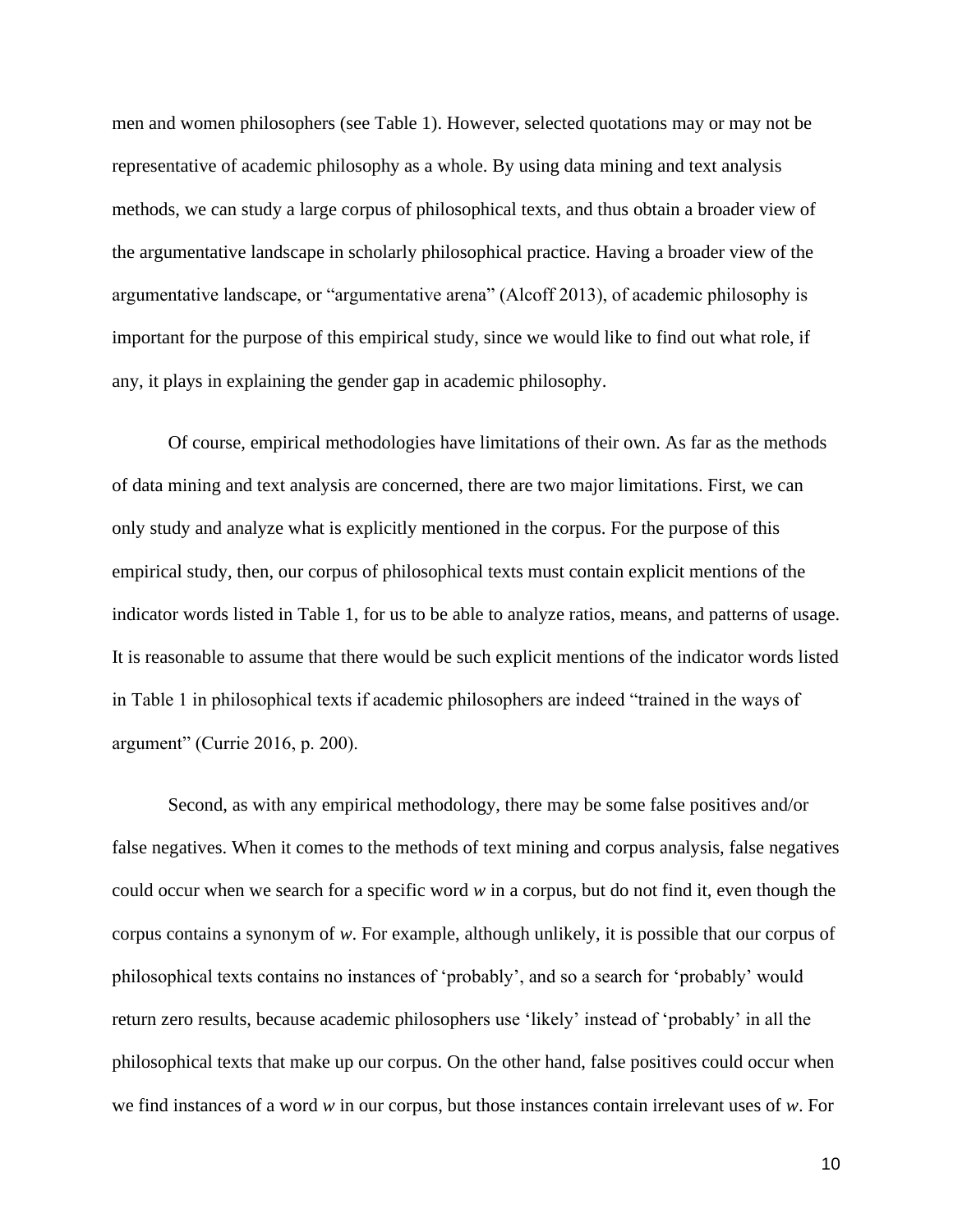the purpose of this empirical study, then, the corpus of philosophical texts must contain not only explicit mentions of the abductive, deductive, and inductive indicators listed in Table 1, but also explicit mentions of those indicators in the context of argumentation. For example, instances of 'certainly' that occur outside of any argumentative context would be considered false positives for the purposes of this empirical study.

Now, there are a couple of things we can do to overcome the limitations of our quantitative, corpus-based approach. First, we can refine our searches by expanding our search terms to include as many indicator words as we can. For each argument type, we have four indicator words (see Table 1). This search algorithm is designed to minimize the number of false negatives, i.e., occurrences of abductive, deductive, and inductive arguments in philosophical texts that are indicated by words other than the standard ones, such as 'best explain', 'necessarily', and 'probably', by using synonymous indicator words and phrases, such as 'account for', 'certainly', and 'likely'.

Second, we can further refine our searches by pairing the argument type indicators with indicator words for arguments, such as 'therefore' and 'hence'. Since the aim of this paper is to find out what types of arguments academic philosophers actually make in scholarly philosophical practice, we need to search for the abductive, deductive, and inductive indicators listed in Table 1 in argumentative contexts by pairing the abductive, deductive, and inductive indicators listed in Table 1 with indicators words for arguments, such as 'therefore' and 'hence'. Although they are frequently mentioned as premise indicators, we chose not to use the words 'since' and 'because'. For, as Copi et al. (2011, p. 18) point out, "those words are used both in explanations and in arguments." Instead, words like 'therefore' and 'hence' tend to indicate arguments rather than explanations more reliably. By anchoring the abductive, deductive, and inductive indicators

11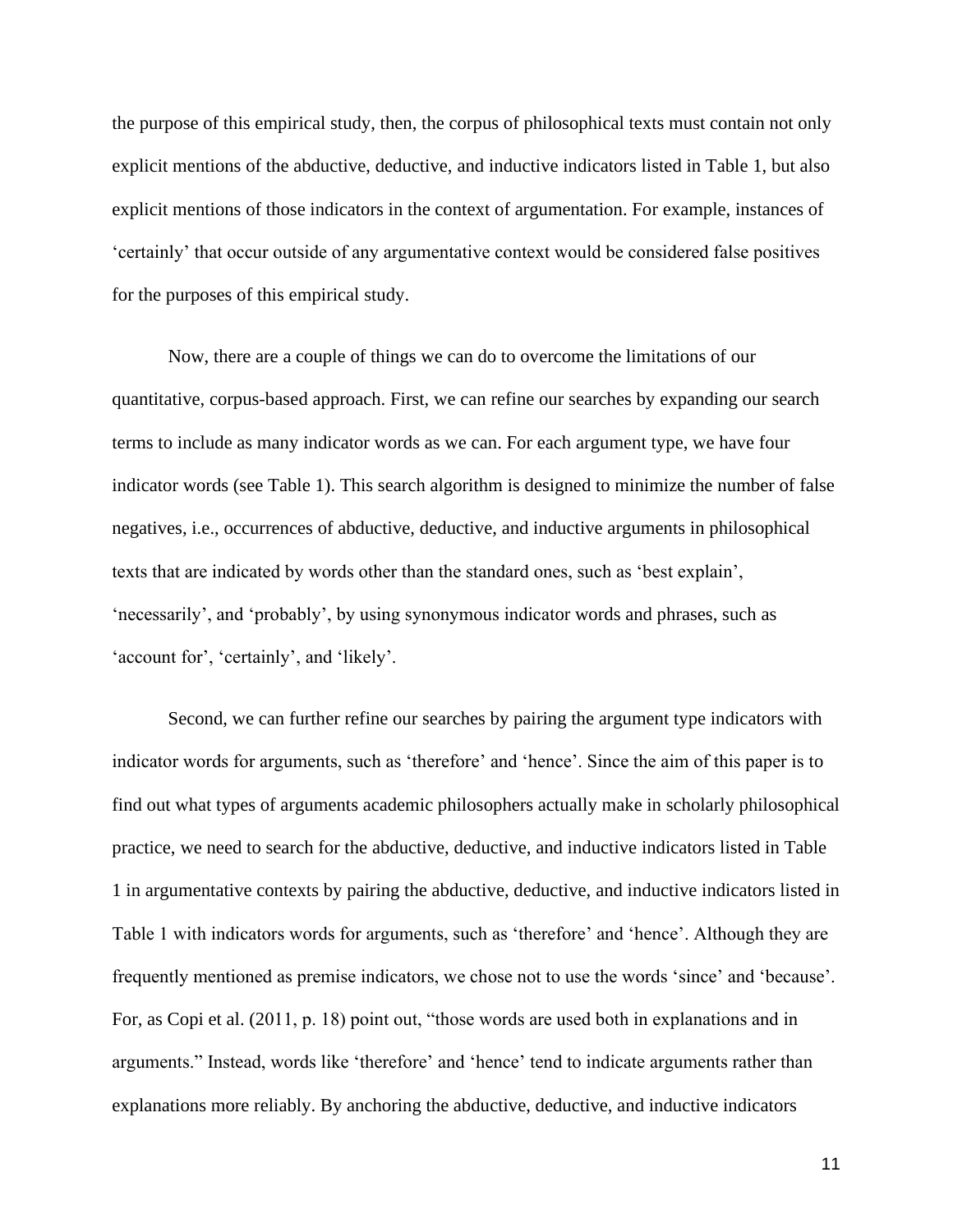listed in Table 1 to argument indicators, such as 'therefore' and 'hence', we can be quite confident that our indicators for argument types (see Table 1) actually indicate arguments in the corpus, and thus that the number of false positives will be minimized. This procedure results in the argument indicator pairs listed in Table 2.

| <b>Deductive indicator pairs</b> | <b>Inductive indicator pairs</b> | <b>Abductive indicator pairs</b>  |
|----------------------------------|----------------------------------|-----------------------------------|
| therefore necessarily            | therefore probably               | therefore account for             |
| therefore certainly              | therefore likely                 | therefore best explain            |
| therefore definitely             | therefore unlikely               | therefore make sense of           |
| therefore absolutely             | therefore improbable             | therefore best explanation for    |
| hence necessarily                | hence probably                   | hence account for                 |
| hence certainly                  | hence likely                     | hence best explain                |
| hence definitely                 | hence unlikely                   | hence make sense of               |
| hence absolutely                 | hence improbable                 | hence best explanation for        |
| so necessarily                   | so probably                      | so account for                    |
| so certainly                     | so likely                        | so best explain                   |
| so definitely                    | so unlikely                      | so make sense of                  |
| so absolutely                    | so improbable                    | so best explanation for           |
| consequently necessarily         | consequently probably            | consequently account for          |
| consequently certainly           | consequently likely              | consequently best explain         |
| consequently definitely          | consequently unlikely            | consequently make sense of        |
| consequently absolutely          | consequently improbable          | consequently best explanation for |

proves necessarily proves probably proves account for

proves certainly proves likely proves best explain

| Table 2. Indicator pairs for deductive, inductive, and abductive arguments |  |  |  |  |  |
|----------------------------------------------------------------------------|--|--|--|--|--|
|----------------------------------------------------------------------------|--|--|--|--|--|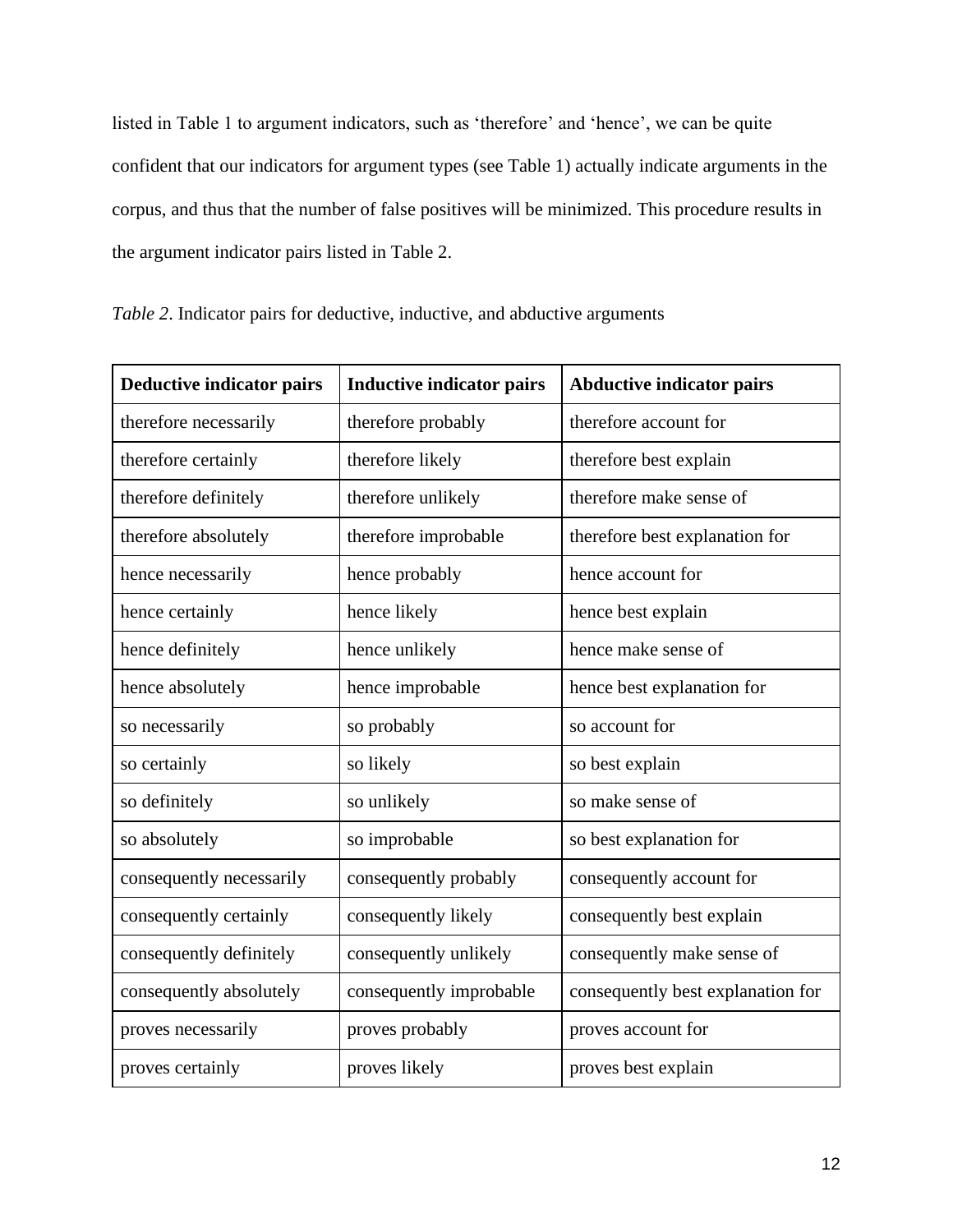| proves definitely       | proves unlikely        | proves make sense of             |
|-------------------------|------------------------|----------------------------------|
| proves absolutely       | proves improbable      | proves best explanation for      |
| thus necessarily        | thus probably          | thus account for                 |
| thus certainly          | thus likely            | thus best explain                |
| thus definitely         | thus unlikely          | thus make sense of               |
| thus absolutely         | thus improbable        | thus best explanation for        |
| follows necessarily     | follows probably       | follows account for              |
| follows certainly       | follows likely         | follows best explain             |
| follows definitely      | follows unlikely       | follows make sense of            |
| follows absolutely      | follows improbable     | follows best explanation for     |
| accordingly necessarily | accordingly probably   | accordingly account for          |
| accordingly certainly   | accordingly likely     | accordingly best explain         |
| accordingly definitely  | accordingly unlikely   | accordingly make sense of        |
| accordingly absolutely  | accordingly improbable | accordingly best explanation for |
| infer necessarily       | infer probably         | infer account for                |
| infer certainly         | infer likely           | infer best explain               |
| infer definitely        | infer unlikely         | infer make sense of              |
| infer absolutely        | infer improbable       | infer best explanation for       |

By searching for these deductive, inductive, and abductive indicator pairs (as listed in Table 2) in our corpus, we can find out what types of arguments academic philosophers make in their published works and with what frequency. For each of the indicator pairs listed in Table 2, we ran three kinds of searches: (a) a search allowing for up to three words between argument type indicator, e.g., 'necessarily', and argument indicator, e.g., 'therefore', (b) a search allowing for up to six words between argument type indicator, e.g., 'probably', and argument indicator,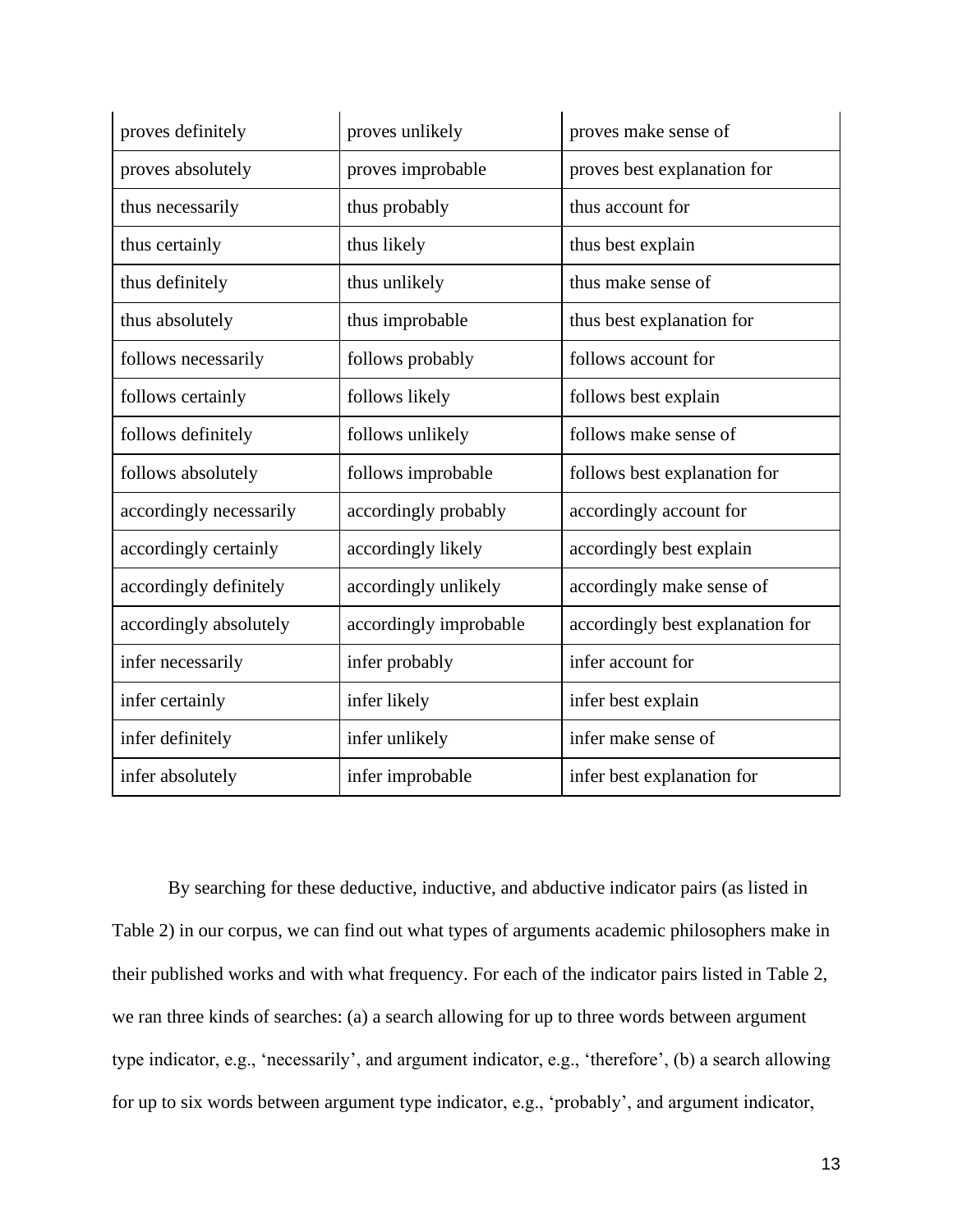e.g., 'hence', and (c) a search allowing for up to ten words between argument type indicator, e.g., 'account for', and argument indicator, e.g., 'so'. This methodology is designed to help us find answers to research questions (1) and (2) above while minimizing the number of false positives and false negatives.

In order to find answers to research questions (1) and (2) above, we need to be able to distinguish between not only types of arguments (namely, deductive, inductive, or abductive arguments) but also the philosophers who make those arguments. More specifically, we need to tag the articles in our corpus as written by either men or women philosophers in order to be able to say what types of arguments are made by male philosophers and what types of arguments are made by women philosophers. For the purposes of this empirical study, we selected the names of men and women philosophers from Eric Schwitzgebel's (2019) list of the most cited contemporary philosophers in the *Stanford Encyclopedia of Philosophy* (SEP).<sup>7</sup> This procedure results in the 32 names of male philosophers and 32 names of women philosophers listed in Table 3.

| Men               | Women                  |
|-------------------|------------------------|
| Lewis, David K.   | Nussbaum, Martha       |
| Quine, W.V.O.     | Anscombe, G.E.M.       |
| Putnam, Hilary    | Korsgaard, Christine   |
| Rawls, John       | Anderson, Elizabeth    |
| Davidson, Donald  | Thomson, Judith Jarvis |
| Kripke, Saul      | Cartwright, Nancy      |
| Williams, Bernard | Annas, Julia           |

*Table 3*. A list of 32 men and 32 women philosophers most cited in the SEP

<sup>7</sup> Available at [http://schwitzsplinters.blogspot.com/2019/08/the-295-most-cited-contemporary-authors.html.](http://schwitzsplinters.blogspot.com/2019/08/the-295-most-cited-contemporary-authors.html) Schwitzgebel et al. (2018) have used a longer list (of 100 most-cited recent authors in the SEP) to study what they call the "insularity of Anglophone Philosophy" empirically.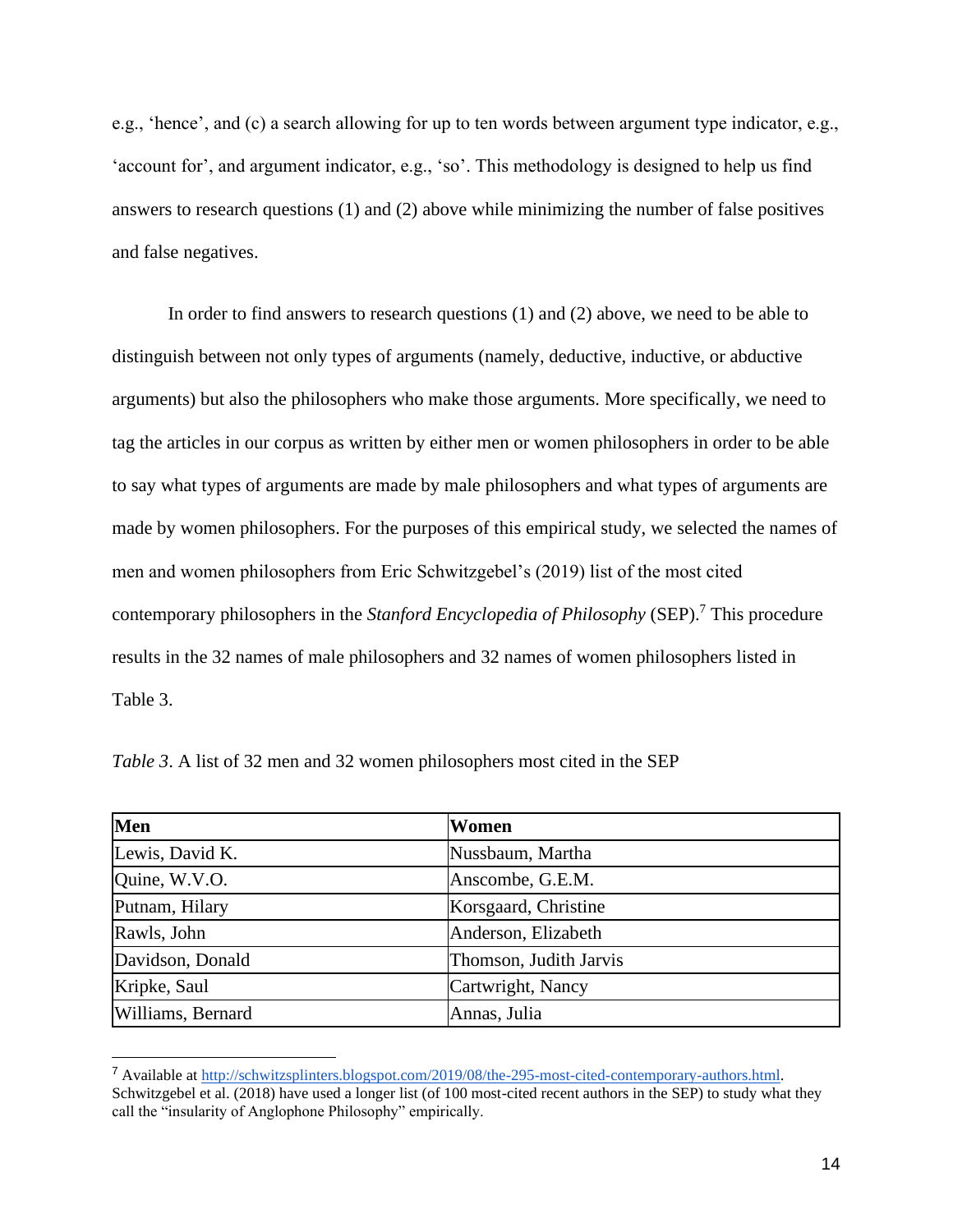| Nozick, Robert      | Young, Iris Marion    |
|---------------------|-----------------------|
| Williamson, Timothy | Millikan, Ruth G.     |
| Jackson, Frank      | Foot, Philippa        |
| Nagel, Thomas       | Stump, Eleonore       |
| Searle, John R.     | Okin, Susan Moller    |
| Van Fraassen, Bas   | Butler, Judith        |
| Armstrong, David M. | O'Neill, Onora        |
| Dummett, Michael    | Zagzebski, Linda      |
| Fodor, Jerry        | Baker, Lynne Rudder   |
| Harman, Gilbert     | Haslanger, Sally      |
| Chisholm, Roderick  | Thomasson, Amie       |
| Dennett, Daniel C.  | Hurley, Susan         |
| Chalmers, David J.  | Longino, Helen        |
| Strawson, P. F.     | MacKinnon, Catharine  |
| Stalnaker, Robert   | Marcus, Ruth Barcan   |
| Scanlon, T. M.      | Benhabib, Seyla       |
| Dworkin, Ronald     | Paul, L. A.           |
| Pettit, Philip      | Alcoff, Linda Martín  |
| Fine, Kit           | Gendler, Tamar        |
| Sober, Elliott      | Wolf, Susan           |
| Van Inwagen, Peter  | Adams, Marilyn McCord |
| Popper, Karl        | Baier, Annette        |
| Parfit, Derek       | Kamm, Frances         |
| Kitcher, Philip     | Langton, Rae          |
| Bennett, Jonathan   | Lloyd, Elisabeth      |

By searching for the argument indicator pairs listed in Table 2 in the published works of the men and women philosophers listed in Table 3, we can find out what types of arguments men and women philosophers make in their published works and with what frequency.

We have taken the names of 32 male philosophers and 32 women philosophers from Schwitzgebel et al. (2018) in order to make our task more manageable, given that identifying individuals as either 'man' or 'woman' is no straightforward task. But one might worry that, in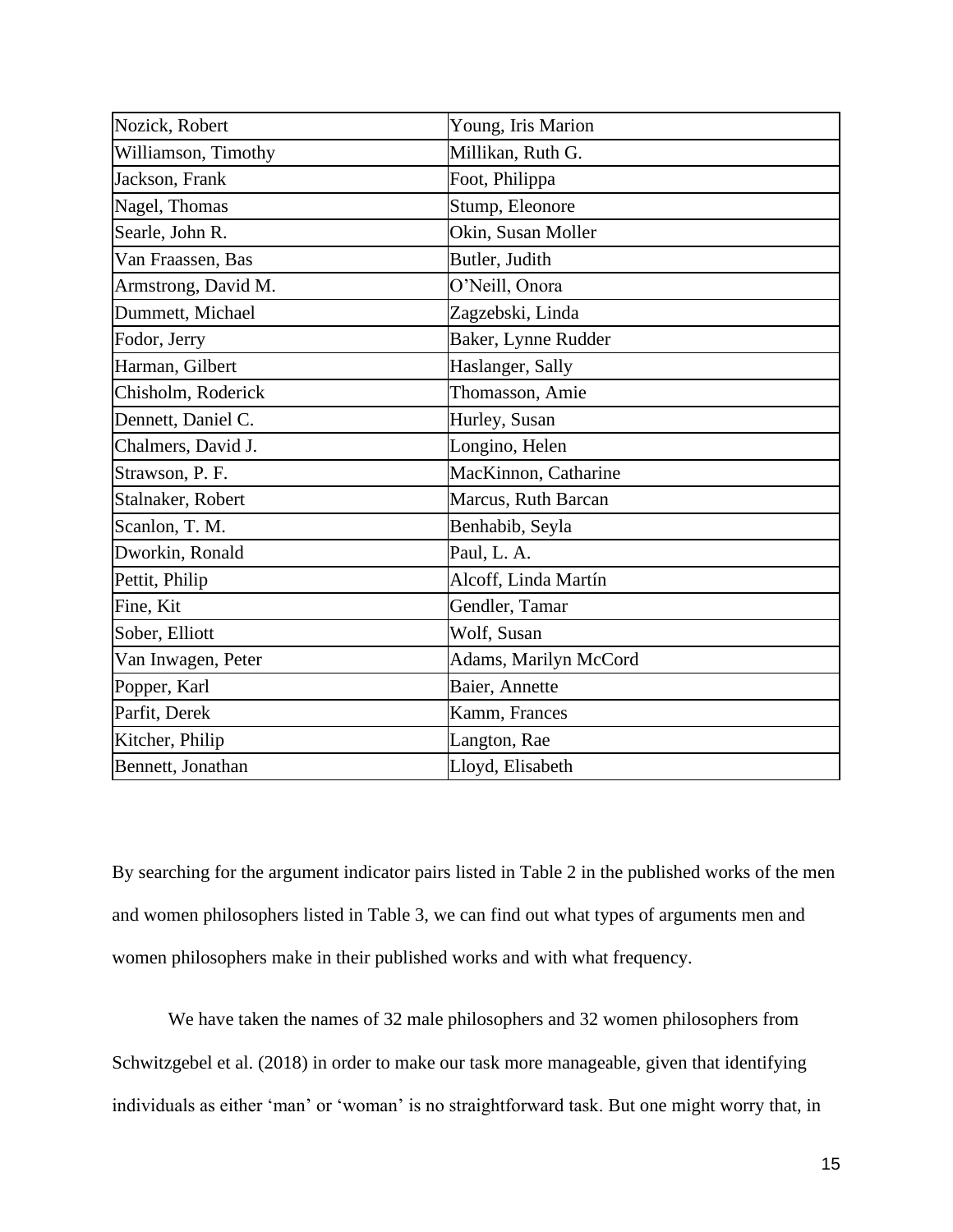doing so, we have introduced an element of the so-called "survivor bias" into our sample of women philosophers. For we have selected women philosophers who have managed to be successful in academic philosophy *in spite of* the "logic-chopping" and "paradox-mongering" nature of argumentation in academic philosophy. According to Beasley (2018, p. 169), the socalled "survivor bias" (or "survivorship bias") is "an error in our logic that comes from unintentionally looking only at a certain proportion of things or people that have been through some process (Shermer 2014). We hear much more from the '*winners*' (celebrities, billionaires, Olympic champions, etc.) than the '*non-winners*' (those who are not celebrities or billionaires or Olympic champions, etc.) about how to win" (emphasis added). Accordingly, one might worry that the 32 women philosophers listed in Table 3 are "winners," i.e., the most cited women philosophers in the SEP, who have fought in the "argumentative arena" (Alcoff 2013) of academic philosophy and survived, but there are plenty of other women who have fought in the "argumentative arena" (Alcoff 2013) of academic philosophy as well but did not survive. Those women are not represented in our sample of women philosophers.

We acknowledge this point.<sup>8</sup> However, we still think that it would be interesting to find out if there are any significant differences between the types of arguments advanced in the published works of the most cited male philosophers and the types of arguments advanced in the published works of the most cited women philosophers, even if our sample of women philosophers includes "elite" women philosophers who have managed to survive the "argumentative arena" (Alcoff 2013) of academic philosophy. For if we were to find significant differences in patterns of argumentation between the most cited male philosophers and the most cited women philosophers, then such findings could provide at least prima facie empirical

<sup>&</sup>lt;sup>8</sup> Many thanks to an anonymous reviewer for raising this point.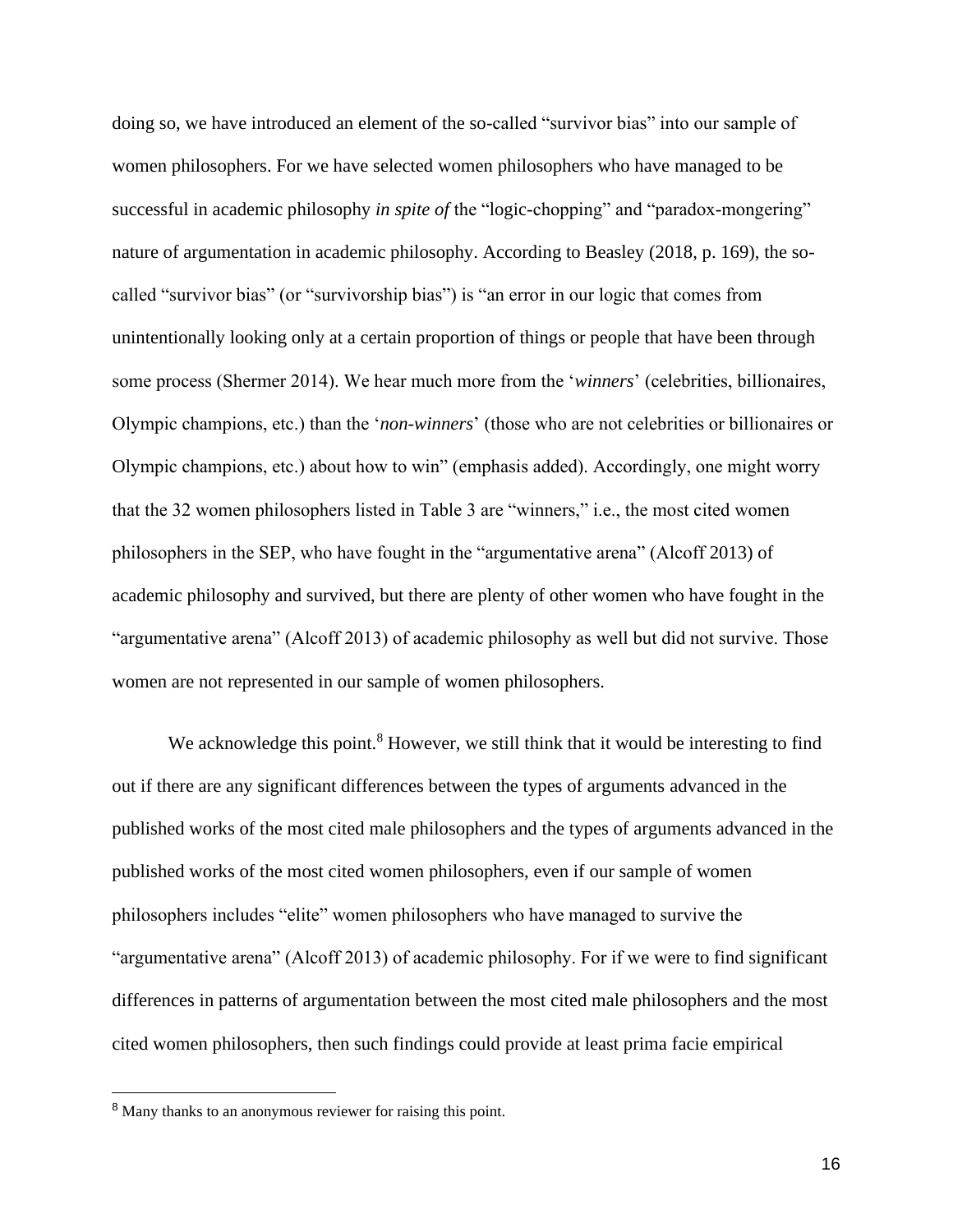support to "the supposition that, philosophy being concerned above all with arguments, women are naturally less adept in the field" (Warnock 2015). On the other hand, if we were to find no significant differences in patterns of argumentation between the most cited male philosophers and the most cited women philosophers, then such findings could suggest that women philosophers *can* be just as concerned with arguments, and just as philosophically argumentative, as male philosophers supposedly are.

## 2.2 *Text Mining Methods*

A combination of several text-mining packages in R Language were used to manipulate the corpus of philosophical texts ( $n = 4,408$ ) throughout this study. The publication years for documents in this corpus ranged from 1874 to 2017. RStudio was used as an interactivedevelopment environment to process the data. The corpus of documents included a .txt file containing the full-text of the philosophical works, and a corresponding .xml file to the full-text file composed of the metadata information about each text file.

The *readtext* package was utilized to load the text files into the RStudio environment. The *readtext* function takes a folder path as an input parameter (i.e., readtext("filepath"). The *readtext()* function will then load all files in the target folder into RStudio as a dataframe. The dataframe will consist of two columns. The first column is titled "doc\_id" and it lists the file names as individual elements within a string vector. The second column is titled "text" and it includes the full-text from each of the individual text files as a single character string. The result is a vector of character strings, with each string containing the full-text of an input text file. The .xml files were converted to .txt files from the Windows Command Prompt application and also read into R using the *readtext()* function.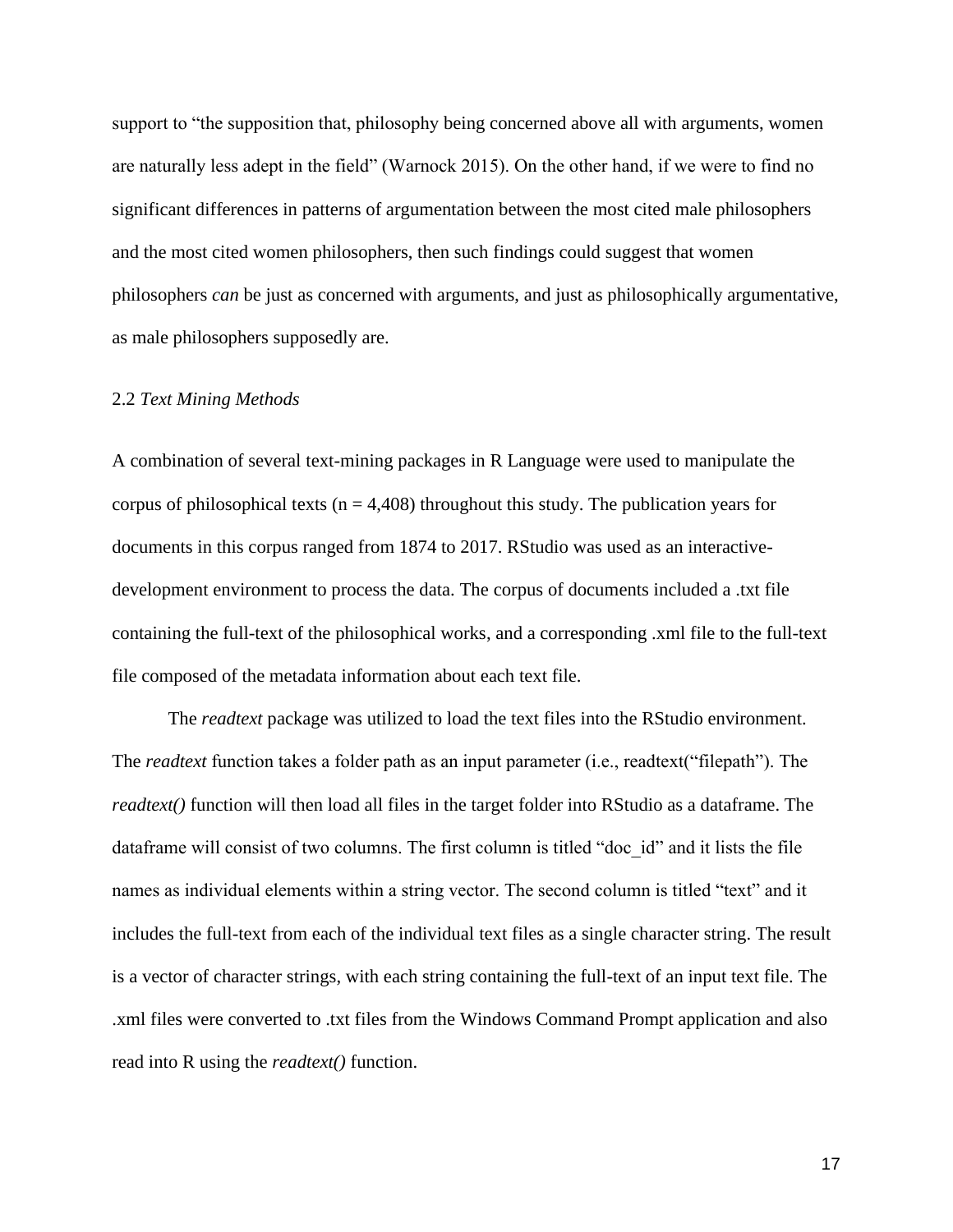Windows Command Prompt to change file type to .txt:

>>> cd (folderpath) >>> ren \*.txt \*.xml

R language example of *readtext()*:

| # The full text and metadata objects will load the .txt files as a                        |
|-------------------------------------------------------------------------------------------|
| data frame consisting of the document ID and the full text.                               |
| > full_text = readtext("C:/Users/mdick/Desktop/full_text_documents")                      |
| > metadata = readtext("C:/Users/mdick/Deskteop/metadata")                                 |
| > glimpse(full text)                                                                      |
| Rows: 435,703                                                                             |
| Columns: 2                                                                                |
| \$ doc id <chr> "book-chapter-10.1163 j.ctt1w8h0ph.11.txt"~</chr>                         |
| \$ text <chr> "<plain text=""> <page sequence='\"1\"'> CHAPTER 8 On</page></plain></chr>  |
| Statehood Failed Stat~                                                                    |
|                                                                                           |
| > glimpse(metadata)                                                                       |
| Rows: 466,486                                                                             |
| Columns: 2                                                                                |
| \$ doc id <chr> "book-chapter-10.1163 j.ctt1w8h0ph.11.txt", "book-</chr>                  |
| chapter-10. $\overline{1163}$ j.ctt~                                                      |
| \$ text <chr> "<book xmlns:oasis='\"http://docs.oasis-open.org/ns/~&lt;/td'></book></chr> |

To search for indicator pairs within the full-text documents, the *string\_detect()* function from the *stringr* package was used in combination with a regular expression (regex) as a pattern search parameter. The argument indicator root and anchor were included within the regular expression to search for specific words. The general pattern of the regular expression follows:

```
# A regular expression to detect the root and anchor words within the 
specified word-range
> pattern_matches = corpus[0, 2] %>% str_detect(
regex("(?:proves\\W+(?:\\w+\\W+){0,3}?probably|probably\\W+(?:\\w+\\W
```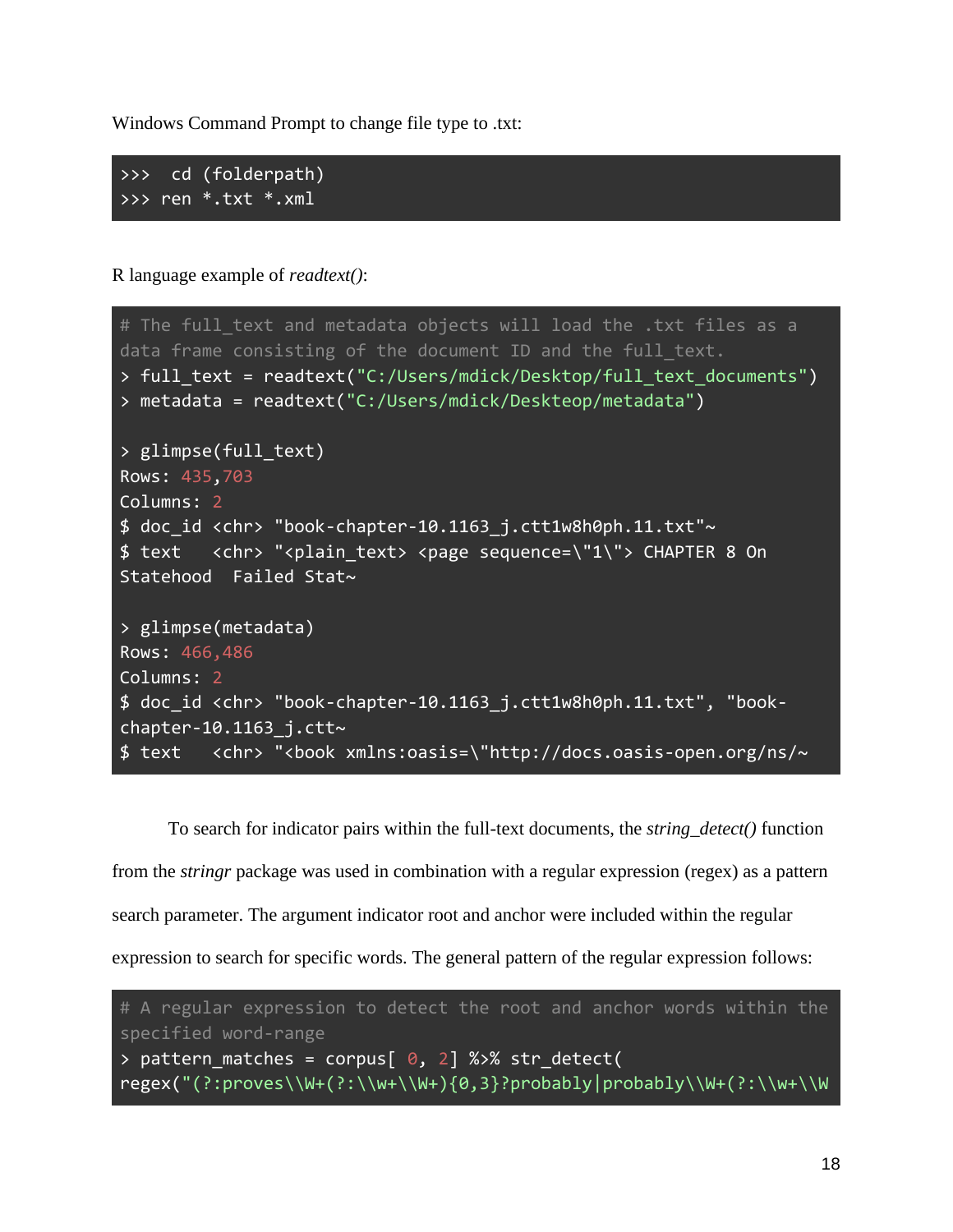# +){0,3}?proves)"))

## # View the beginning of the logicals list > head(pattern\_matches) [1] FALSE FALSE FALSE FALSE FALSE FALSE

In the regular expression, the "{0,3}" represents the 3-word range limit, exclusively. The 3 was replaced with 6 or 10 when searching across those respective word-ranges. In the regex, "root" and "anchor" represent the respective halves of the indicator pair. These pairs were changed and pattern search was run across the entire corpus to generate a list of the articles which contained matches. While it may not seem intuitive to search for root-anchor argument indicator pairs across the whole corpus, this technique was employed in an earlier study (Mizrahi and Dickinson 2021). It was a simpler task to filter through all articles containing matches, rather than to drill down to the authors used in this study and then compile the matched articles.

The regular expression pattern allows for the root of the argument indicator pairs to both precede and follow the anchor word(s) within a certain range of words, exclusively. The function was applied to the corpus across three word-ranges. The ranges selected permitted 3, 6, or 10 words between the argument indicator root and the anchor word(s). For example, to search for pattern matches across a range of 3 words, the regular expression returns a positive match in the following cases:

*Root word<sup>1</sup> word<sup>2</sup> word<sup>3</sup> Anchor |* OR | *Anchor word<sup>1</sup> word<sup>2</sup> word<sup>3</sup> Root* Any pattern in which the argument indicator roots and anchors are separated by less than the maximum range (i.e., 3, 6, or 10) is also considered a positive match. For example, as applied within a 3-word maximum range, the following case would be considered a positive match:

*Anchor word<sup>1</sup> word<sup>2</sup> Root*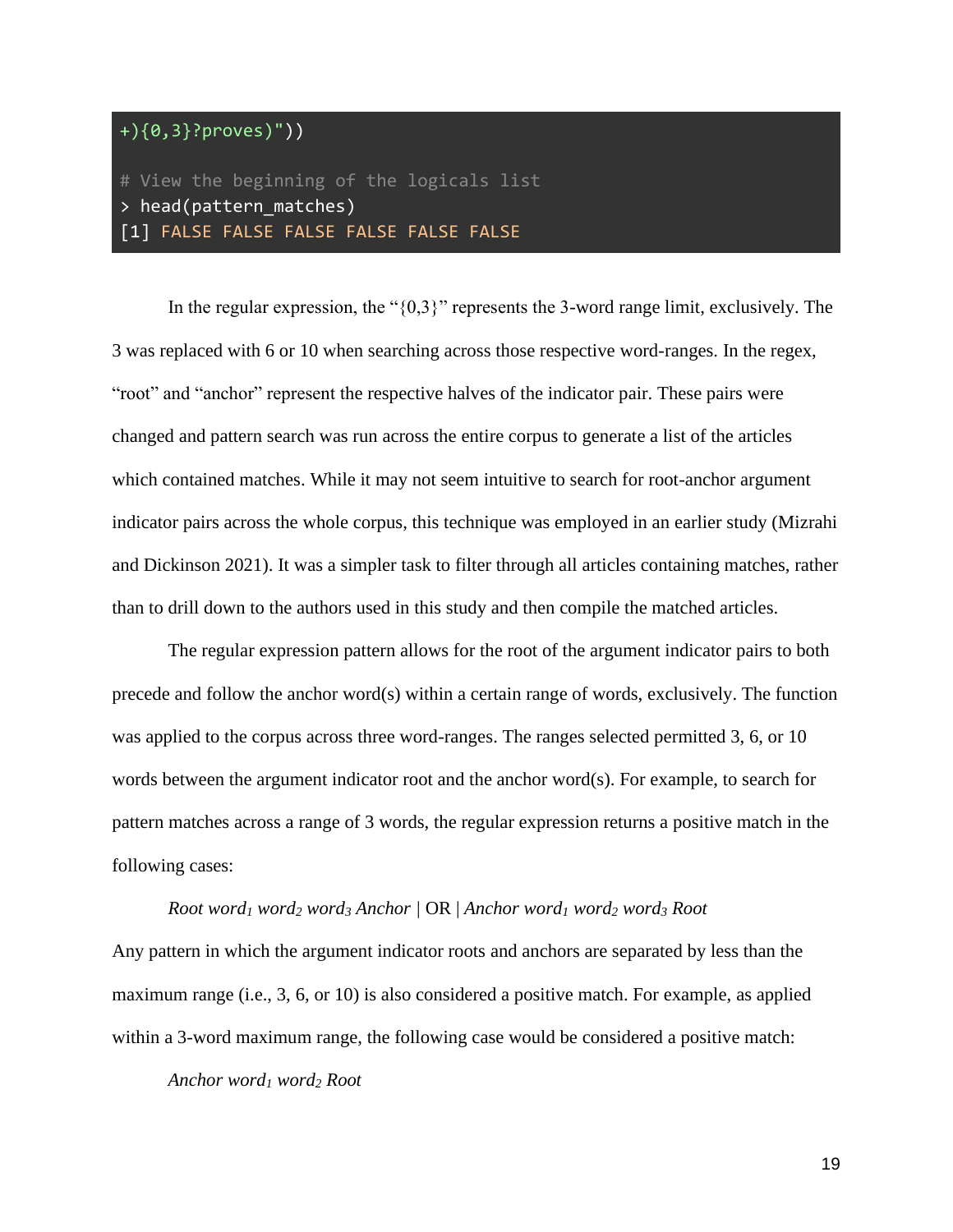Applied in this manner, the *string\_detect()* function will return a list of TRUE or FALSE logical values, where TRUE indicates the presence of the argument indicator and the anchor at least one time within each document and FALSE indicates no pattern match. The logical values were then converted to numeric data, with 1 replacing TRUE and 0 replacing FALSE.

```
# View the converted list of numbers
> head(log to num)
[1] 0 0 0 0 0 0
# Bind the list of numbers to the corpus
> corpus w matches = cbind(corpus, log to num)
# View the new data frame with the numeric list included
> glimpse(corpus w matches)
Rows: 435,703
Columns: 3
$doc_id <chr> "book-chapter-10.1163_j.ctt1w8h0ph.11.txt"~
$ text <chr> "<plain text> <page sequence=\"1\"> CHAPTER 8 On~
$ log_to_num <dbl> 0, 0, 0, 0, 0, 0, 0, 0, 0, 0, 0, 0, 0, 0, 0~
# Filter for matched articles (i.e. log to num = 1)
> pos match iso = corpus w matches %>%
    filter(= 1)
# Remove the corpus w matches
> pos_match_iso$log_to_num = NULL
# View the positively matched articles containing the indicator 
# pairing "proves probably" within 3 words, exclusively. 
> glimpse(pos_match_iso)
Rows: 5
Columns: 2
$ doc_id <chr> "journal-article-10.2307_20128119.txt"_
$ text <chr> "<plain text><page sequence=\"1\">WHY FIRE GOES UP:~
```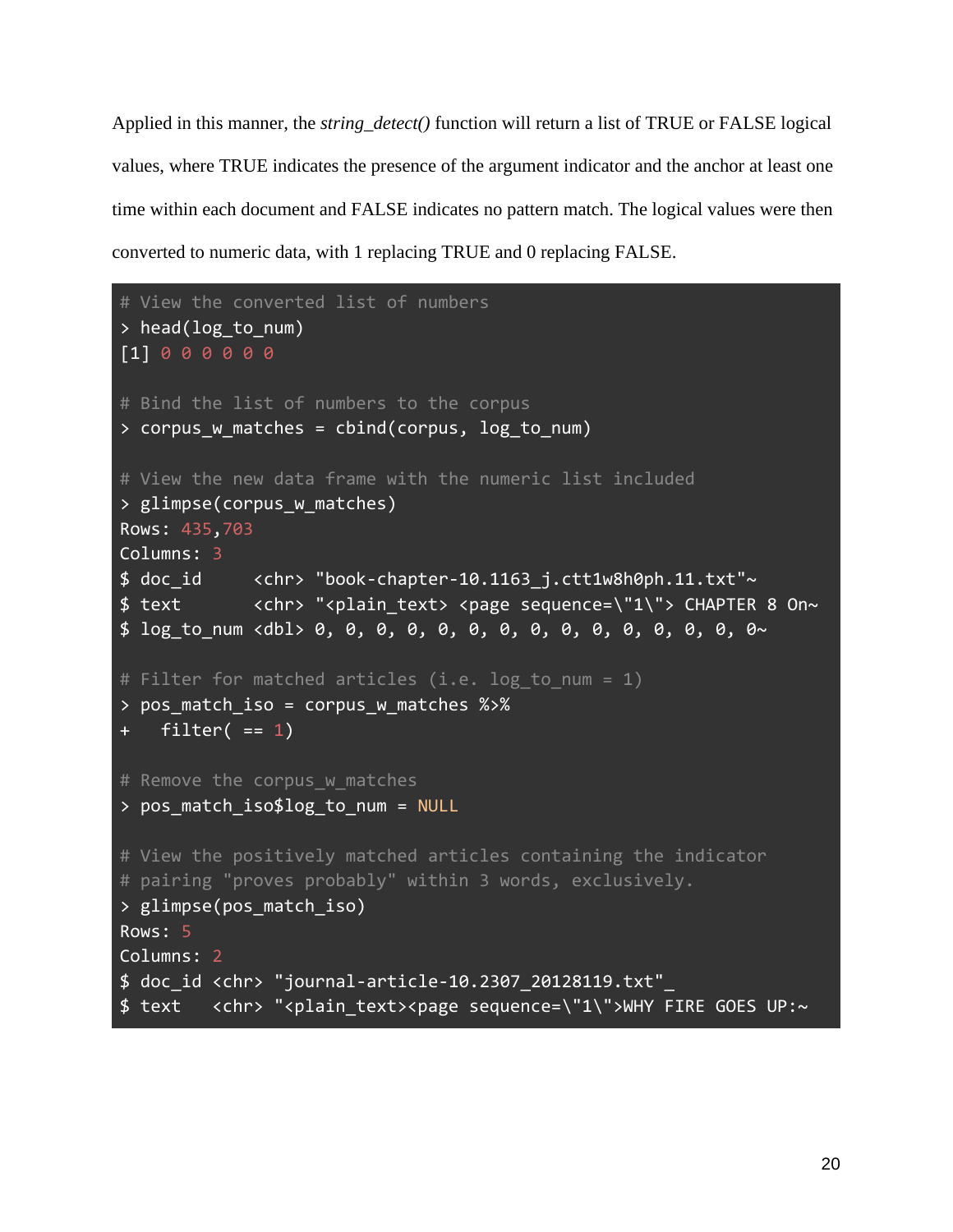The numbers list is then bound to the corpus using the *cbind()* function. The new corpus is then filtered for the positively matched articles. This detection process was repeated for each indicator pair of the deductive, inductive, and abductive lists (see Table 2) and across all three wordranges. The resulting lists were then summed, and the number of positive matches were recorded to a separate .csv file.

Separate .csv files containing matched full-text documents compiled by word-range were also generated from these lists. Lists were compiled by argument type and labeled in a new column. From these newly generated lists of matched articles, a series of regular expressions was used to isolate XML tags containing the author names for each document from the metadata files. The extracted names were then joined with the corresponding positively matched full-text files. Additional metadata was pulled, such as publication year, and journal title. The *filter()* command from the dplyr package is case-sensitive, so authors' given names and surnames were lowered to allow for easier filtering.

```
# Extract the surnames for the authors from the metadata
> surname w html = corpus$metadata %>%
   str_extract("surname>(.*?)<")
# View the messy extracted data
> head(surname w html)
[1] "surname>Spaulding<" "surname>Kaufmann<" "surname>Aaron<" 
[4] "surname>Clarke<" "surname>JACKSON<" "surname>Carus<" 
# Remove the HTML tags from the extracted text
> surname no html = surname w html %>%
  str remove("surname>") %>%
  str remove("<")
# View the cleaned extracted text
```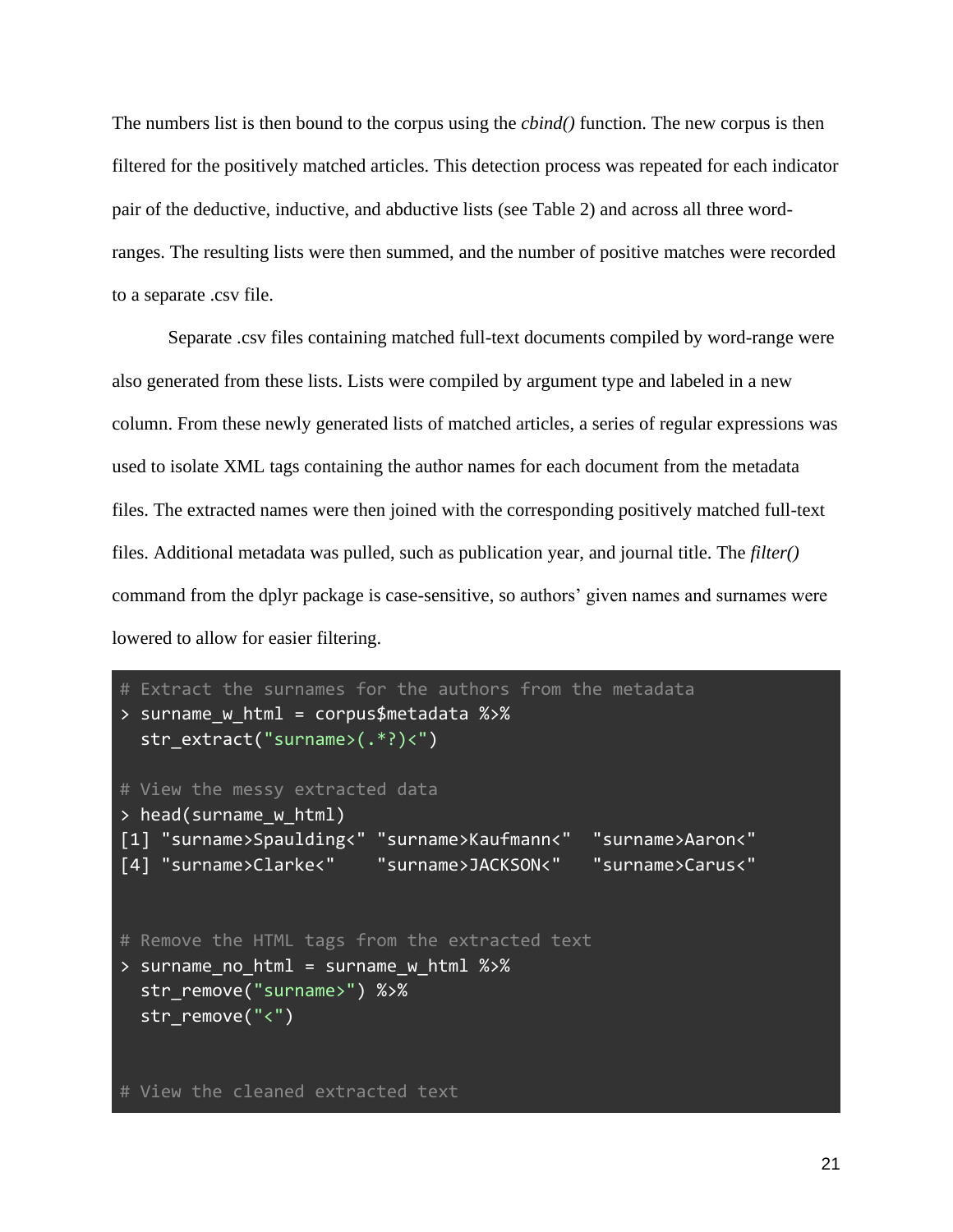# > head(surname no html) [1] "Spaulding" "Kaufmann" "Aaron" "Clarke" "JACKSON" [6] "Carus"

The matched articles were then filtered among the 64 most widely cited authors' works from the 32 men and 32 women philosophers examined in this study (see Table 3). It is important to note that filtering on the authors' given names posed a unique challenge, as some authors have multiple listings for their first names. Martha Nussbaum, for example, can be listed as "martha", "martha c.", "m. c.", and "martha craven" as a given name. While authors' given names would have needed to be filtered individually anyway, the presence of multiple labels for the given name column required close attention to detail to ensure that the wrong authors were not being taken into consideration.

```
# Load the compiled list of articles containing matched indicator 
pairs and extracted metadata
> data_3 = read.csv("meta_extracted_master_3.csv")
# View a snapshot of the data with the metadata extracted
Rows: 49,315
Columns: 10
$ doc id \leftarrow <fct> journal-article-10.2307 2011251~
$ text.x <fct> "<plain_text><page sequence=\"1~
$ arg_type <fct> deductive, deductive, deductive~
$ text.y <fct> "<article xmlns:xsi=\"http://ww~
$ title <fct> "The Journal of Philosophy, Psy~
$ subtitle <fct> NA, NA, NA, NA, NA, NA, NA, NA,~
$ journal_title <fct> "The Journal of Philosophy, Psy~
$ surname <chr> "spaulding", "kaufmann", "aaron~
$ given_name <chr> "edward g.", "felix", "r. i.", ~
$ year <int> 1906, 1944, 1942, 1959, 1990, 1~
# Filter by authors' surname to see all authors with the specific
```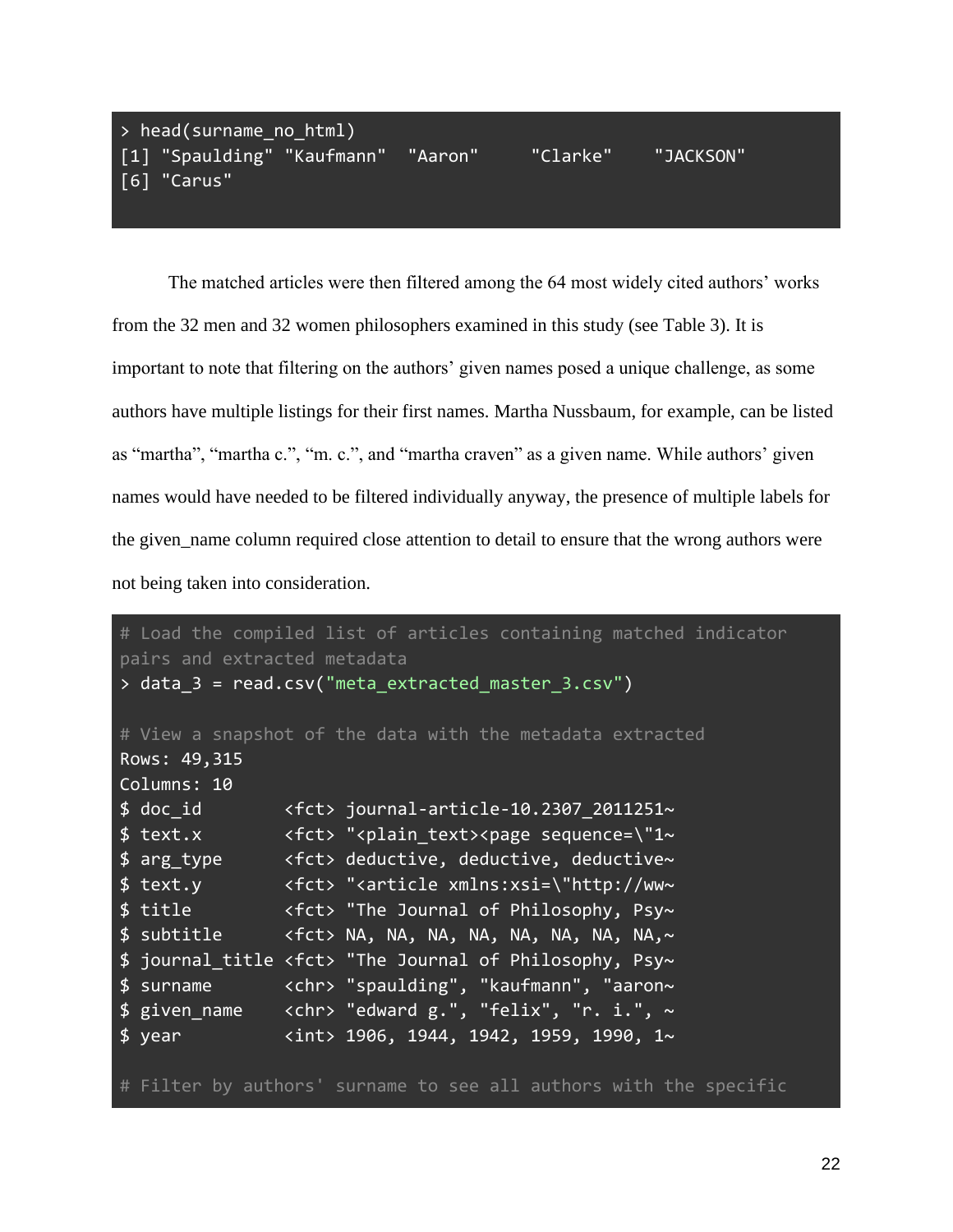```
# surname
> nussbaum = data_3 %>% filter(surname == "nussbaum")
# View the first names of the authors with the specified surname
> nussbaum$given_name
[1] "martha c." "martha c." "martha c." "martha c." "martha c." 
[6] "martha c." "charles" "martha" "martha c." "martha c." 
[11] "martha c." "martha c." "martha c." "martha c." "martha c." 
[16] "martha c." "martha c." "martha" "martha c." "martha c." 
[21] "martha c." "martha c." "martha" "martha c." "martha c." 
[26] "martha c." "martha c." "martha c." "martha c." "martha" 
[31] "martha c." "charles"
# Filter by the specified last name and authors' various first names 
to remove unwanted authors who share the same surname
> m_nussbaum = data_3 %>% filter(surname == "nussbaum", 
                                given_name == "martha" |given name == "martha c." |
                                given_name == "m. c."given name == "martha craven")
> m_nussbaum$given_name
 [1] "martha c." "martha c." "martha c." "martha c." "martha c." 
[6] "martha c." "martha" "martha c." "martha c." "martha c." 
[11] "martha c." "martha c." "martha c." "martha c." "martha c." 
[16] "martha c." "martha" "martha c." "martha c." "martha c." 
[21] "martha c." "martha" "martha c." "martha c." "martha c." 
[26] "martha c." "martha c." "martha c." "martha" "martha c."
```
The full-text string vectors were then stripped of any HTML tags from the full-text strings using more regex. This was done to produce a more accurate word count. The *wordcount()* function will ignore case but will designate a space in the text as the break between words. This means that the HTML tags would have been counted and resulted in less accurate totals for each author. One issue with stripping the HTML and other formatting centered on the use of the forward slash "/" to indicate a new line in the text. These standalone forward slashes would have been counted originally and proved difficult to remove from the text. Ultimately, the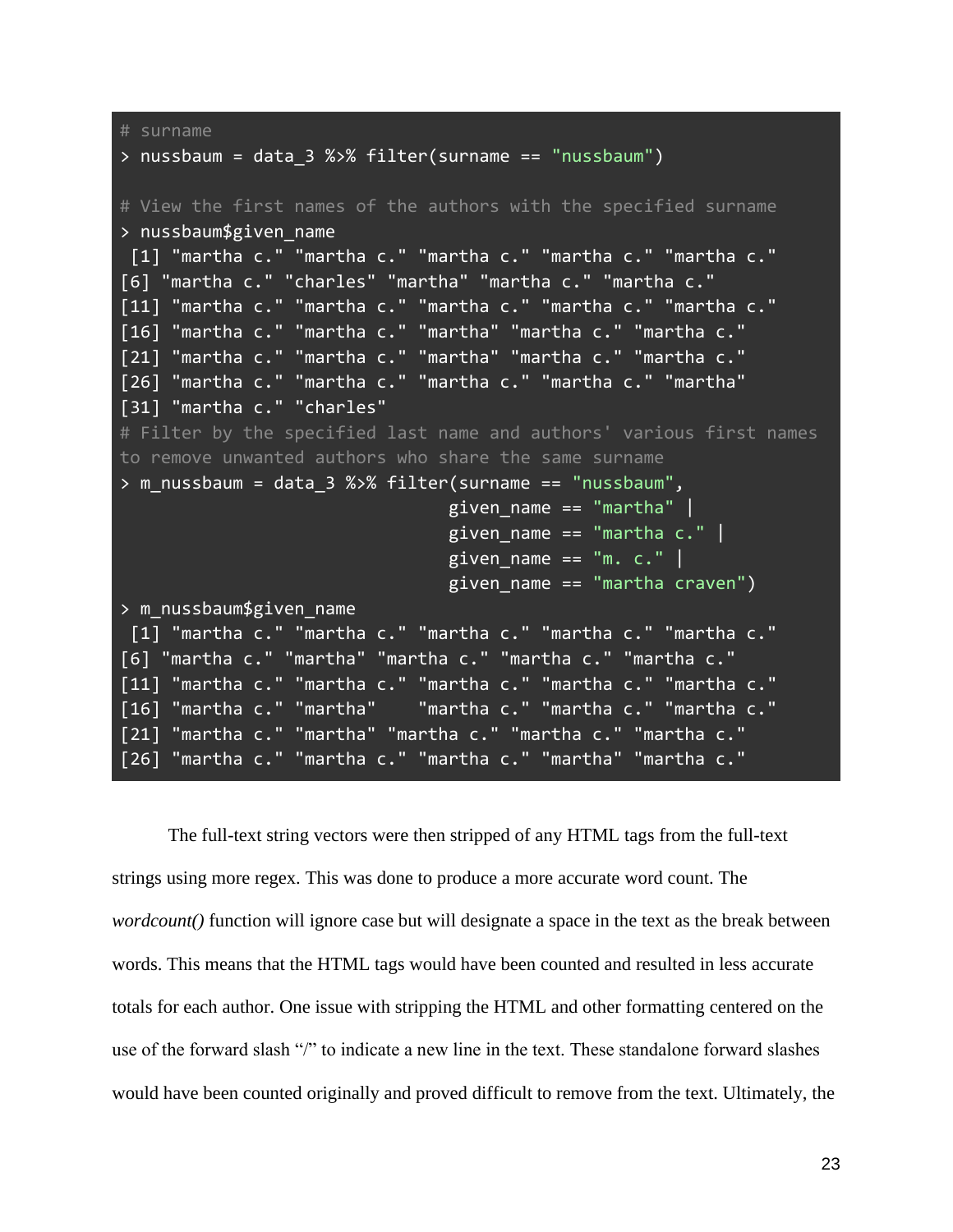space between each standalone forward slash and the previous word was removed, appending the forward slash to the end of the previous word and eliminating each floating forward slash from the overall word count. For example, a string vector of "word1, word2, word3/" would return a word count of 3, ignoring the numbers and the forward slash, as they are not separated by a blank space.

```
View a snapshot of the text in m nussbaum
> glimpse(m_nussbaum$text.x)
chr [1:30] "<plain_text><page sequence=\"1\">© Metaphilosophy LLC
and Blackwell Publishers Ltd. 2002. Published by Blackwe"| 
 truncated ...
# A function to strip the HTML tags from the full-text strings
> strip html = function(data) {
         data$text.x %>% 
                str_remove_all("<[^>]*>") %>%
                str remove all("\n'\n')}
# Apply the strip all() function to the filtered Martha Nussbaum data
> m_nussbaum_no_html = strip_all(m_nussbaum)
# View the text after the HTML tags have been stripped
> glimpse(m_nussbaum_no_html)
chr [1:30] "© Metaphilosophy LLC and Blackwell Publishers Ltd.
2002. Published by Blackwell Publishers, 108 Cowley Road, O"| 
truncated ...
# Count the number of characters in the filtered full-text
> wordcount(m_nussbaum_no_html)
[1] 435349
```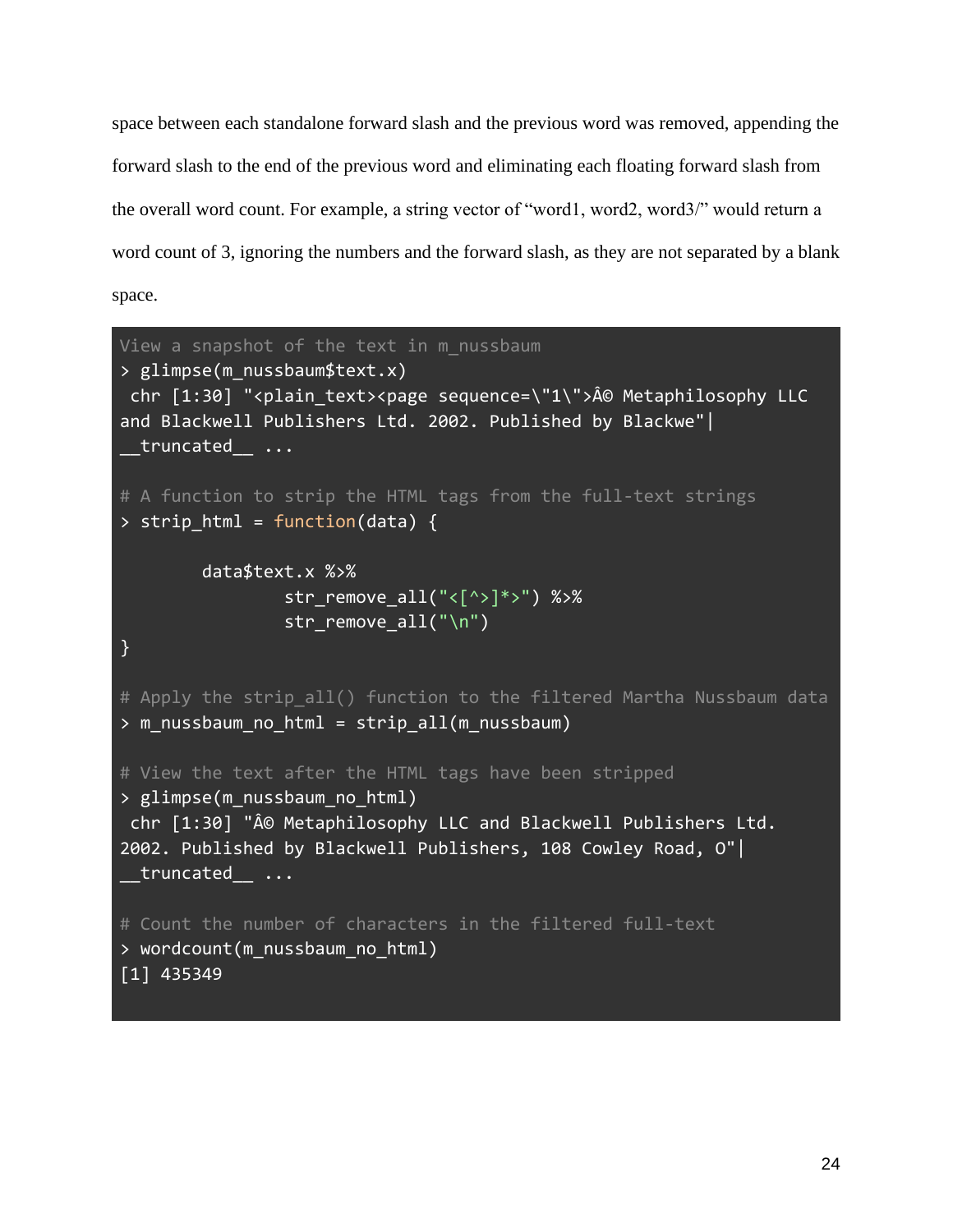Due to how the matched articles were compiled, the datasets contained duplicate records. These duplicates were removed using the distinct() function to ensure each matched record would only be listed one time in the dataset and the total word count for each author from across the entire corpus was then calculated for each of the 64 authors. The articles were then filtered by matched argument-type (i.e., deductive, inductive, and abductive). Word counts were then calculated for each author across each argument type and compiled into a master .csv file of author word counts.

It should be noted that the algorithm searches the entire corpus for each indicator pair but can only match each indicator pair with a single article one time. For example, if 'therefore necessarily' and 'hence certainly' occur in article *x* published in 1950, the algorithm would return a count of 2. This would be the case even if, say, 'hence certainly' repeated more than once throughout article *x*. If article *y* was also published in 1950 and contains the same indicator pairs, they would also be counted, and the algorithm would return a count of 4 for 1950.

It is important to emphasize again that this search algorithm is not totally immune from counting false negatives and/or false positives, as we discussed in Section 2.1. We did, however, test the algorithm on small amounts of textual data. Once the algorithm could count the correct number of exact matches to the provided root-anchor pairings on small amounts of data, it was scaled up to run on larger sections of the corpus, and eventually on the entire corpus at once. Another limitation is that processing times for each indicator pair could range from 10-30 minutes within the RStudio application. RStudio could also potentially run out of RAM while loading in digital objects. However, repeated tests did result in the same number of matches per indicator-pair and across each word-range.

25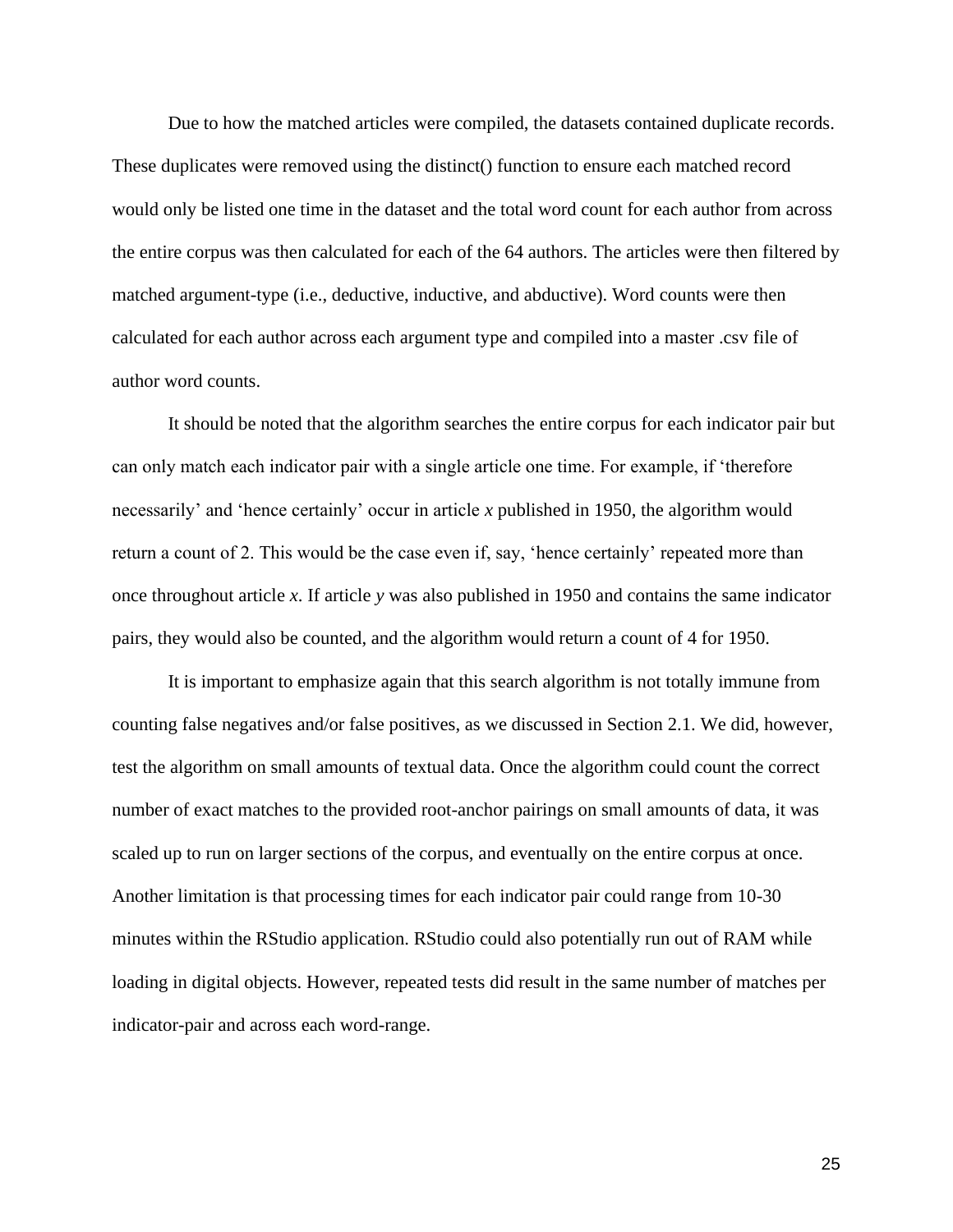## **3. Results**

Since some academic philosophers publish more than others, we need to calculate the ratios or proportions of each argument type (see Table 2) in the published works of men and women philosophers (see Table 3). Then we can compare the mean ratios in order to find out whether there are any statistically significant differences between the types of arguments made by men and women philosophers in academic philosophy. In searches permitting three words between argument indicator root and anchor, we have found no statistically significant differences between the types of arguments made by men and women philosophers. See Figure 1. (For a complete list of ratios by philosopher in our 3-word dataset, see Appendix I.)





An independent-samples t-test was conducted to compare the ratios of deductive arguments in works written by male philosophers and works written by women philosophers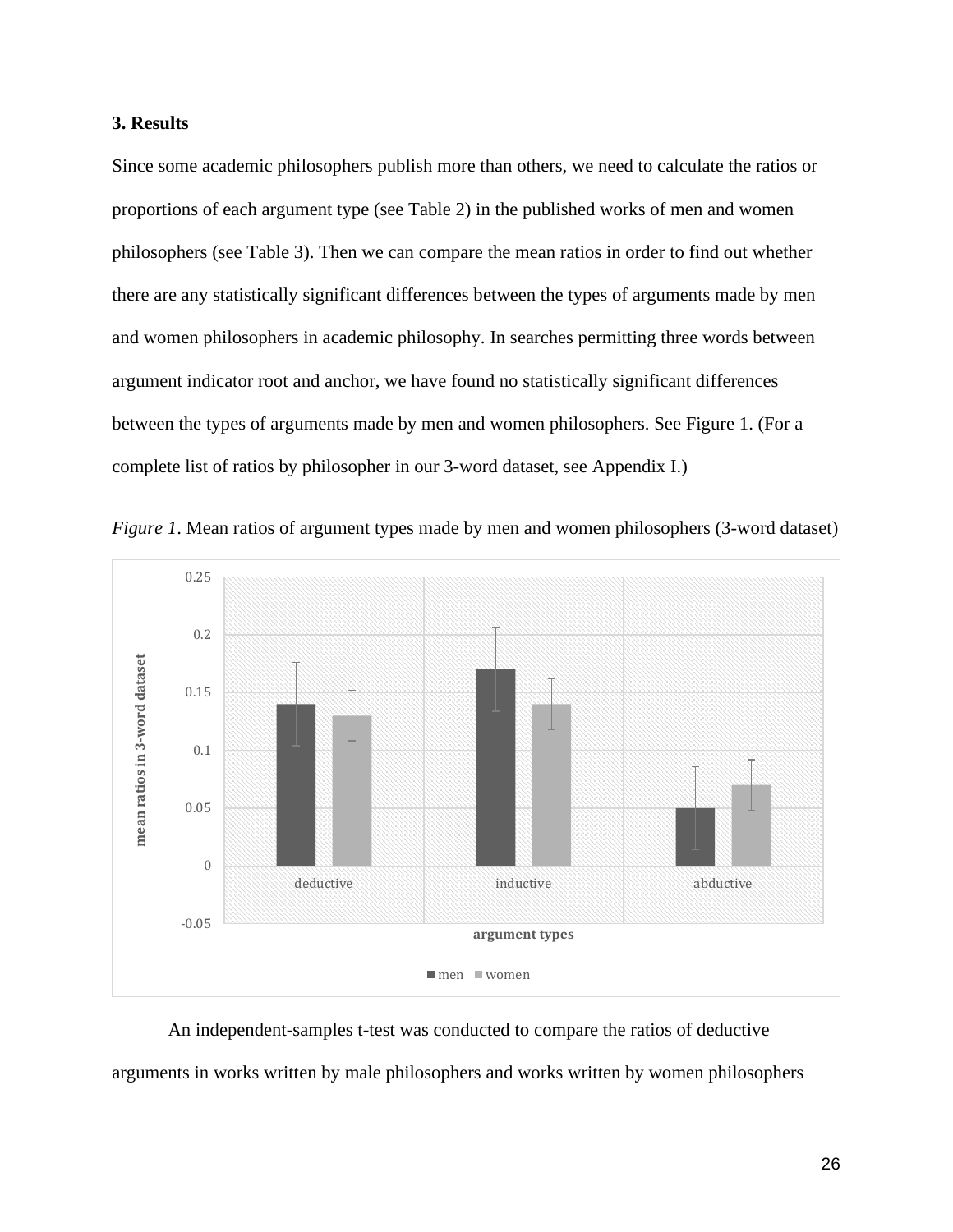from the results for searches allowing a 3-word maximum range. There was no significant difference between the ratios of deductive arguments in works written by male philosophers (*M*  $= 0.14$ ,  $SD = 0.08$ ,  $N = 32$ ) and the ratios of deductive arguments in works written by women philosophers ( $M = 0.13$ ,  $SD = 0.11$ ,  $N = 32$ ),  $t(59) = 0.25$ ,  $p = 0.79$ , two-tailed. Likewise, an independent-samples t-test was conducted to compare the ratios of inductive arguments in works written by male philosophers and works written by women philosophers from the results for searches allowing a 3-word maximum range. There was no significant difference between the ratios of inductive arguments in works written by male philosophers ( $M = 0.17$ ,  $SD = 0.1$ ,  $N =$ 32) and the ratios of inductive arguments in works written by women philosophers ( $M = 0.14$ ,  $SD = 0.14$ ,  $N = 32$ ),  $t(57) = 1.12$ ,  $p = 0.26$ , two-tailed. Finally, an independent-samples t-test was conducted to compare the ratios of abductive arguments in works written by male philosophers and works written by women philosophers from the results for searches allowing a 3-word maximum range. There was no significant difference between the ratios of abductive arguments in works written by male philosophers ( $M = 0.05$ ,  $SD = 0.05$ ,  $N = 32$ ) and the ratios of abductive arguments in works written by women philosophers  $(M = 0.07, SD = 0.1, N = 32)$ ,  $t(49) = -0.81$ ,  $p = 0.41$ , two-tailed. These results suggest that women philosophers make deductive, inductive, and abductive arguments in their published works just as much as male philosophers do, with no statistically significant differences in the proportions of those arguments relative to each philosopher's body of work.

As we did with our 3-word dataset, we calculated the ratios or proportions of each argument type (see Table 2) in the published works of men and women philosophers (see Table 3) using data from our 6-word dataset. In searches permitting six words between argument indicator root and anchor, as in searches permitting three words between argument indicator root

27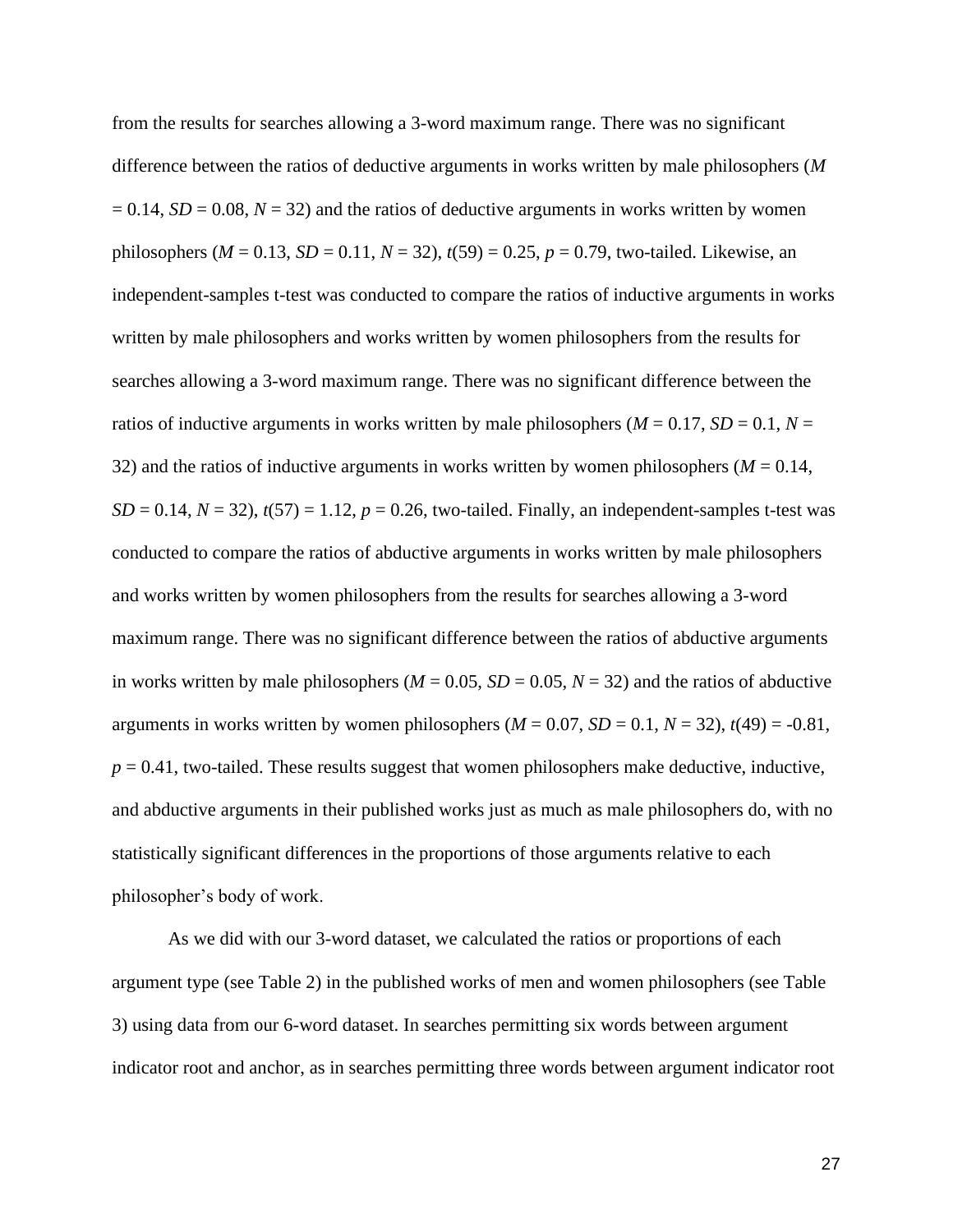and anchor, we have found no statistically significant differences between the types of arguments made by men and women philosophers. See Figure 2. (For a complete list of ratios by philosopher in our 6-word dataset, see Appendix II.)





An independent-samples t-test was conducted to compare the ratios of deductive arguments in works written by male philosophers and works written by women philosophers from the results for searches allowing a 6-word maximum range. There was no significant difference between the ratios of deductive arguments in works written by male philosophers (*M*  $= 0.21$ , *SD* = 0.12, *N* = 32) and the ratios of deductive arguments in works written by women philosophers ( $M = 0.2$ ,  $SD = 0.15$ ,  $N = 32$ ),  $t(60) = 0.39$ ,  $p = 0.69$ , two-tailed. Likewise, an independent-samples t-test was conducted to compare the ratios of inductive arguments in works written by male philosophers and works written by women philosophers from the results for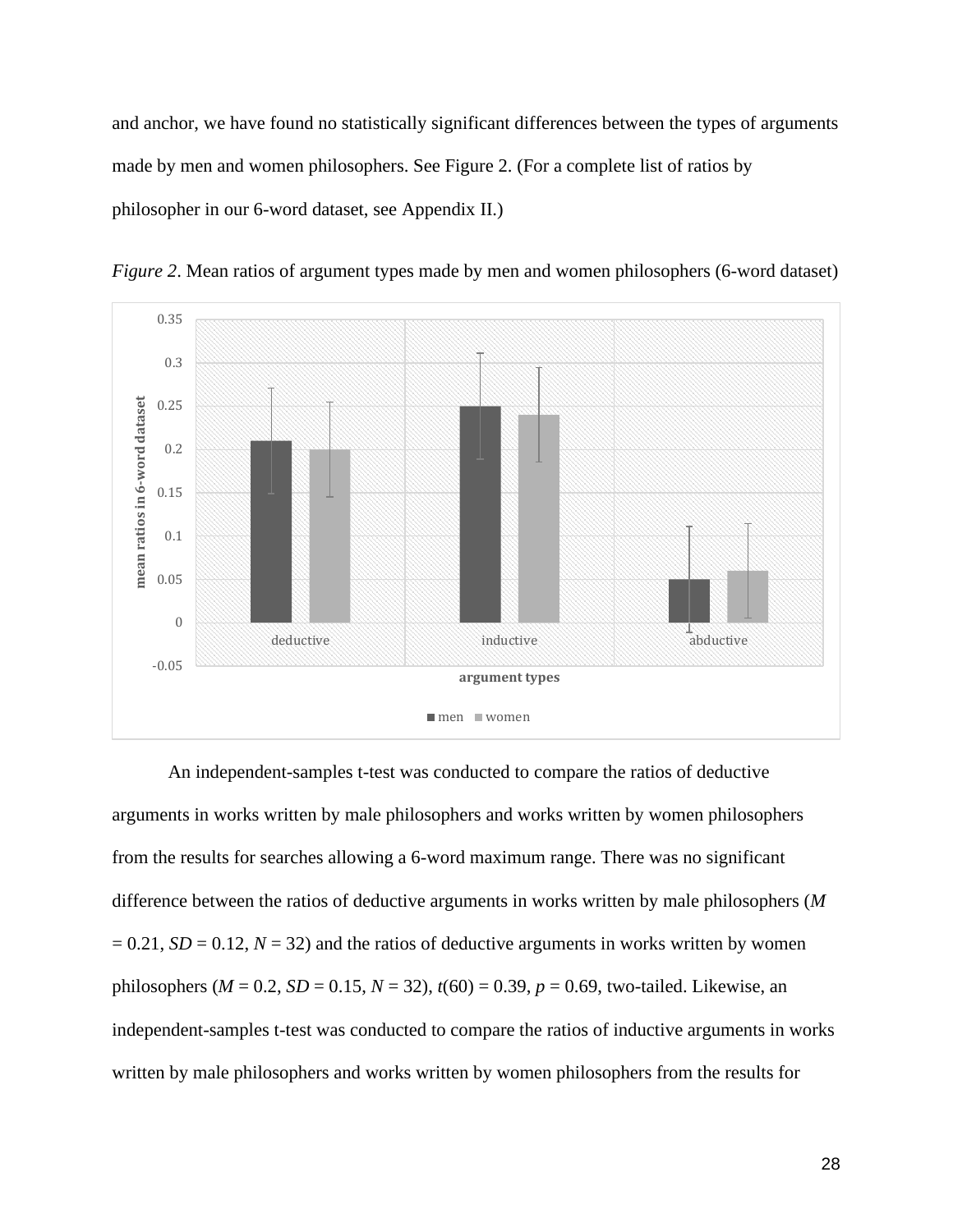searches allowing a 6-word maximum range. There was no significant difference between the ratios of inductive arguments in works written by male philosophers ( $M = 0.25$ ,  $SD = 0.13$ ,  $N =$ 32) and the ratios of inductive arguments in works written by women philosophers  $(M = 0.24,$  $SD = 0.18$ ,  $N = 32$ ),  $t(56) = 0.16$ ,  $p = 0.86$ , two-tailed. Finally, an independent-samples t-test was conducted to compare the ratios of abductive arguments in works written by male philosophers and works written by women philosophers from the results for searches allowing a 6-word maximum range. There was no significant difference between the ratios of abductive arguments in works written by male philosophers ( $M = 0.05$ ,  $SD = 0.05$ ,  $N = 32$ ) and the ratios of abductive arguments in works written by women philosophers ( $M = 0.06$ ,  $SD = 0.07$ ,  $N = 32$ ),  $t(56) = -0.65$ ,  $p = 0.51$ , two-tailed. These results, which are consistent with the results obtained from our 3word searches, suggest that women philosophers make deductive, inductive, and abductive arguments in their published works just as much as male philosophers do, with no statistically significant differences in the proportions of those arguments relative to each philosopher's body of work.

As we did with our 3-word and 6-word datasets, we calculated the ratios or proportions of each argument type (see Table 2) in the published works of men and women philosophers (see Table 3) using data from our 10-word dataset. In searches permitting ten words between argument indicator root and anchor, as in searches permitting three words and those permitting six words between argument indicator root and anchor, we have found no statistically significant differences between the types of arguments made by men and women philosophers. See Figure 3. (For the complete list of ratios by philosopher in our 10-word dataset, see Appendix III.)

*Figure 3*. Mean ratios of argument types made by men and women philosophers (10-word dataset)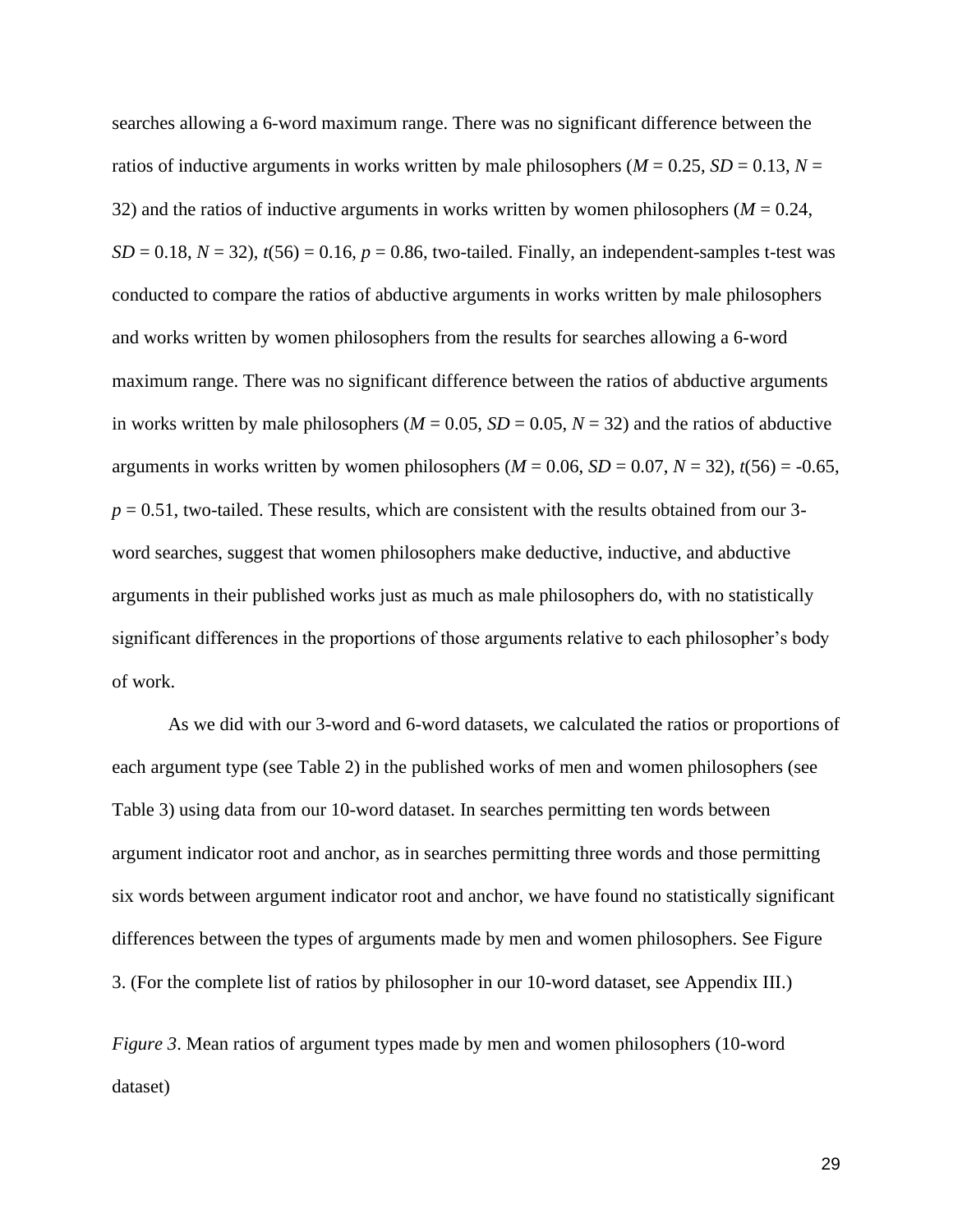

An independent-samples t-test was conducted to compare the ratios of deductive arguments in works written by male philosophers and works written by women philosophers from the results for searches allowing a 10-word maximum range. There was no significant difference between the ratios of deductive arguments in works written by male philosophers (*M*  $= 0.27$ , *SD* = 0.11, *N* = 32) and the ratios of deductive arguments in works written by women philosophers ( $M = 0.27$ ,  $SD = 0.16$ ,  $N = 32$ ),  $t(57) = 0.47$ ,  $p = 0.63$ , two-tailed. Likewise, an independent-samples t-test was conducted to compare the ratios of inductive arguments in works written by male philosophers and works written by women philosophers from the results for searches allowing a 10-word maximum range. There was no significant difference between the ratios of inductive arguments in works written by male philosophers ( $M = 0.31$ ,  $SD = 0.15$ ,  $N =$ 32) and the ratios of inductive arguments in works written by women philosophers ( $M = 0.35$ ,  $SD = 0.24$ ,  $N = 32$ ),  $t(52) = -0.75$ ,  $p = 0.45$ , two-tailed. Finally, an independent-samples t-test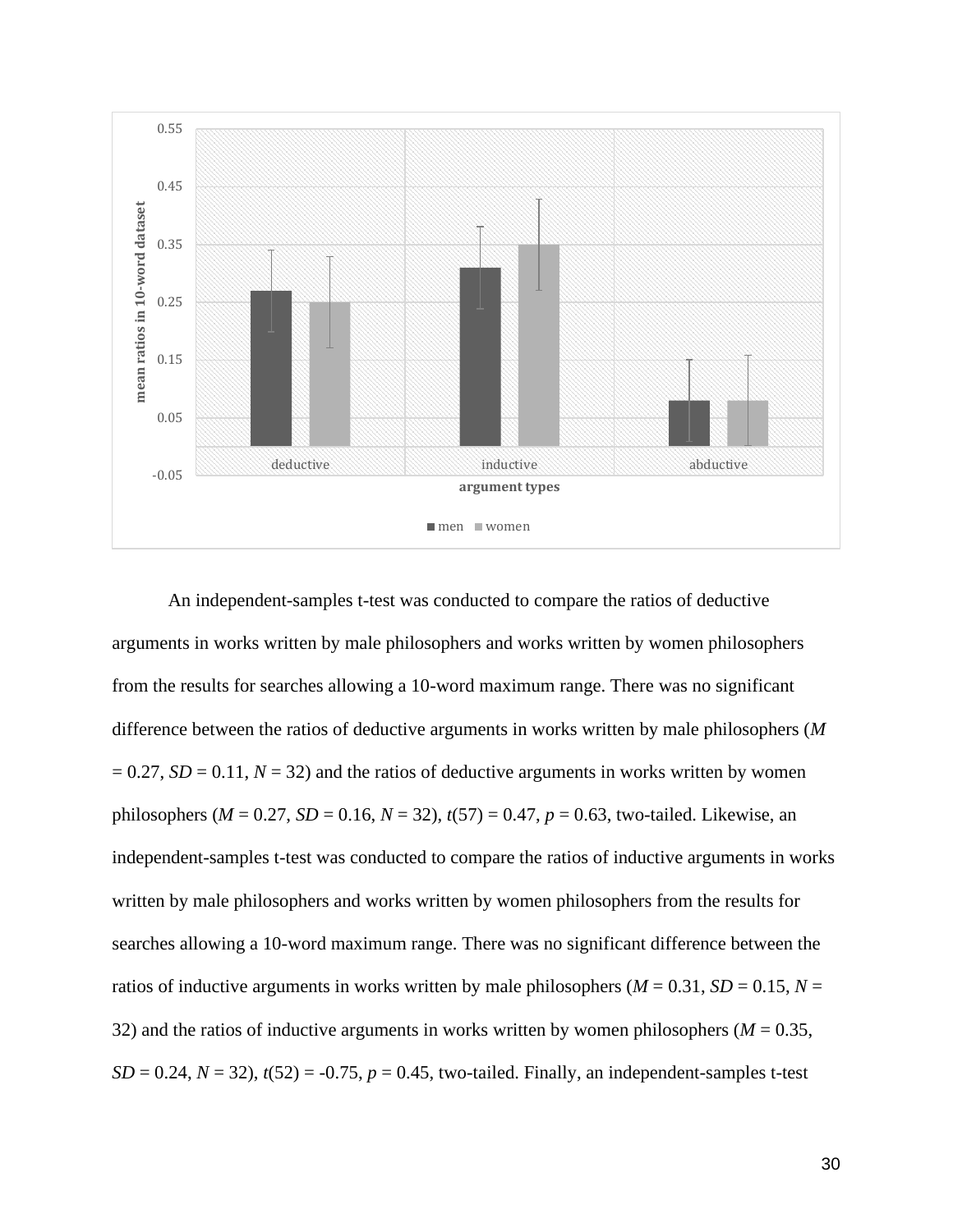was conducted to compare the ratios of abductive arguments in works written by male philosophers and works written by women philosophers from the results for searches allowing a 10-word maximum range. There was no significant difference between the ratios of abductive arguments in works written by male philosophers ( $M = 0.08$ ,  $SD = 0.07$ ,  $N = 32$ ) and the ratios of abductive arguments in works written by women philosophers ( $M = 0.08$ ,  $SD = 0.09$ ,  $N = 32$ ),  $t(58) = -0.21$ ,  $p = 0.82$ , two-tailed. These results, which are consistent with the results obtained from our 3-word and 6-word searches, suggest that women philosophers make deductive, inductive, and abductive arguments in their published works just as much as male philosophers do, with no statistically significant differences in the proportions of those arguments relative to each philosopher's body of work.

## **4. Discussion**

As we discussed in Section 1 above, some philosophers have suggested that it may be the methods, specifically, the "logic-chopping" and "paradox-mongering" concern with arguments (Friedman 2013, p. 25), of academic philosophy that explain the underrepresentation of women in the discipline (Demarest et al. 2017, p. 530). By contrast, Warnock (2015) claims that academic philosophy's "women problem" cannot "be explained by the supposition that, philosophy being concerned above all with arguments, women are naturally less adept in the field."

Accordingly, our quantitative, corpus-based study was designed to address the following research questions empirically:

1. Do men and women philosophers make different types of arguments in their published works?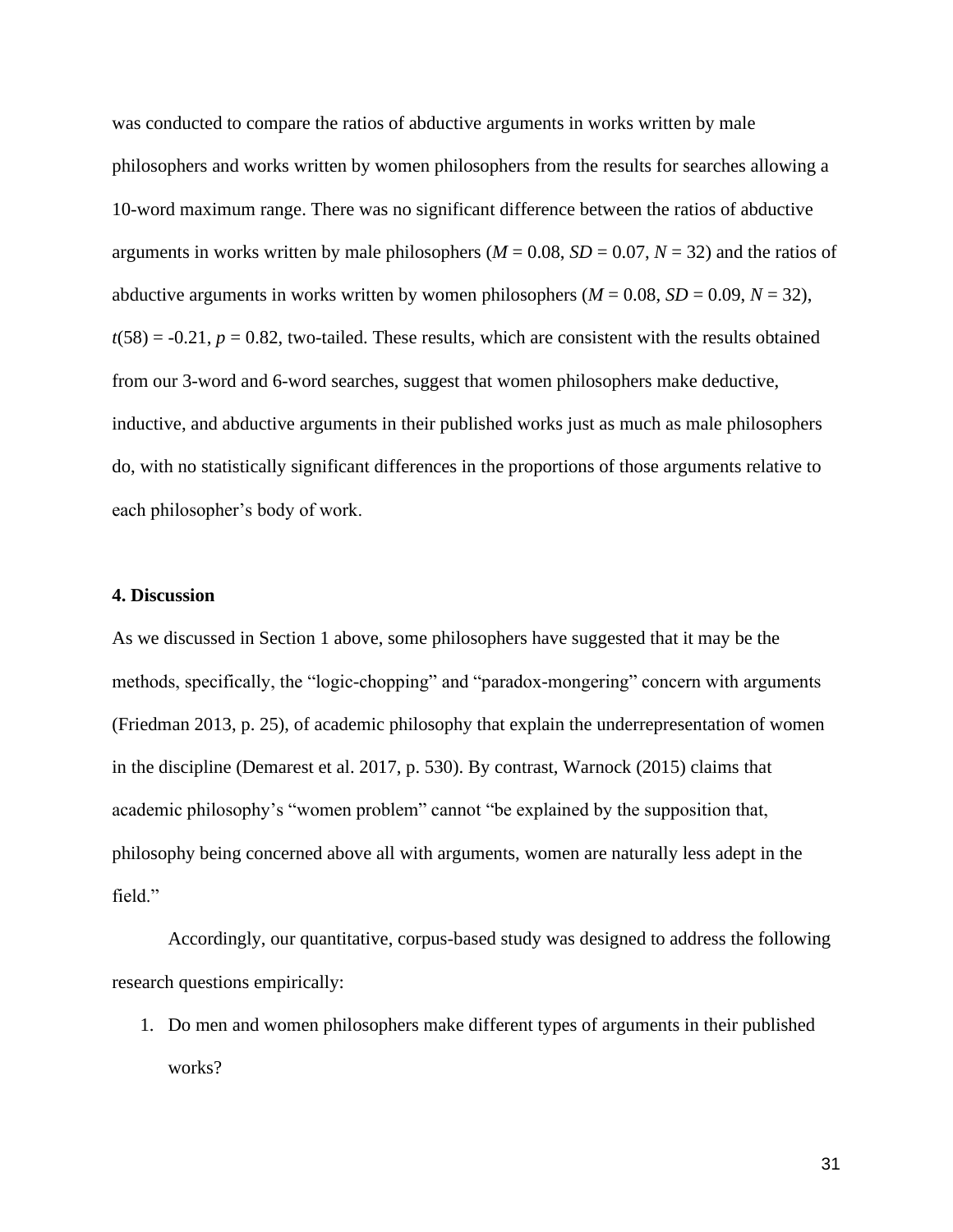2. If men and women philosophers make different types of arguments in their published works, which types of arguments are typically made by male philosophers and which types of arguments are typically made by women philosophers? Are there significant differences between the types of arguments typically made by male philosophers versus those typically made by women philosophers?

The results of our empirical study suggest the following tentative answers to these research questions. Our results suggest that both men and women philosophers make arguments in their published works. More specifically, our data reveal no statistically significant differences between the types of arguments advanced in published works written by male philosophers and the types of arguments advanced in published works written by women philosophers. In fact, both men and women philosophers make the three types of arguments we have searched for systematically, namely, deductive arguments, inductive arguments, and abductive arguments, with no statistically significant differences in the proportions of those arguments relative to each philosopher's body of work. Since we have observed these patterns in our 3-word, 6-word, and 10-word datasets, we can be quite confident that these results are robust.

Now, it would be premature to draw any sweeping conclusions from the results of our empirical study vis-a-vis the "gender problem" or "women problem" in academic philosophy because of the so-called "survivor bias" in our sample of women philosophers. That is, as we discussed in Section 2.1 above, the 32 women philosophers in our sample of women philosophers could be considered "elite" women philosophers who have managed to survive the "argumentative arena" (Alcoff 2013) of academic philosophy. However, as we also discussed in Section 2.1 above, we think it is still interesting to find out that there are no statistically significant differences in patterns of argumentation found in the published works of the most

32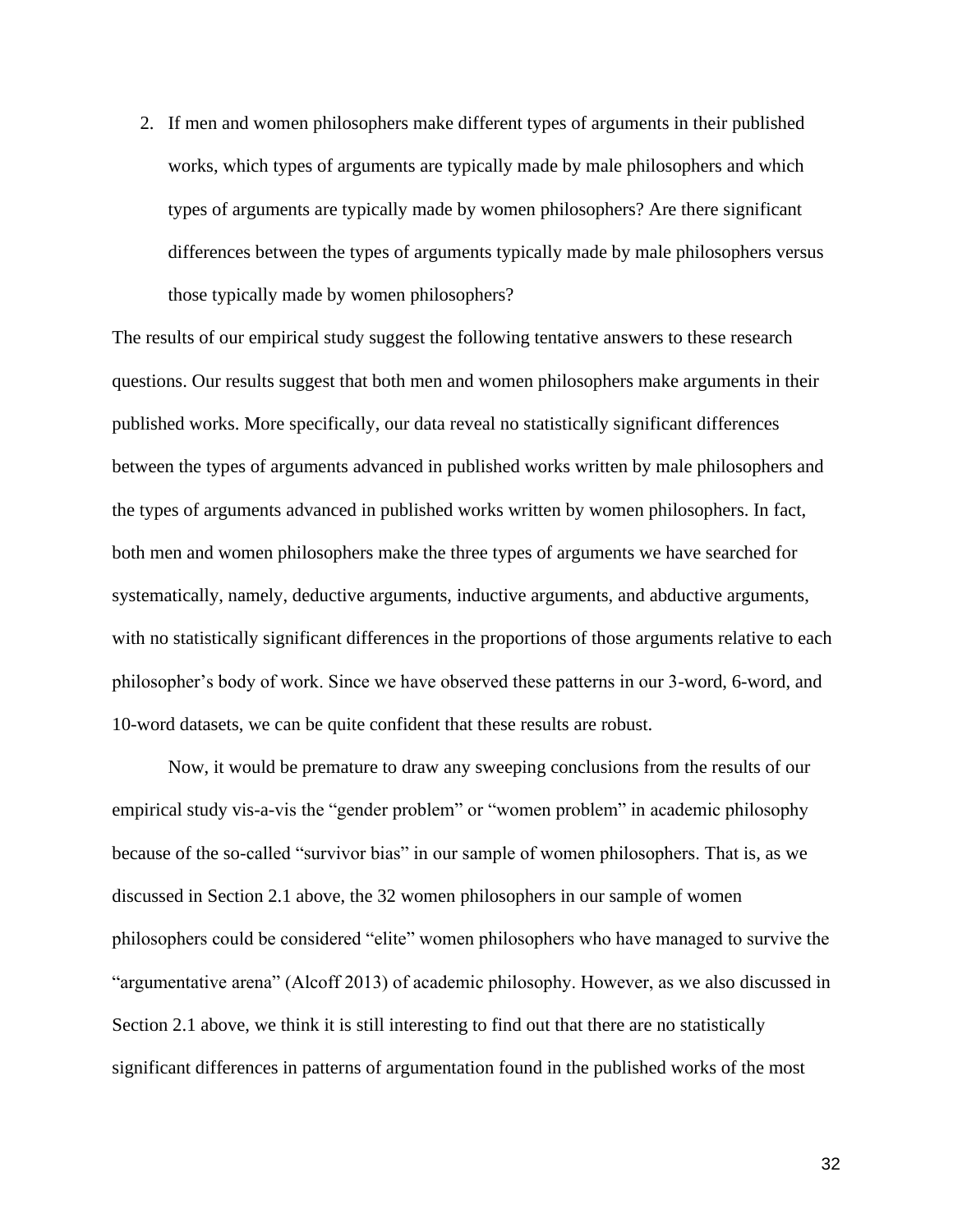cited male philosophers and those found in the published works of the most cited women philosophers. For the absence of statistically significant differences in patterns of argumentation between the most cited male philosophers and the most cited women philosophers suggests that women philosophers *can* be just as concerned with arguments, and just as philosophically argumentative, as male philosophers supposedly are.

Even though we did not find statistically significant differences in patterns of argumentation between the most cited male philosophers and the most cited women philosophers, these empirical findings should not be construed as conclusive evidence against "the supposition that, philosophy being concerned above all with arguments, women are naturally less adept in the field" (Warnock 2015). For, as we discussed in Section 2.1 above, argument indicators are reliable indicators, but they are not "sure signs of whether an argument is present" (Lepore and Cumming 2013, p. 6), and so our search algorithm is not totally immune from counting false negatives and/or false positives. Moreover, as we discussed in Section 1 above, while academic publications are one aspect of the "argumentative arena" (Alcoff 2013) of academic philosophy, there are other aspects as well. More explicitly, while professional philosophers do make arguments in academic publications, they also make arguments in academic conferences, academic seminars, and the like. Therefore, it could be argued that, while it may be interesting to have empirical evidence suggesting that the most cited women philosophers make deductive, inductive, and abductive arguments in their published works just as much as the most cited male philosophers do, with no statistically significant differences in the proportions of those arguments relative to each philosopher's body of work, such empirical evidence gives us only a partial picture of the "argumentative arena" (Alcoff 2013) in academic philosophy. Indeed, it could be argued that "the argument-as-war metaphor," which is meant to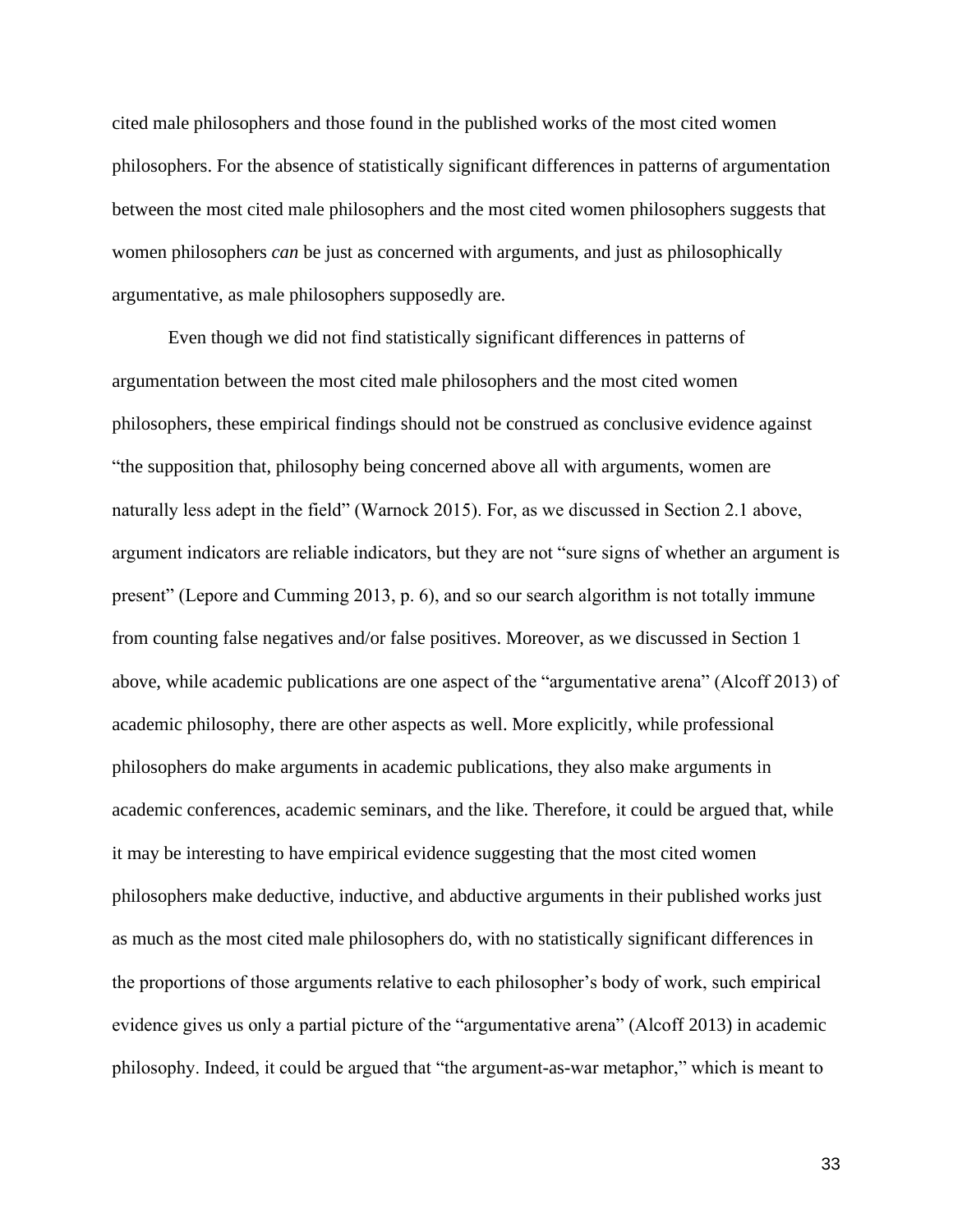describe academic philosophy's culture of aggressive argument (Rooney 2010), refers to "faceto-face arguments" in particular rather than to arguments in general (Beebee 2013, p. 67).

As we discussed in Section 1 above, our empirical study is focused on arguments made in academic publications specifically, rather than face-to-face arguments. Clearly, then, our results cannot be extended to those other aspects of academic philosophy's "argumentative arena" (Alcoff 2013), such as the academic conference or the philosophy seminar (Beebee 2013, pp. 63- 73). In addition to seminars and conferences, it might also be interesting to examine rejected papers as well. For it may be the case that papers written by women philosophers were rejected by philosophy journals precisely because they were deemed "insufficiently argumentative." Furthermore, as an anonymous reviewer suggested, future work with data gathered from published books might also reveal patterns of argumentation that are different from those we have found in published articles. For these reasons, we submit, further studies are needed to better understand these other aspects of academic philosophy's "argumentative arena" (Alcoff 2013), beyond arguments made in academic journals, so as to be able to ascertain whether they play a role in explaining the gender gap in academic philosophy.

## **5. Conclusion**

Some philosophers have suggested that it may be the methods, specifically, the "logic-chopping" and "paradox-mongering" concern with arguments (Friedman 2013, p. 25), of academic philosophy that explain the underrepresentation of women in the discipline (Demarest et al. 2017, p. 530). By contrast, Warnock (2015) claims that academic philosophy's "women problem" cannot "be explained by the supposition that, philosophy being concerned above all with arguments, women are naturally less adept in the field." Our quantitative, corpus-based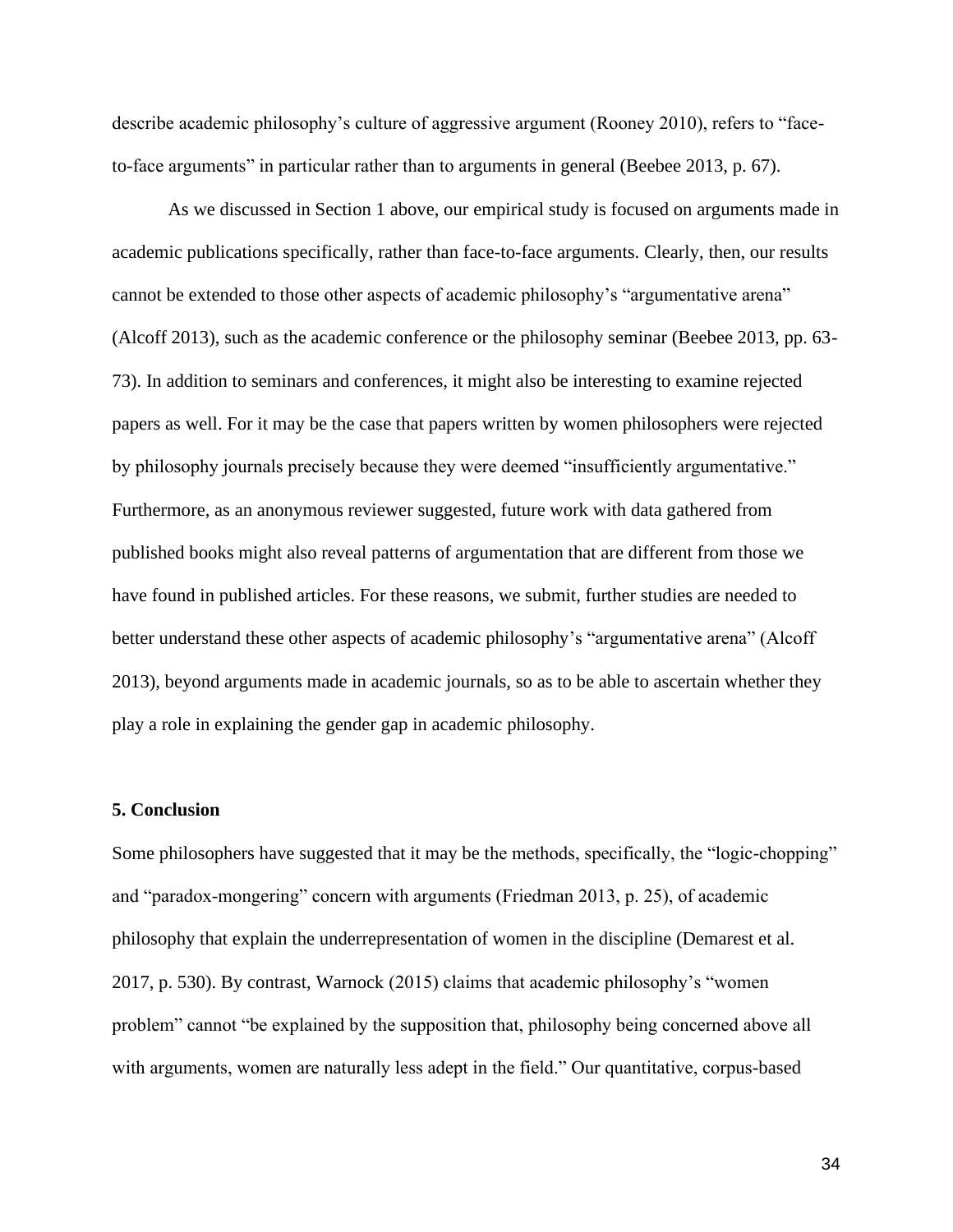study was designed to contribute to the literature on the gender gap in academic philosophy by detecting patterns of argumentation in the published works of 32 men and 32 women of the most cited academic philosophers in the SEP. Overall, the results of our empirical study suggest that women philosophers make deductive, inductive, and abductive arguments in their published works just as much as male philosophers do, with no statistically significant differences in the proportions of those arguments relative to each philosopher's body of work. These results suggest that women philosophers can be just as concerned with arguments, and just as philosophically argumentative, as male philosophers supposedly are. Since arguments made in academic publications are but one aspect of academic philosophy's "argumentative arena" (Alcoff 2013), which include face-to-face arguments made in philosophy conferences and seminars as well, we think that further studies are needed to investigate these other aspects of the "argumentative arena" (Alcoff 2013) in academic philosophy in order to ascertain whether they play a role in explaining the gender gap in academic philosophy.

## **Acknowledgements**

We are very grateful to two anonymous reviewers of *Synthese* for their helpful comments on earlier drafts of this paper.

#### **Declarations**

**Funding**: not applicable **Conflict of interest**: the authors declare no conflicts of interest **Availability of data**: data are available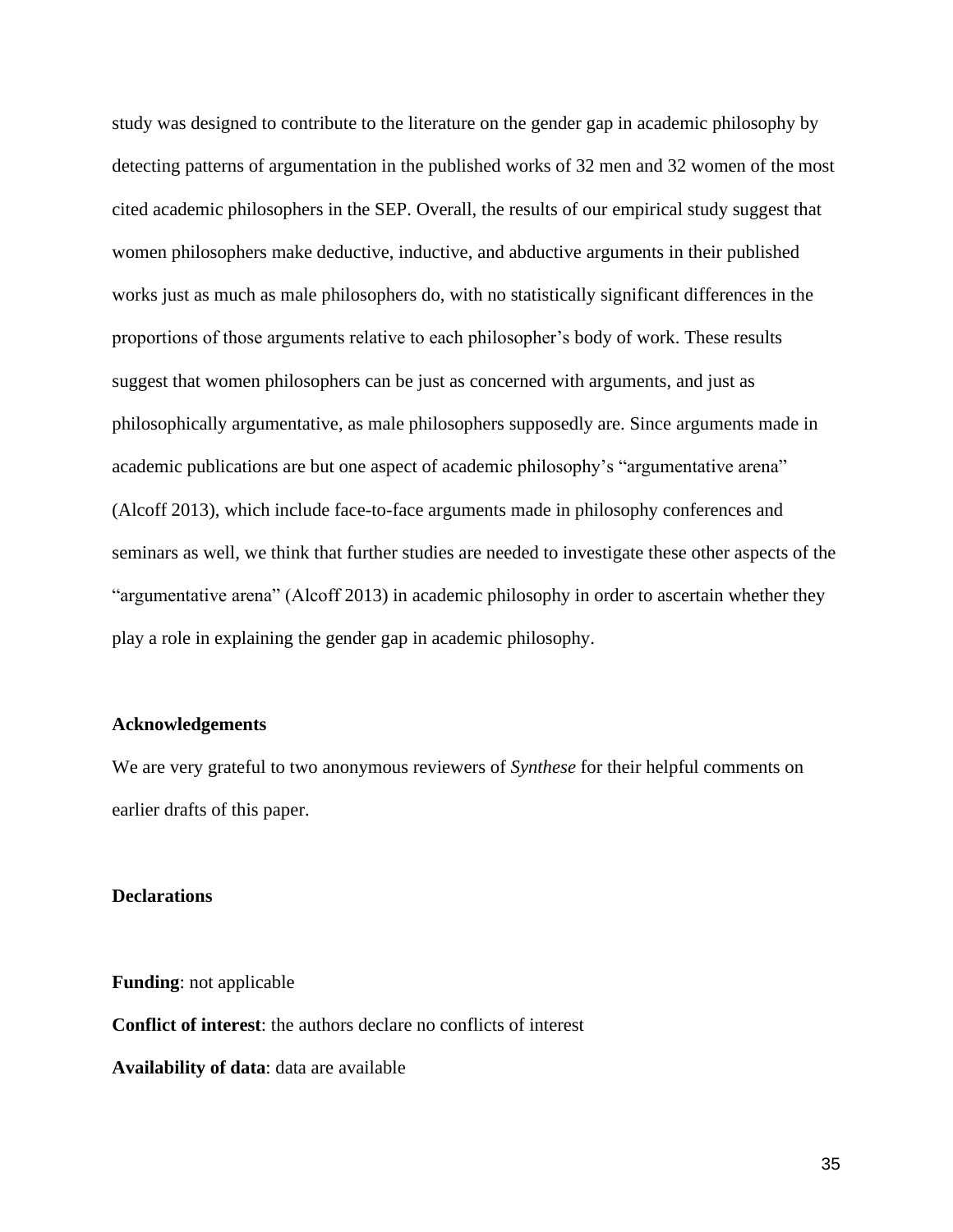**Code availability**: code is available

## **References**

Adleberg, Toni, Morgan Thompson, and Eddy Nahmias. (2015). Do Men and Women have Different Philosophical Intuitions? Further Data. *Philosophical Psychology* 28 (5): 615-641.

Alcoff, Linda. (2013). What's wrong with philosophy? *The New York Times*, September 3, 2013. [https://opinionator.blogs.nytimes.com/2013/09/03/whats-wrong-with-philosophy/.](https://opinionator.blogs.nytimes.com/2013/09/03/whats-wrong-with-philosophy/)

Antony, Louise. (2012). Different Voices or Perfect Storm: Why are There So Few Women in Philosophy? *Journal of Social Philosophy* 43 (3): 227-255.

Ashton, Zoe and Moti Mizrahi. (2018). Show Me that Argument: Empirically Testing the Armchair Philosophy Picture. *Metaphilosophy* 49 (1-2): 58-70.

Baronett, Stan. (2016). *Logic*. New York: Oxford University Press.

Beasley, Eric. (2018). *Misperceptions of the Social World: What We Get Wrong about Sex, Race, Money, and Violence*. New York: Routledge.

Beebee, Helen. (2013). Women and Deviance in Philosophy. In K. Hutchison and F. Jenkins (eds.), *Women in Philosophy: What Needs to Change?* (pp. 61-80). New York: Oxford University Press.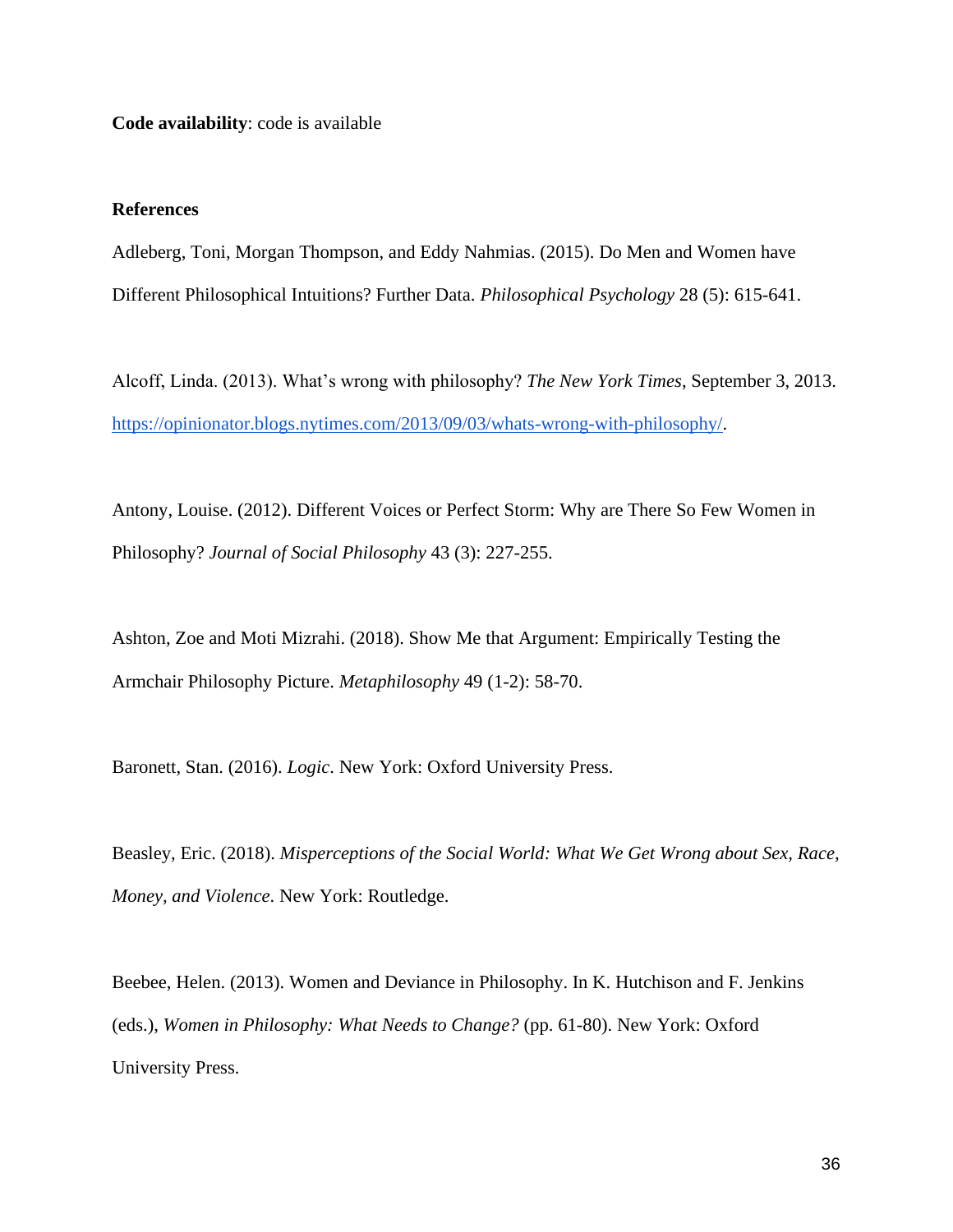Bowell, Tracy. (2015). The Problem(s) of Women in Philosophy: Reflections on the Practice of Feminism in Philosophy from Contemporary Aotearoa/New Zealand. *Women's Studies Journal*  29 (2): 4-21.

Buckwalter, Wesley and Stephen Stich. (2014). Gender and Philosophical Intuition. In Joshua Knobe and Sean Nichols (eds.), *Experimental Philosophy* (Vol. 2, 307–346). Oxford: Oxford University Press.

Currie, Gregory. (2016). Does Great Literature Make Us Better? In P. Catapano and S. Critchley (eds.), *The Stone Reader: Modern Philosophy in 133 Arguments* (pp. 198-202). New York: W. W. Norton & Co.

Demarest, Heather, Seth Robertson, Megan Haggard, Madeline Martin-Seaver, and Jewelle Bickel. (2017). Similarity and Enjoyment: Predicting Continuation for Women in Philosophy. *Analysis* 77 (3): 525-541.

Easton, Christina. (2021). Women and 'the philosophical personality': evaluating whether gender differences in the Cognitive Reflection Test have significance for explaining the gender gap in Philosophy. *Synthese* 198 (1): 139-167.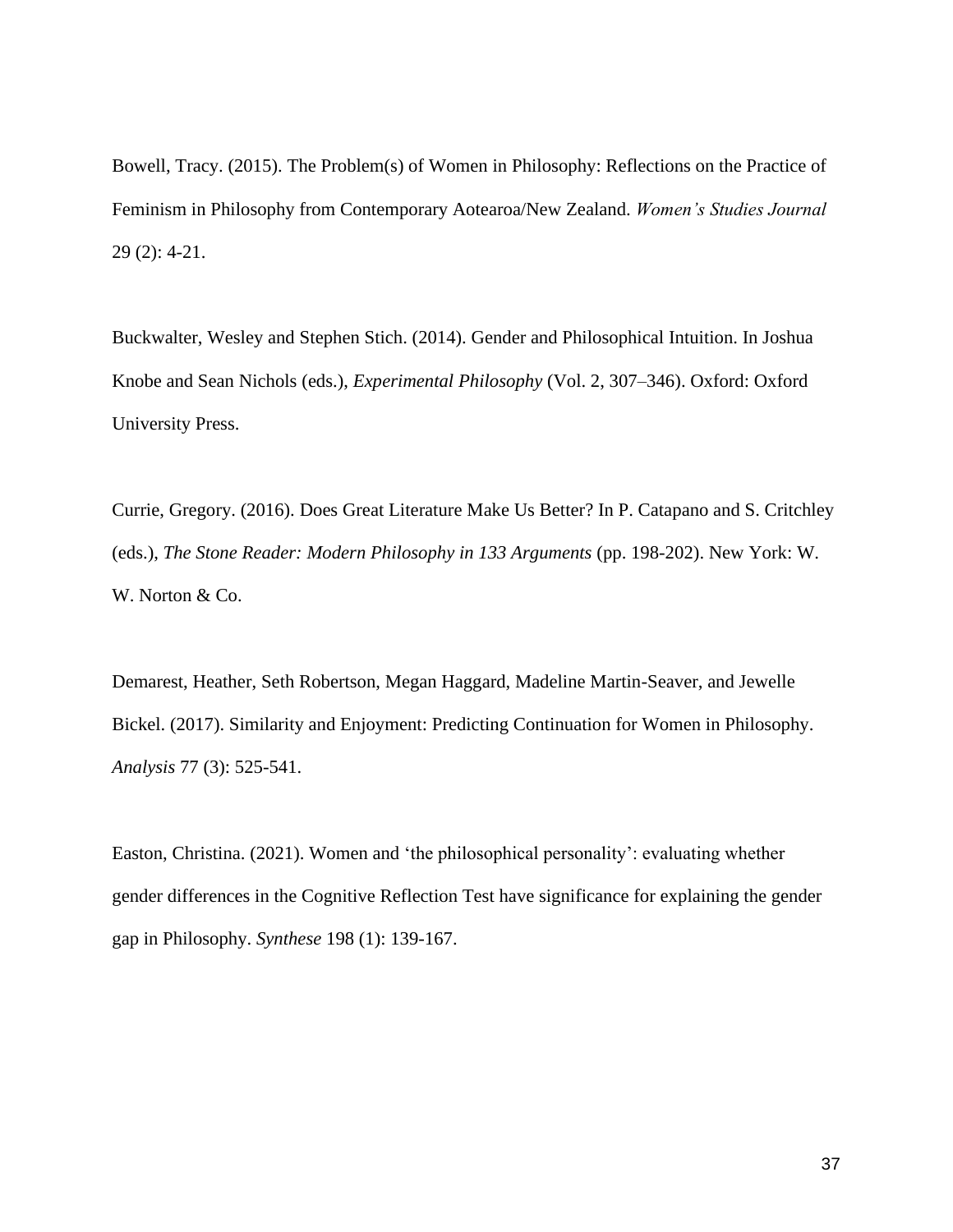Friedman, Marylin. (2013). Women in Philosophy: Why Should We Care? In Katrina Hutchison and Fiona Jenkins (eds.), *Women in Philosophy: What Needs to Change?* (pp. 21-38). New York: Oxford University Press.

Govier, Trudy. (2013). *A Practical Study of Argument*. Enhanced Seventh Edition. Belmont, CA: Wadsworth, Cengage Learning.

Harrell, Maralee. (2016). *What is the Argument? An Introduction to Philosophical Argument and Analysis*. Cambridge, MA: The MIT Press.

Hurley, P. J. and Watson, L. (2018). *A Concise Introduction to Logic*. Thirteenth Edition. Boston, MA: Cengage Learning.

Krishnamurthy, Meena, Shen-yi Liao, Monique Deveaux, and Maggie Dalecki. (2017). The Underrepresentation of Women in Prestigious Ethics Journals. *Hypatia* 32 (4): 928-939.

Lepore, Ernest and Sam Cumming. 2013. *Meaning and Argument: An Introduction to Logic through Language*. Malden, MA: Blackwell.

Lewis, Brooke. (2009). Where Are All the Women? *The Philosophers' Magazine* 47 (4): 12-16.

Maki, Uskali. (2009). MISSing the World. Models as Isolations and Credible Surrogate Systems. *Erkenntnis* 70 (1): 29-43.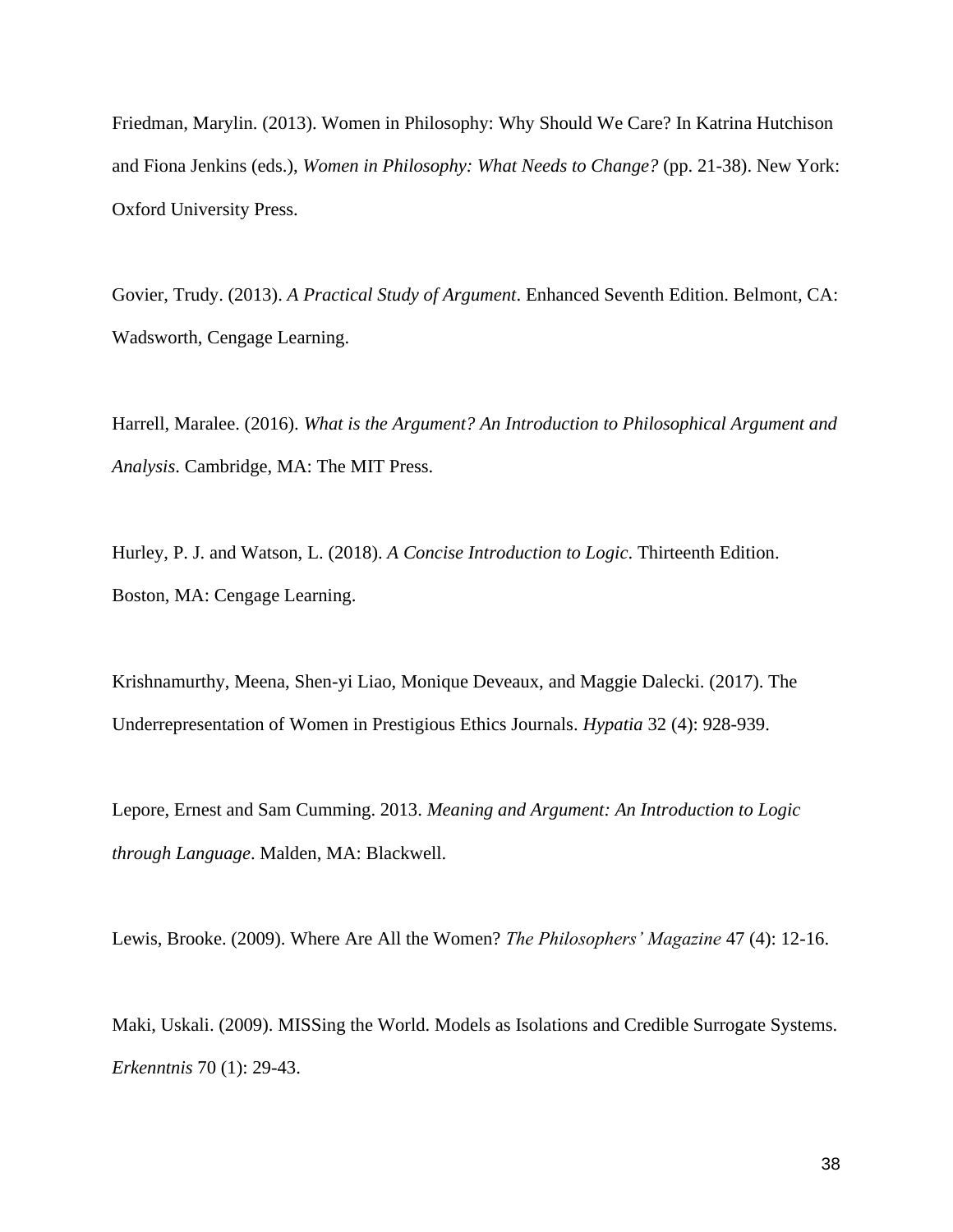Marcus, Russell. (2018). *Introduction to Formal Logic with Philosophical Applications*. New York: Oxford University Press.

McGinn, Colin. (2007). Review of Ted Honderich's *On Consciousness*. *The Philosophical Review* 116 (3): 474-477.

Mizrahi, M. and Mike Dickinson. (2021). The Analytic-Continental Divide in Philosophical Practice: An Empirical Study. *Metaphilosophy* 52 (5): 668-680.

Morrow, D. R. and Anthony Weston. (2019). *A Workbook for Arguments: A Complete Course in Critical Thinking*. Third Edition. Indianapolis: Hackett Publishing Co.

Overton, J. A. (2013). "Explain" in Scientific Discourse. *Synthese* 190 (8): 1383-1405.

Paxton, Molly, Carrie Figdor, and Valerie Tiberius. (2012). Quantifying the Gender Gap: An Empirical Study of the Underrepresentation of Women in Philosophy. *Hypatia* 27 (4): 949-957.

Rooney, Phyllis. (2010). Philosophy, Adversarial Argumentation, and Embattled Reason. *Informal Logic* 30 (3): 203-234.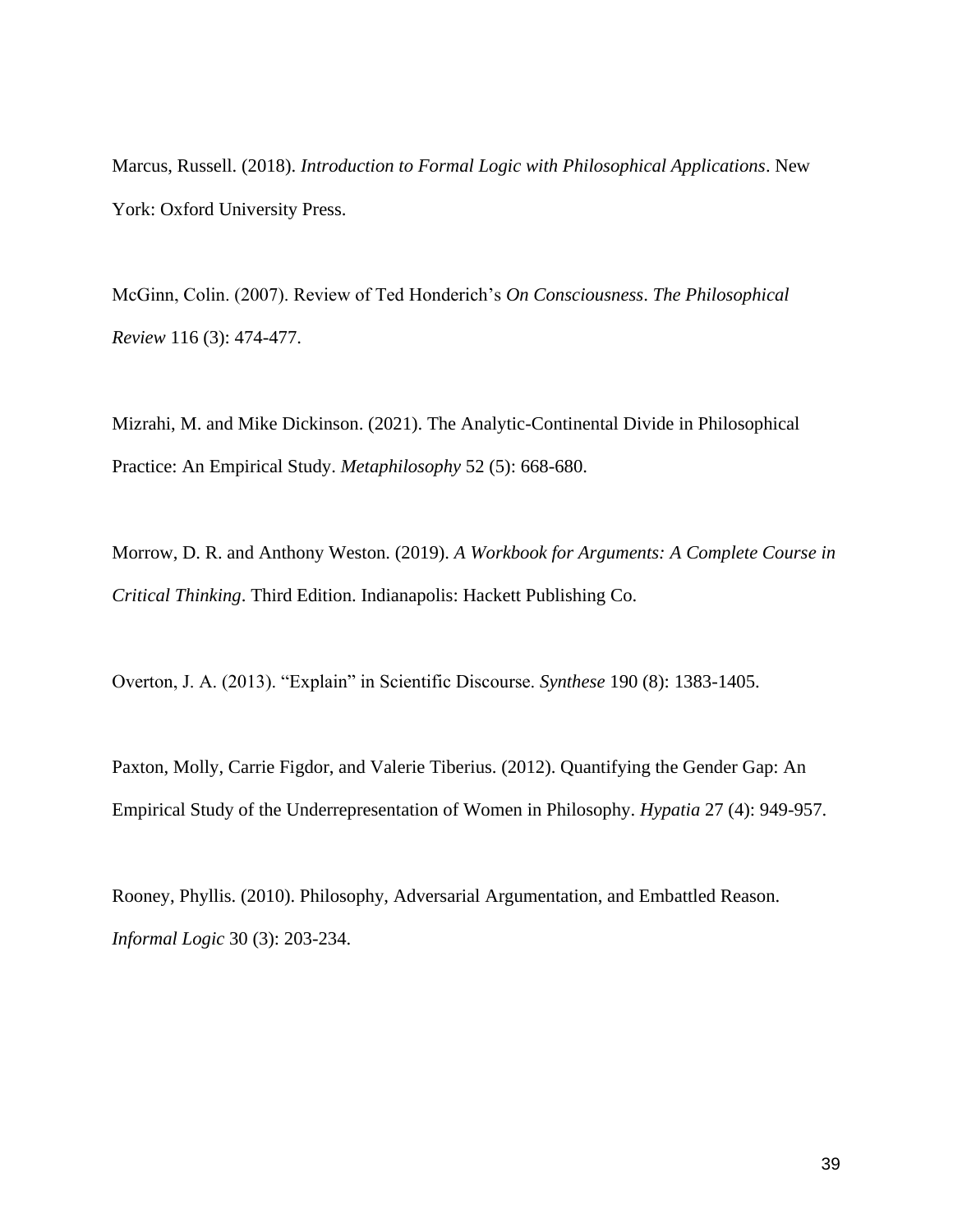Schwitzgebel, Eric. (2019). The 295 Most-Cited Contemporary Authors in the Stanford Encyclopedia of Philosophy. *The Splintered Mind*, August 20, 2019.

[http://schwitzsplinters.blogspot.com/2019/08/the-295-most-cited-contemporary-authors.html.](http://schwitzsplinters.blogspot.com/2019/08/the-295-most-cited-contemporary-authors.html)

Schwitzgebel, Eric and C. D. Jennings. (2017). Women in Philosophy: Quantitative Analyses of Specialization, Prevalence, Visibility, and Generational Change. *Public Affairs Quarterly* 31: 83- 105.

Shermer, Michael. (2014). Surviving Statistics. *Scientific American* 311 (3): 94.

Sober, Elliot. (2015). Two Cornell Realisms: Moral and Scientific. *Philosophical Studies* 172 (4): 905-924.

Thompson, Morgan, Toni Adleberg, Sam Sims, and Eddy Nahmias. (2016). Why Do Women Leave Philosophy? Surveying Students at the Introductory Level. *Philosophers' Imprint* 16 (6): 1-36.

Thompson, Morgan. (2017). Explanations of the gender gap in philosophy. *Philosophy Compass* 12: e12406.

Toulmin, S. E. (1976). *Knowing and Acting: An Invitation to Philosophy*. New York: Macmillan.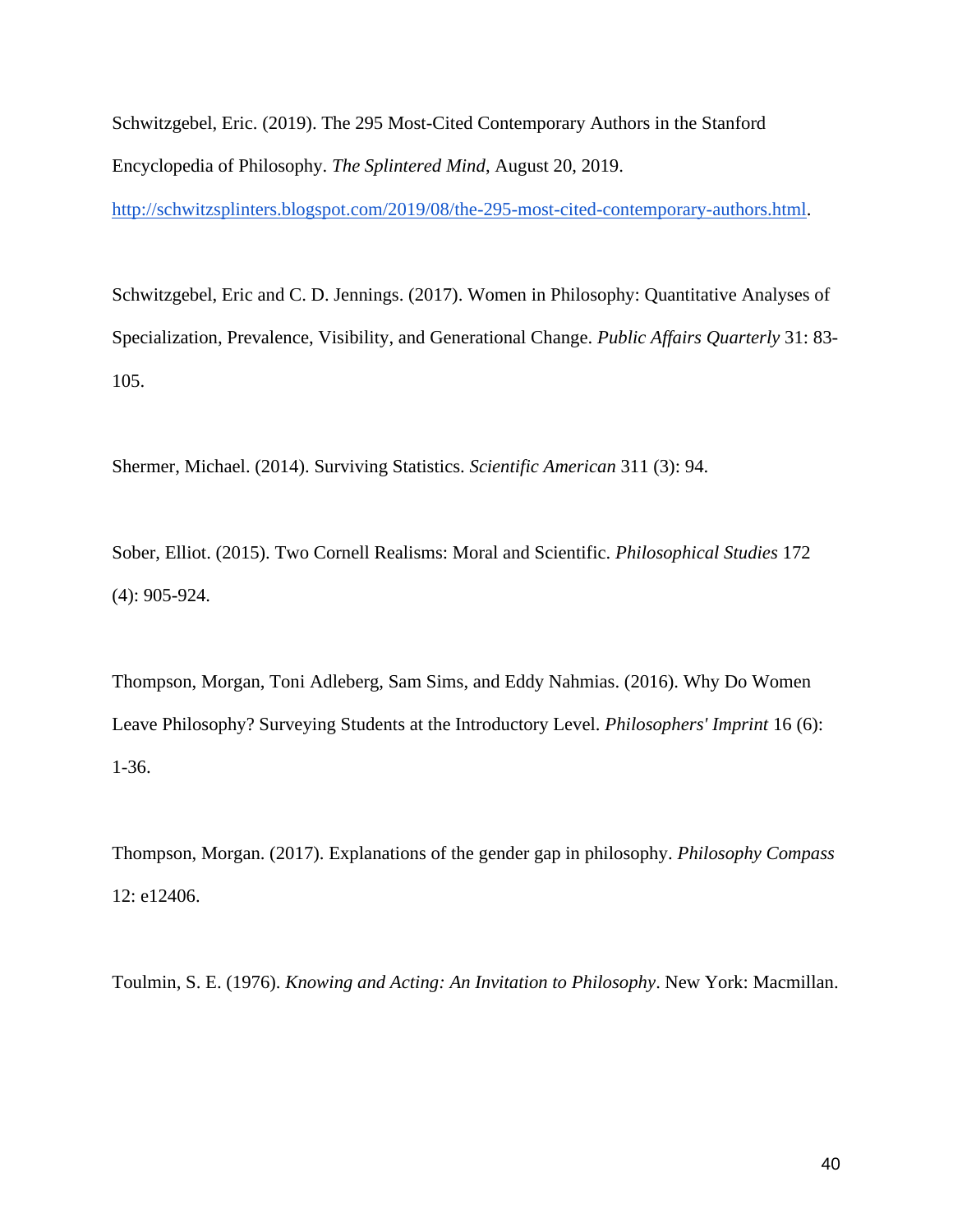Walton, Douglas. (1999). *One-Sided Arguments: A Dialectical Analysis of Bias*. Albany: State University of New York Press.

Warnock, Mary and Julian Baggini. (2015). Does philosophy have a problem with women? *The Guardian*, July 25, 2015. [https://www.theguardian.com/commentisfree/2015/jul/25/philosphy](https://www.theguardian.com/commentisfree/2015/jul/25/philosphy-women-warnock-baggini-debate)[women-warnock-baggini-debate.](https://www.theguardian.com/commentisfree/2015/jul/25/philosphy-women-warnock-baggini-debate)

Wilhelm, Isaac, Sherri Lynn Conklin, and Nicole Hassoun. (2018). New data on the representation of women in philosophy journals: 2004–2015. *Philosophical Studies* 175 (6): 1441-1464.

Wolf, Susan. (1986). Above and Below the Line of Duty. *Philosophical Topics* 14 (2): 131-148.

Wuest, Amy. (2013). Yes, There Is a Problem: What Is to Be Done about the Climate for Women in Philosophy? *HOPOS: The Journal of the International Society for the History of Philosophy of Science* 3 (1): 146-150.

| Philosopher     | Total  | De count | De ratio | In count | In ratio | Ab count       | Ab ratio |
|-----------------|--------|----------|----------|----------|----------|----------------|----------|
| Lewis, David K. | 295584 | 12753    | 0.04     | 30621    | 0.10     | $\overline{0}$ | 0.00     |
| Quine, W.V.O.   | 453628 | 69650    | 0.15     | 19941    | 0.04     | $\overline{0}$ | 0.00     |
| Putnam, Hilary  | 498836 | 64165    | 0.13     | 102324   | 0.21     | 35917          | 0.07     |

**Appendix I. Counts and ratios of argument types by philosopher in the 3-word dataset**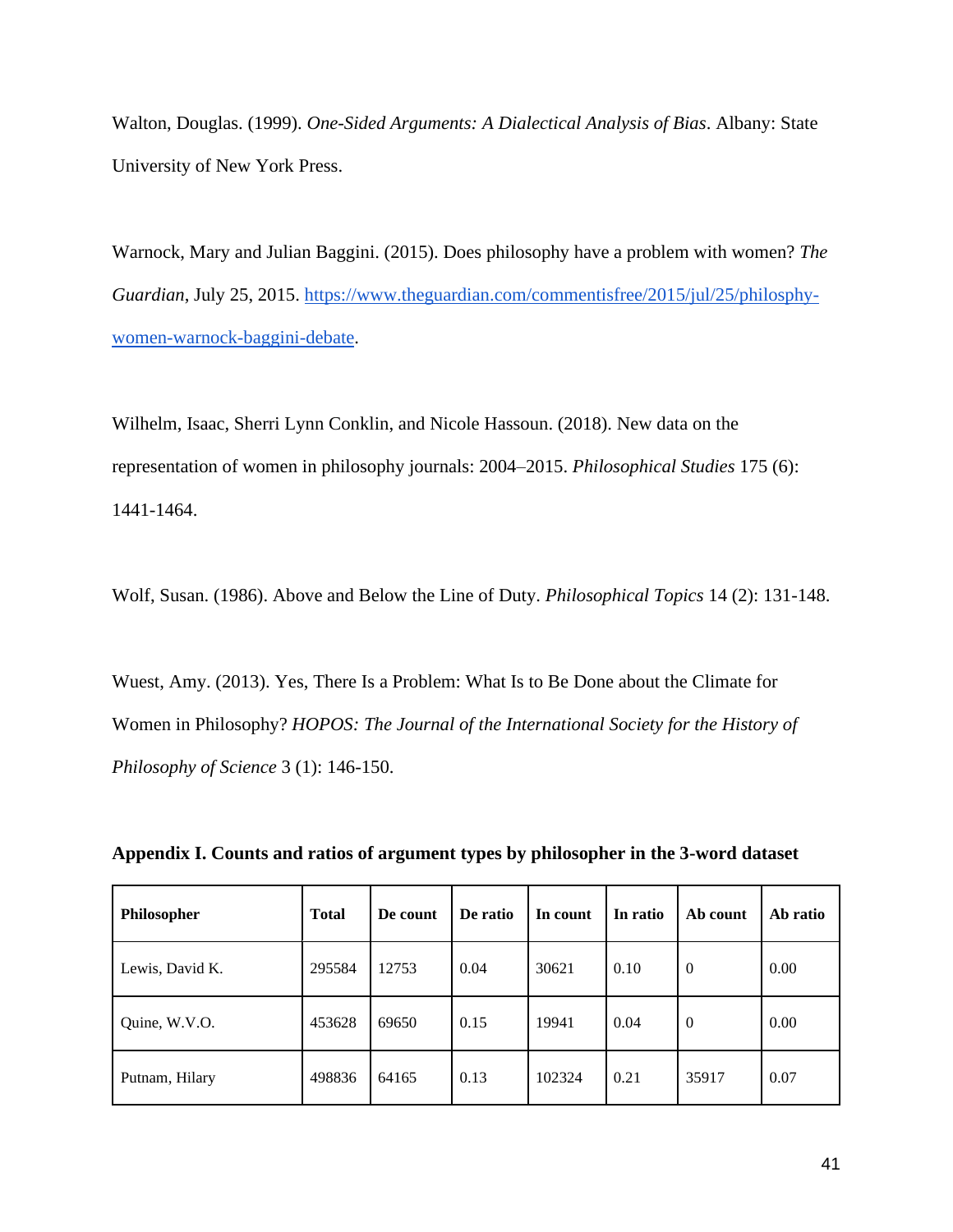| Rawls, John         | 193515 | 11957  | 0.06 | 75723 | 0.39 | $\mathbf{0}$     | 0.00 |
|---------------------|--------|--------|------|-------|------|------------------|------|
| Davidson, Donald    | 238097 | 40014  | 0.17 | 17964 | 0.08 | 9406             | 0.04 |
| Kripke, Saul        | 70655  | 7124   | 0.10 | 29528 | 0.42 | $\boldsymbol{0}$ | 0.00 |
| Williams, Bernard   | 229423 | 76420  | 0.33 | 39974 | 0.17 | 17456            | 0.08 |
| Nozick, Robert      | 84856  | 2412   | 0.03 | 22966 | 0.27 | $\boldsymbol{0}$ | 0.00 |
| Williamson, Timothy | 574871 | 125147 | 0.22 | 41636 | 0.07 | 15724            | 0.03 |
| Jackson, Frank      | 456979 | 51701  | 0.11 | 55961 | 0.12 | 24098            | 0.05 |
| Nagel, Thomas       | 172782 | 13858  | 0.08 | 38077 | 0.22 | 14180            | 0.08 |
| Searle, John R.     | 247454 | 11335  | 0.05 | 30105 | 0.12 | 17863            | 0.07 |
| Van Fraassen, Bas   | 492842 | 89874  | 0.18 | 56295 | 0.11 | 13415            | 0.03 |
| Armstrong, David M. | 274647 | 46657  | 0.17 | 48040 | 0.17 | 9585             | 0.03 |
| Dummett, Michael    | 295445 | 100750 | 0.34 | 62752 | 0.21 | 18666            | 0.06 |
| Fodor, Jerry        | 317155 | 66482  | 0.21 | 83310 | 0.26 | 10257            | 0.03 |
| Harman, Gilbert     | 348876 | 30815  | 0.09 | 59148 | 0.17 | 65333            | 0.19 |
| Chisholm, Roderick  | 479455 | 34884  | 0.07 | 22395 | 0.05 | $\boldsymbol{0}$ | 0.00 |
| Dennett, Daniel C.  | 294155 | 44146  | 0.15 | 55117 | 0.19 | 50282            | 0.17 |
| Chalmers, David J.  | 213641 | 56619  | 0.27 | 73261 | 0.34 | 49959            | 0.23 |
| Strawson, P.F.      | 341154 | 56197  | 0.16 | 25103 | 0.07 | 21086            | 0.06 |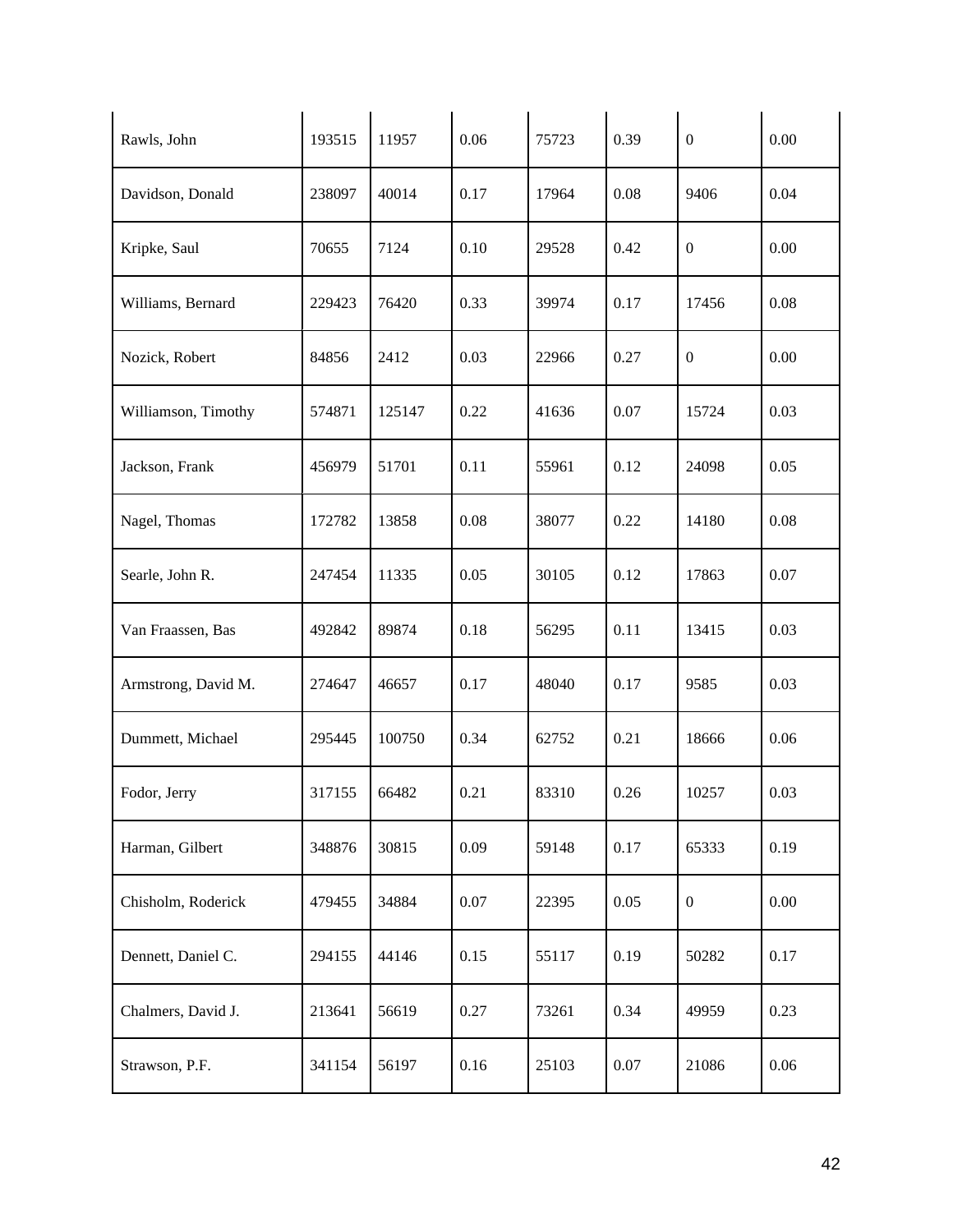| Stalnaker, Robert      | 389202 | 13408        | 0.03 | 18872            | 0.05     | 20989            | 0.05 |
|------------------------|--------|--------------|------|------------------|----------|------------------|------|
| Scanlon, T.M.          | 182519 | 19072        | 0.10 | 20119            | 0.11     | 4239             | 0.02 |
| Dworkin, Ronald        | 154721 | 25716        | 0.17 | 44182            | 0.29     | 9085             | 0.06 |
| Pettit, Philip         | 465236 | 55621        | 0.12 | 149256           | 0.32     | $\boldsymbol{0}$ | 0.00 |
| Fine, Kit              | 620917 | 188554       | 0.30 | 28776            | 0.05     | 34012            | 0.05 |
| Sober, Elliott         | 528653 | 44523        | 0.08 | 67028            | 0.13     | 20782            | 0.04 |
| Van Inwagen, Peter     | 455873 | 97816        | 0.21 | 94439            | 0.21     | 28458            | 0.06 |
| Popper, Karl           | 270095 | 44931        | 0.17 | 32727            | 0.12     | $\boldsymbol{0}$ | 0.00 |
| Parfit, Derek          | 181861 | $\mathbf{0}$ | 0.00 | 52928            | 0.29     | $\boldsymbol{0}$ | 0.00 |
| Kitcher, Philip        | 538719 | 32999        | 0.06 | 58543            | 0.11     | 76636            | 0.14 |
| Bennett, Jonathan      | 415384 | 66990        | 0.16 | 72266            | 0.17     | 11818            | 0.03 |
| Nussbaum, Martha       | 476306 | 77325        | 0.16 | 221079           | 0.46     | $\boldsymbol{0}$ | 0.00 |
| Anscombe, G.E.M.       | 129188 | 17503        | 0.14 | $\boldsymbol{0}$ | 0.00     | $\boldsymbol{0}$ | 0.00 |
| Korsgaard, Christine   | 152127 | 41033        | 0.27 | 15783            | $0.10\,$ | $\mathbf{0}$     | 0.00 |
| Anderson, Elizabeth    | 216245 | 26240        | 0.12 | 27160            | 0.13     | 10830            | 0.05 |
| Thomson, Judith Jarvis | 305937 | 67227        | 0.22 | 59026            | 0.19     | $\boldsymbol{0}$ | 0.00 |
| Cartwright, Nancy      | 256543 | 4962         | 0.02 | 23823            | 0.09     | 12924            | 0.05 |
| Annas, Julia           | 245770 | 48301        | 0.20 | 32110            | 0.13     | 15863            | 0.06 |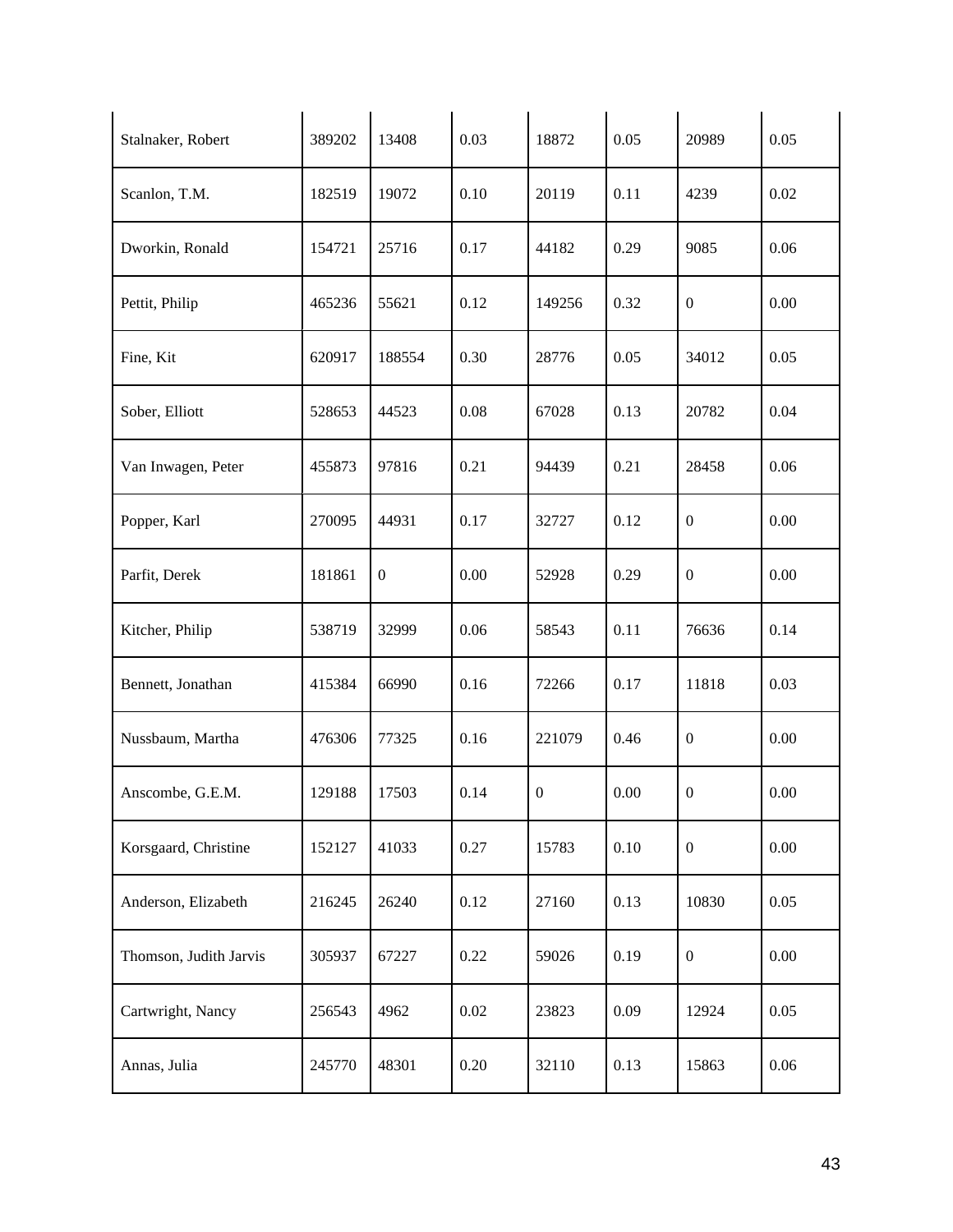| Young, Iris Marion   | 141579 | 19189            | 0.14     | 31872            | 0.23     | 19934            | 0.14 |
|----------------------|--------|------------------|----------|------------------|----------|------------------|------|
| Millikan, Ruth G.    | 250734 | 8535             | 0.03     | 72808            | 0.29     | 48753            | 0.19 |
| Foot, Philippa       | 122136 | 49478            | 0.41     | $\boldsymbol{0}$ | 0.00     | $\boldsymbol{0}$ | 0.00 |
| Stump, Eleonore      | 200811 | 53264            | 0.27     | 12416            | 0.06     | 31434            | 0.16 |
| Okin, Susan Moller   | 160664 | 33343            | 0.21     | 85629            | 0.53     | $\boldsymbol{0}$ | 0.00 |
| Butler, Judith       | 22587  | $\boldsymbol{0}$ | 0.00     | $\boldsymbol{0}$ | 0.00     | $\boldsymbol{0}$ | 0.00 |
| O'Neill, Onora       | 134399 | $\boldsymbol{0}$ | 0.00     | 5792             | 0.04     | $\boldsymbol{0}$ | 0.00 |
| Zagzebski, Linda     | 104398 | 10505            | 0.10     | 9167             | 0.09     | $\boldsymbol{0}$ | 0.00 |
| Baker, Lynne Rudder  | 282194 | 15560            | 0.06     | 8693             | 0.03     | 19832            | 0.07 |
| Haslanger, Sally     | 130402 | 8687             | 0.07     | $\overline{0}$   | 0.00     | 35968            | 0.28 |
| Thomasson, Amie      | 149391 | 24251            | 0.16     | 24900            | 0.17     | 17506            | 0.12 |
| Hurley, Susan        | 178397 | $\boldsymbol{0}$ | 0.00     | 44627            | 0.25     | $\boldsymbol{0}$ | 0.00 |
| Longino, Helen       | 88088  | 8158             | 0.09     | 7383             | 0.08     | $\boldsymbol{0}$ | 0.00 |
| MacKinnon, Catharine | 17309  | $\boldsymbol{0}$ | $0.00\,$ | $\overline{0}$   | $0.00\,$ | $\boldsymbol{0}$ | 0.00 |
| Marcus, Ruth Barcan  | 86796  | 18713            | 0.22     | $\overline{0}$   | 0.00     | $\boldsymbol{0}$ | 0.00 |
| Benhabib, Seyla      | 70781  | $\boldsymbol{0}$ | 0.00     | 13467            | 0.19     | $\boldsymbol{0}$ | 0.00 |
| Paul, L. A.          | 122513 | 33520            | 0.27     | 19781            | 0.16     | 40369            | 0.33 |
| Alcoff, Linda Martín | 111627 | 9012             | 0.08     | 48302            | 0.43     | 8644             | 0.08 |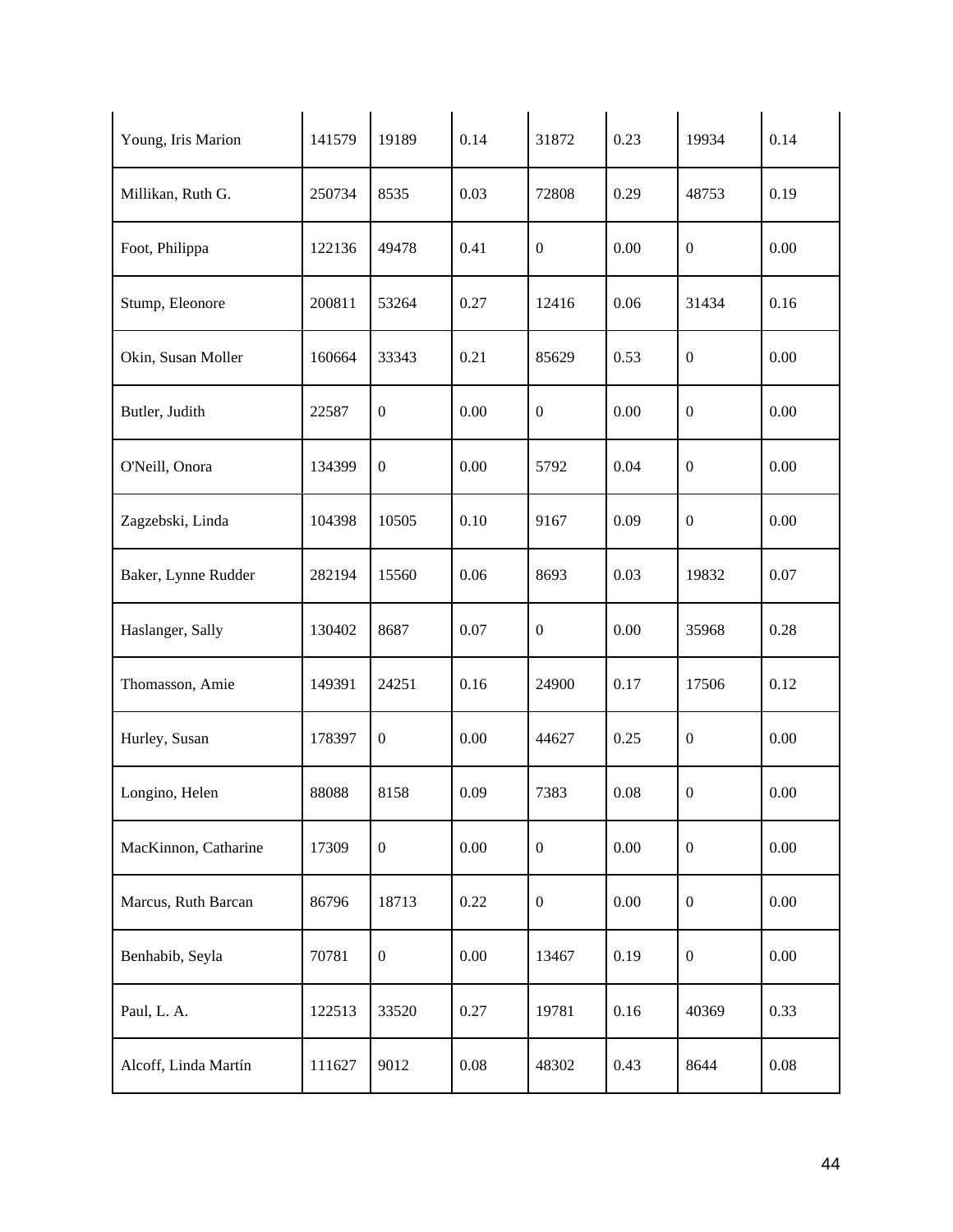| Gendler, Tamar        | 136347 | 27803        | 0.20 | 28746          | 0.21 | $\mathbf{0}$     | 0.00 |
|-----------------------|--------|--------------|------|----------------|------|------------------|------|
| Wolf, Susan           | 108413 | $\mathbf{0}$ | 0.00 | 25412          | 0.23 | $\mathbf{0}$     | 0.00 |
| Adams, Marilyn McCord | 151166 | 34265        | 0.23 | 3414           | 0.02 | 26616            | 0.18 |
| Baier, Annette        | 284507 | 31533        | 0.11 | 17582          | 0.06 | $\mathbf{0}$     | 0.00 |
| Kamm, Frances         | 309838 | 70047        | 0.23 | 67616          | 0.22 | 62087            | 0.20 |
| Langton, Rae          | 121281 | 41305        | 0.34 | $\overline{0}$ | 0.00 | $\boldsymbol{0}$ | 0.00 |
| Lloyd, Elisabeth      | 127173 | $\Omega$     | 0.00 | 16064          | 0.13 | 43096            | 0.34 |

# **Appendix II. Counts and ratios of argument types by philosopher in the 6-word dataset**

| Philosopher       | <b>Total</b> | De count | De ratio | In count | In ratio | Ab count         | Ab ratio |
|-------------------|--------------|----------|----------|----------|----------|------------------|----------|
| Lewis, David K.   | 295584       | 49653    | 0.17     | 51843    | 0.18     | $\boldsymbol{0}$ | 0.00     |
| Quine, W.V.O.     | 453628       | 73017    | 0.16     | 20889    | 0.05     | $\mathbf{0}$     | 0.00     |
| Putnam, Hilary    | 498836       | 108501   | 0.22     | 103907   | 0.21     | 40425            | 0.08     |
| Rawls, John       | 193515       | 19669    | 0.10     | 82248    | 0.43     | $\overline{0}$   | 0.00     |
| Davidson, Donald  | 238097       | 44791    | 0.19     | 25158    | 0.11     | 4703             | 0.02     |
| Kripke, Saul      | 70655        | 23340    | 0.33     | 29528    | 0.42     | $\mathbf{0}$     | 0.00     |
| Williams, Bernard | 229423       | 80110    | 0.35     | 56209    | 0.25     | 8728             | 0.04     |
| Nozick, Robert    | 84856        | 2412     | 0.03     | 40319    | 0.48     | $\boldsymbol{0}$ | 0.00     |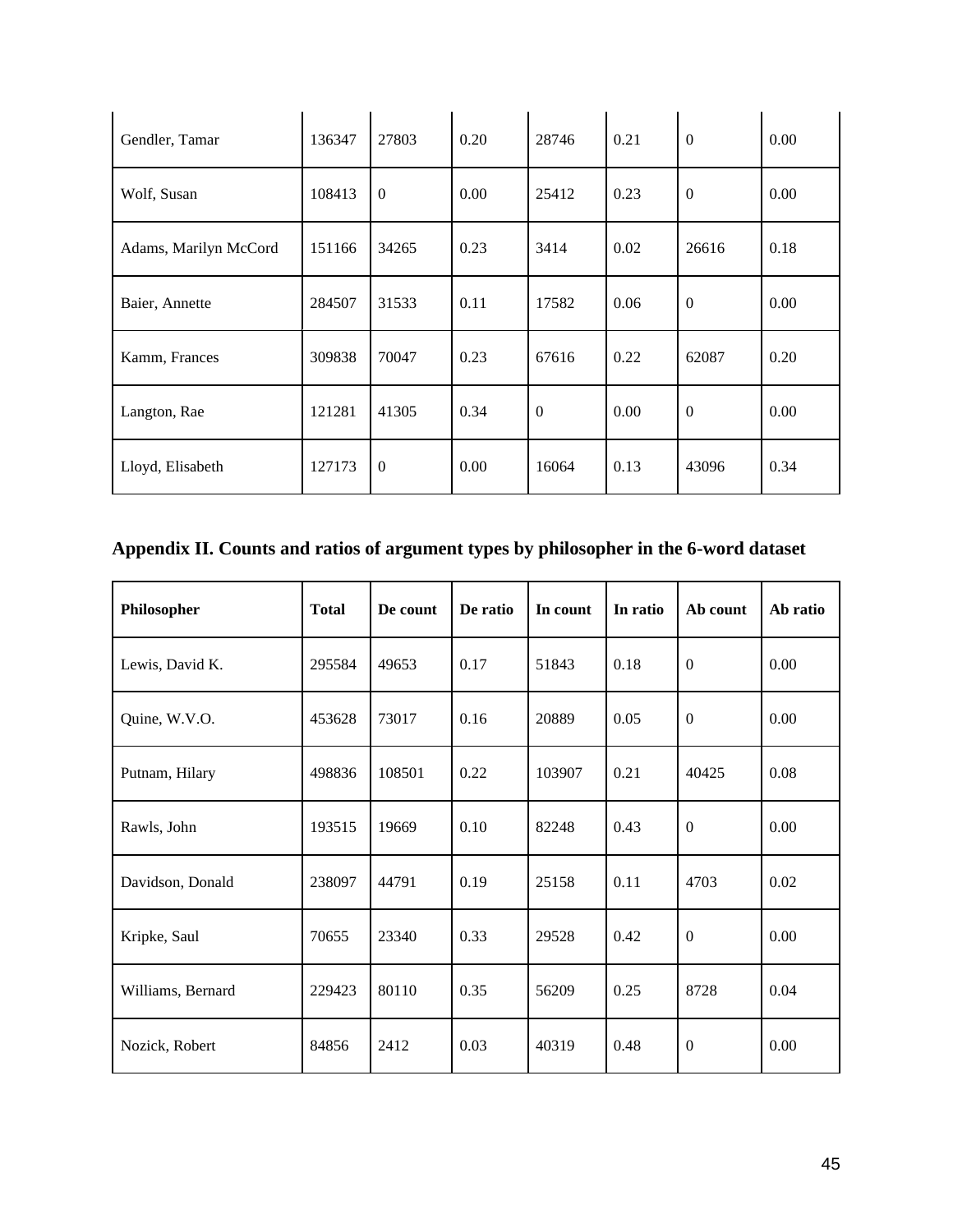| Williamson, Timothy | 574871 | 149035 | 0.26 | 94934  | 0.17     | 7862  | 0.01 |
|---------------------|--------|--------|------|--------|----------|-------|------|
| Jackson, Frank      | 456979 | 59185  | 0.13 | 91772  | 0.20     | 36922 | 0.08 |
| Nagel, Thomas       | 172782 | 20542  | 0.12 | 38077  | 0.22     | 29911 | 0.17 |
| Searle, John R.     | 247454 | 28366  | 0.11 | 30105  | 0.12     | 18833 | 0.08 |
| Van Fraassen, Bas   | 492842 | 122121 | 0.25 | 85962  | 0.17     | 21250 | 0.04 |
| Armstrong, David M. | 274647 | 65720  | 0.24 | 75368  | 0.27     | 9585  | 0.03 |
| Dummett, Michael    | 295445 | 138360 | 0.47 | 63435  | 0.21     | 9333  | 0.03 |
| Fodor, Jerry        | 317155 | 89400  | 0.28 | 113261 | 0.36     | 25259 | 0.08 |
| Harman, Gilbert     | 348876 | 45988  | 0.13 | 90687  | 0.26     | 70541 | 0.20 |
| Chisholm, Roderick  | 479455 | 75549  | 0.16 | 32878  | 0.07     | 3374  | 0.01 |
| Dennett, Daniel C.  | 294155 | 57321  | 0.19 | 55117  | 0.19     | 25141 | 0.09 |
| Chalmers, David J.  | 213641 | 120095 | 0.56 | 78430  | 0.37     | 38191 | 0.18 |
| Strawson, P.F.      | 341154 | 76163  | 0.22 | 63110  | 0.18     | 12747 | 0.04 |
| Stalnaker, Robert   | 389202 | 40873  | 0.11 | 31750  | $0.08\,$ | 20989 | 0.05 |
| Scanlon, T.M.       | 182519 | 38246  | 0.21 | 61457  | 0.34     | 4239  | 0.02 |
| Dworkin, Ronald     | 154721 | 67138  | 0.43 | 77536  | 0.50     | 9085  | 0.06 |
| Pettit, Philip      | 465236 | 106800 | 0.23 | 255681 | 0.55     | 8369  | 0.02 |
| Fine, Kit           | 620917 | 206725 | 0.33 | 28776  | 0.05     | 47326 | 0.08 |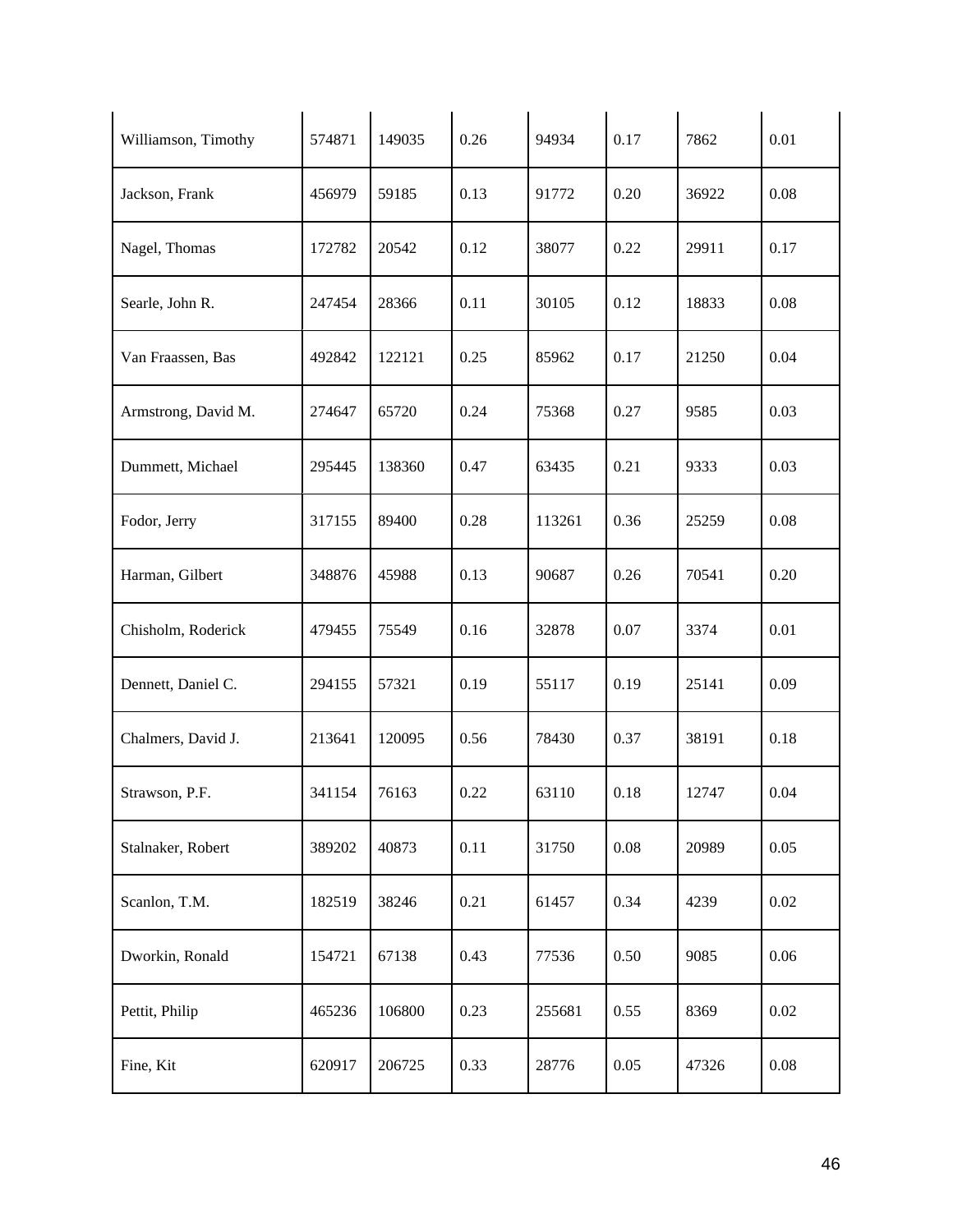| Sober, Elliott         | 528653 | 73799            | 0.14 | 149226 | 0.28 | 23369            | 0.04 |
|------------------------|--------|------------------|------|--------|------|------------------|------|
| Van Inwagen, Peter     | 455873 | 110539           | 0.24 | 148423 | 0.33 | 18321            | 0.04 |
| Popper, Karl           | 270095 | 45727            | 0.17 | 35869  | 0.13 | $\boldsymbol{0}$ | 0.00 |
| Parfit, Derek          | 181861 | $\boldsymbol{0}$ | 0.00 | 78830  | 0.43 | $\boldsymbol{0}$ | 0.00 |
| Kitcher, Philip        | 538719 | 43625            | 0.08 | 135487 | 0.25 | 59603            | 0.11 |
| Bennett, Jonathan      | 415384 | 94822            | 0.23 | 107436 | 0.26 | 11818            | 0.03 |
| Nussbaum, Martha       | 476306 | 100209           | 0.21 | 313152 | 0.66 | $\boldsymbol{0}$ | 0.00 |
| Anscombe, G.E.M.       | 129188 | 22151            | 0.17 | 14230  | 0.11 | $\boldsymbol{0}$ | 0.00 |
| Korsgaard, Christine   | 152127 | 70678            | 0.46 | 15783  | 0.10 | 10592            | 0.07 |
| Anderson, Elizabeth    | 216245 | 26240            | 0.12 | 39723  | 0.18 | 10830            | 0.05 |
| Thomson, Judith Jarvis | 305937 | 67227            | 0.22 | 59026  | 0.19 | $\boldsymbol{0}$ | 0.00 |
| Cartwright, Nancy      | 256543 | 4962             | 0.02 | 72406  | 0.28 | 9833             | 0.04 |
| Annas, Julia           | 245770 | 48301            | 0.20 | 52757  | 0.21 | 15863            | 0.06 |
| Young, Iris Marion     | 141579 | 19189            | 0.14 | 84572  | 0.60 | 9967             | 0.07 |
| Millikan, Ruth G.      | 250734 | 32194            | 0.13 | 102105 | 0.41 | 27867            | 0.11 |
| Foot, Philippa         | 122136 | 67347            | 0.55 | 13076  | 0.11 | 15497            | 0.13 |
| Stump, Eleonore        | 200811 | 65976            | 0.33 | 24342  | 0.12 | 15717            | 0.08 |
| Okin, Susan Moller     | 160664 | 54285            | 0.34 | 114006 | 0.71 | $\boldsymbol{0}$ | 0.00 |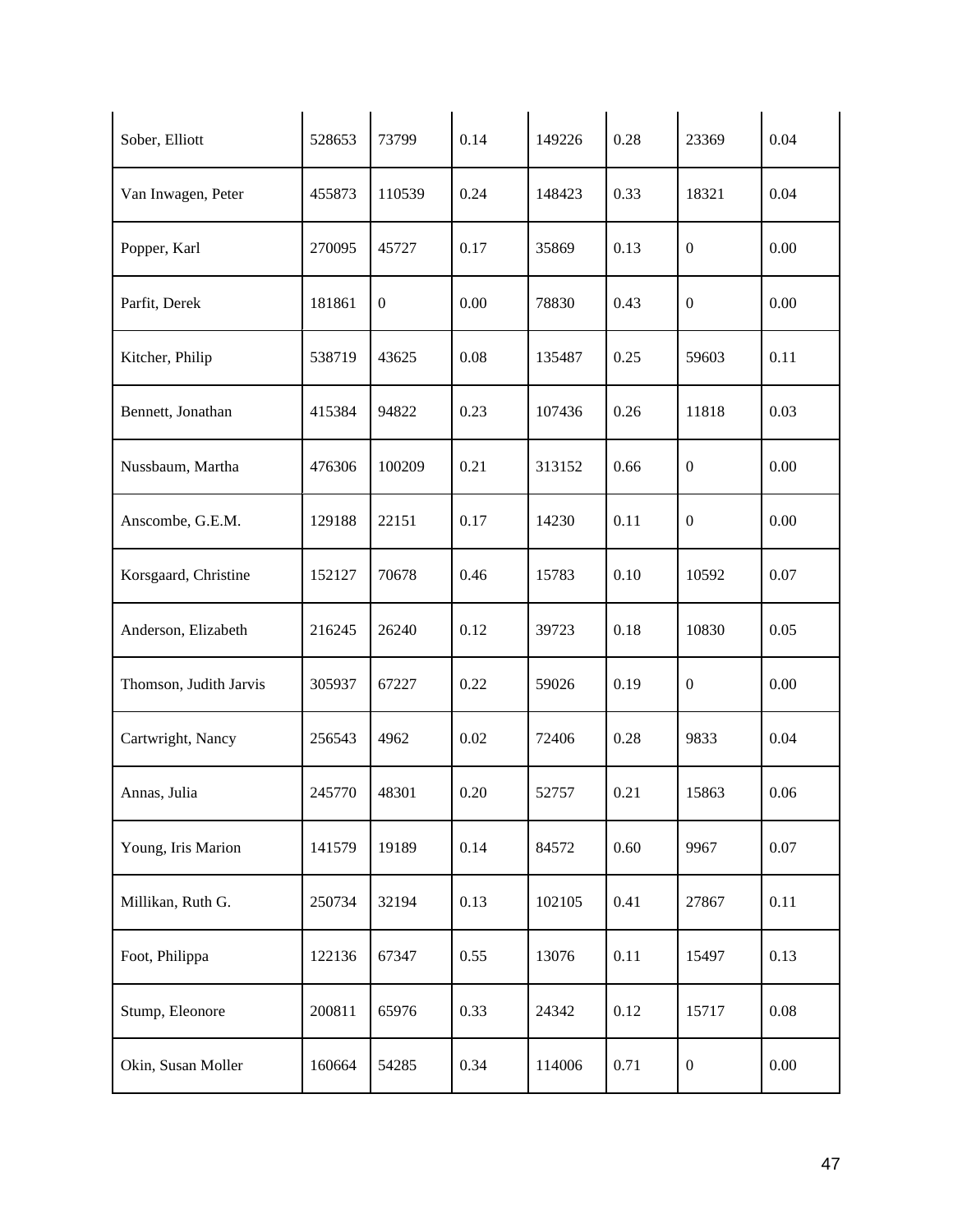| Butler, Judith        | 22587  | 935              | 0.04 | $\boldsymbol{0}$ | 0.00 | $\boldsymbol{0}$ | 0.00 |
|-----------------------|--------|------------------|------|------------------|------|------------------|------|
| O'Neill, Onora        | 134399 | 9833             | 0.07 | 5792             | 0.04 | $\boldsymbol{0}$ | 0.00 |
| Zagzebski, Linda      | 104398 | 19672            | 0.19 | 29645            | 0.28 | $\boldsymbol{0}$ | 0.00 |
| Baker, Lynne Rudder   | 282194 | 27321            | 0.10 | 8693             | 0.03 | 17024            | 0.06 |
| Haslanger, Sally      | 130402 | 8687             | 0.07 | 29676            | 0.23 | 17984            | 0.14 |
| Thomasson, Amie       | 149391 | 41398            | 0.28 | 30645            | 0.21 | 24649            | 0.16 |
| Hurley, Susan         | 178397 | 10894            | 0.06 | 44627            | 0.25 | $\boldsymbol{0}$ | 0.00 |
| Longino, Helen        | 88088  | 8158             | 0.09 | 21754            | 0.25 | $\boldsymbol{0}$ | 0.00 |
| MacKinnon, Catharine  | 17309  | $\boldsymbol{0}$ | 0.00 | $\boldsymbol{0}$ | 0.00 | $\boldsymbol{0}$ | 0.00 |
| Marcus, Ruth Barcan   | 86796  | 22986            | 0.26 | $\boldsymbol{0}$ | 0.00 | $\boldsymbol{0}$ | 0.00 |
| Benhabib, Seyla       | 70781  | $\overline{0}$   | 0.00 | 13467            | 0.19 | $\boldsymbol{0}$ | 0.00 |
| Paul, L. A.           | 122513 | 49306            | 0.40 | 37201            | 0.30 | 30075            | 0.25 |
| Alcoff, Linda Martín  | 111627 | 21342            | 0.19 | 57137            | 0.51 | 17656            | 0.16 |
| Gendler, Tamar        | 136347 | 27803            | 0.20 | 43495            | 0.32 | 16662            | 0.12 |
| Wolf, Susan           | 108413 | 9971             | 0.09 | 32796            | 0.30 | $\boldsymbol{0}$ | 0.00 |
| Adams, Marilyn McCord | 151166 | 47573            | 0.31 | 25156            | 0.17 | 13308            | 0.09 |
| Baier, Annette        | 284507 | 64105            | 0.23 | 37183            | 0.13 | $\boldsymbol{0}$ | 0.00 |
| Kamm, Frances         | 309838 | 106088           | 0.34 | 81853            | 0.26 | 42206            | 0.14 |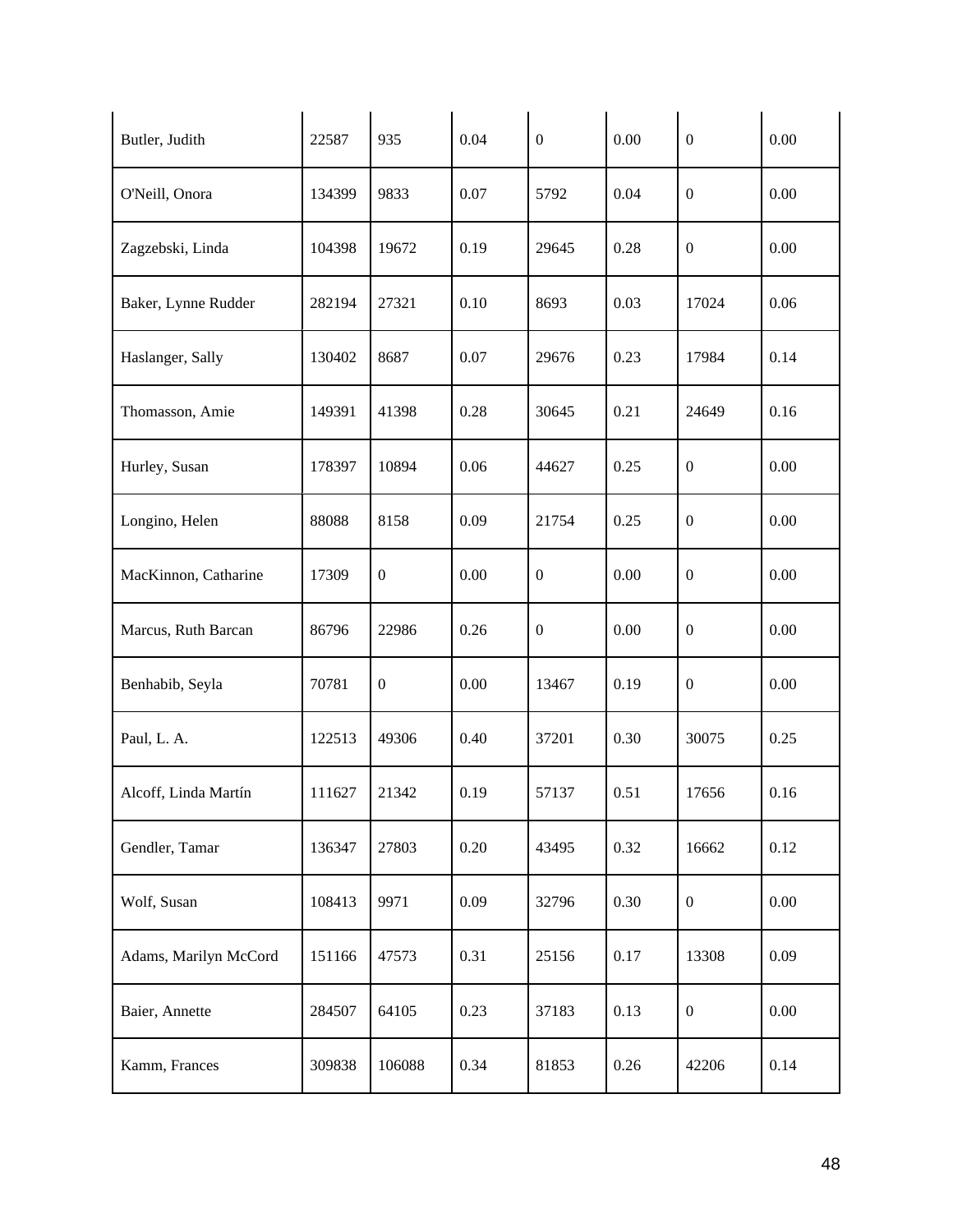| Langton, Rae     | 121281 | 66142 | 0.55 | 67192 | 0.55 | v     | 0.00 |
|------------------|--------|-------|------|-------|------|-------|------|
| Lloyd, Elisabeth | 127173 | 5528  | 0.04 | 20066 | 0.16 | 32173 | 0.25 |

# **Appendix III. Counts and ratios of argument types by philosopher in the 10-word dataset**

| Philosopher         | <b>Total</b> | De count | De ratio | In count | In ratio | Ab count         | Ab ratio |
|---------------------|--------------|----------|----------|----------|----------|------------------|----------|
| Lewis, David K.     | 295584       | 70514    | 0.24     | 82092    | 0.28     | $\overline{0}$   | 0.00     |
| Quine, W.V.O.       | 453628       | 88163    | 0.19     | 30645    | 0.07     | 18129            | 0.04     |
| Putnam, Hilary      | 498836       | 191218   | 0.38     | 109692   | 0.22     | 40425            | 0.08     |
| Rawls, John         | 193515       | 19669    | 0.10     | 83445    | 0.43     | $\boldsymbol{0}$ | 0.00     |
| Davidson, Donald    | 238097       | 58745    | 0.25     | 31495    | 0.13     | 16259            | 0.07     |
| Kripke, Saul        | 70655        | 23340    | 0.33     | 29528    | 0.42     | $\boldsymbol{0}$ | 0.00     |
| Williams, Bernard   | 229423       | 87463    | 0.38     | 64937    | 0.28     | 8728             | 0.04     |
| Nozick, Robert      | 84856        | 19765    | 0.23     | 46356    | 0.55     | $\boldsymbol{0}$ | 0.00     |
| Williamson, Timothy | 574871       | 192474   | 0.33     | 131396   | 0.23     | 25389            | 0.04     |
| Jackson, Frank      | 456979       | 87131    | 0.19     | 113762   | 0.25     | 47338            | 0.10     |
| Nagel, Thomas       | 172782       | 20542    | 0.12     | 61894    | 0.36     | 36462            | 0.21     |
| Searle, John R.     | 247454       | 50112    | 0.20     | 30105    | 0.12     | 51120            | 0.21     |
| Van Fraassen, Bas   | 492842       | 157021   | 0.32     | 111184   | 0.23     | 26494            | 0.05     |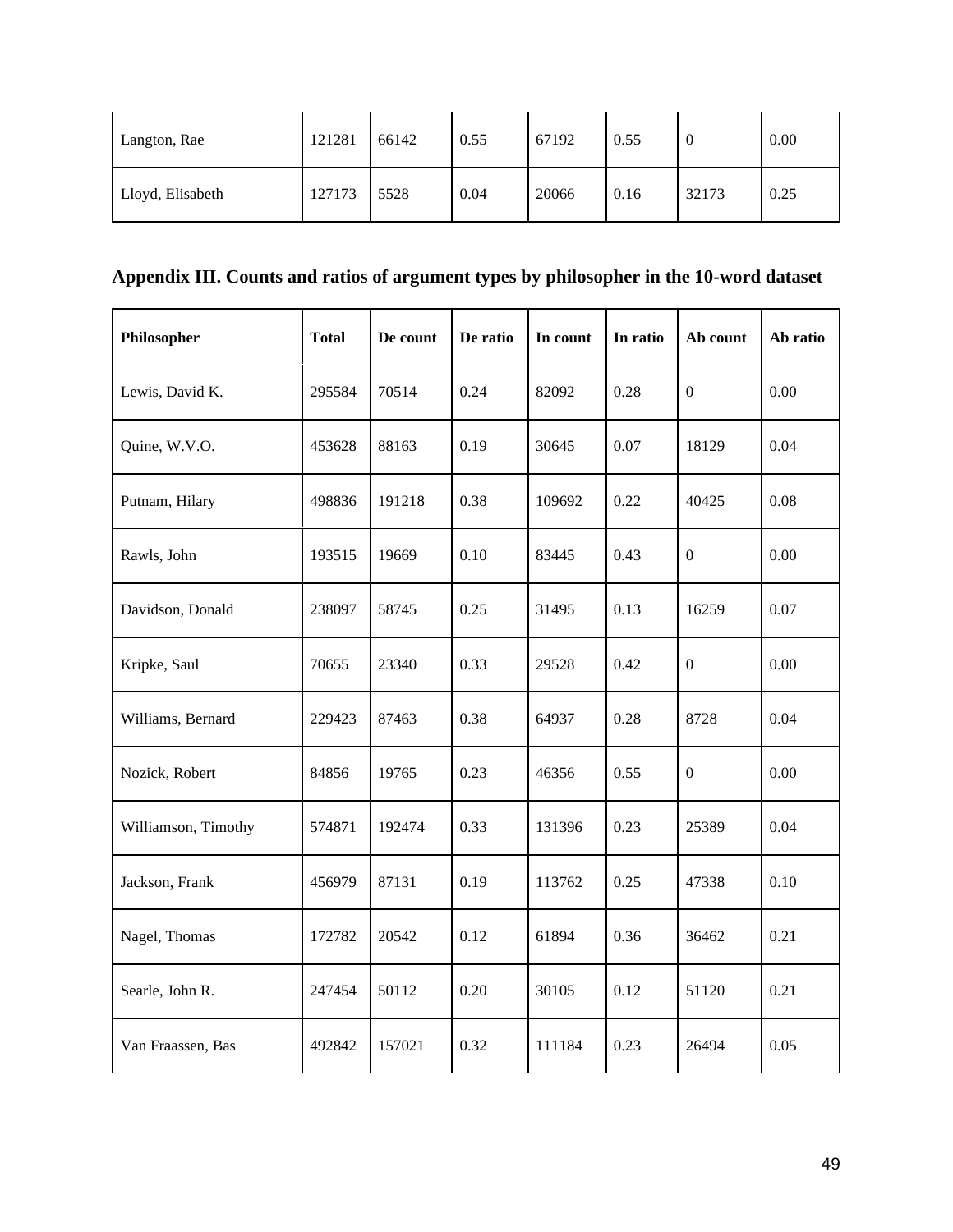| Armstrong, David M. | 274647 | 81877  | 0.30 | 112514 | 0.41 | 19029          | 0.07 |
|---------------------|--------|--------|------|--------|------|----------------|------|
| Dummett, Michael    | 295445 | 138360 | 0.47 | 81554  | 0.28 | 9333           | 0.03 |
| Fodor, Jerry        | 317155 | 96104  | 0.30 | 157550 | 0.50 | 25259          | 0.08 |
| Harman, Gilbert     | 348876 | 62651  | 0.18 | 93219  | 0.27 | 97364          | 0.28 |
| Chisholm, Roderick  | 479455 | 111919 | 0.23 | 43327  | 0.09 | 3374           | 0.01 |
| Dennett, Daniel C.  | 294155 | 57321  | 0.19 | 73517  | 0.25 | 41754          | 0.14 |
| Chalmers, David J.  | 213641 | 120095 | 0.56 | 134581 | 0.63 | 38191          | 0.18 |
| Strawson, P.F.      | 341154 | 149409 | 0.44 | 79438  | 0.23 | 12747          | 0.04 |
| Stalnaker, Robert   | 389202 | 57894  | 0.15 | 55484  | 0.14 | 31039          | 0.08 |
| Scanlon, T.M.       | 182519 | 38246  | 0.21 | 61457  | 0.34 | 4239           | 0.02 |
| Dworkin, Ronald     | 154721 | 67138  | 0.43 | 86621  | 0.56 | 32041          | 0.21 |
| Pettit, Philip      | 465236 | 120110 | 0.26 | 291073 | 0.63 | 8369           | 0.02 |
| Fine, Kit           | 620917 | 249149 | 0.40 | 71419  | 0.12 | 102826         | 0.17 |
| Sober, Elliott      | 528653 | 87150  | 0.16 | 185830 | 0.35 | 22873          | 0.04 |
| Van Inwagen, Peter  | 455873 | 158233 | 0.35 | 163683 | 0.36 | 28842          | 0.06 |
| Popper, Karl        | 270095 | 71080  | 0.26 | 43139  | 0.16 | $\overline{0}$ | 0.00 |
| Parfit, Derek       | 181861 | 11839  | 0.07 | 82200  | 0.45 | 25564          | 0.14 |
| Kitcher, Philip     | 538719 | 65778  | 0.12 | 203166 | 0.38 | 72015          | 0.13 |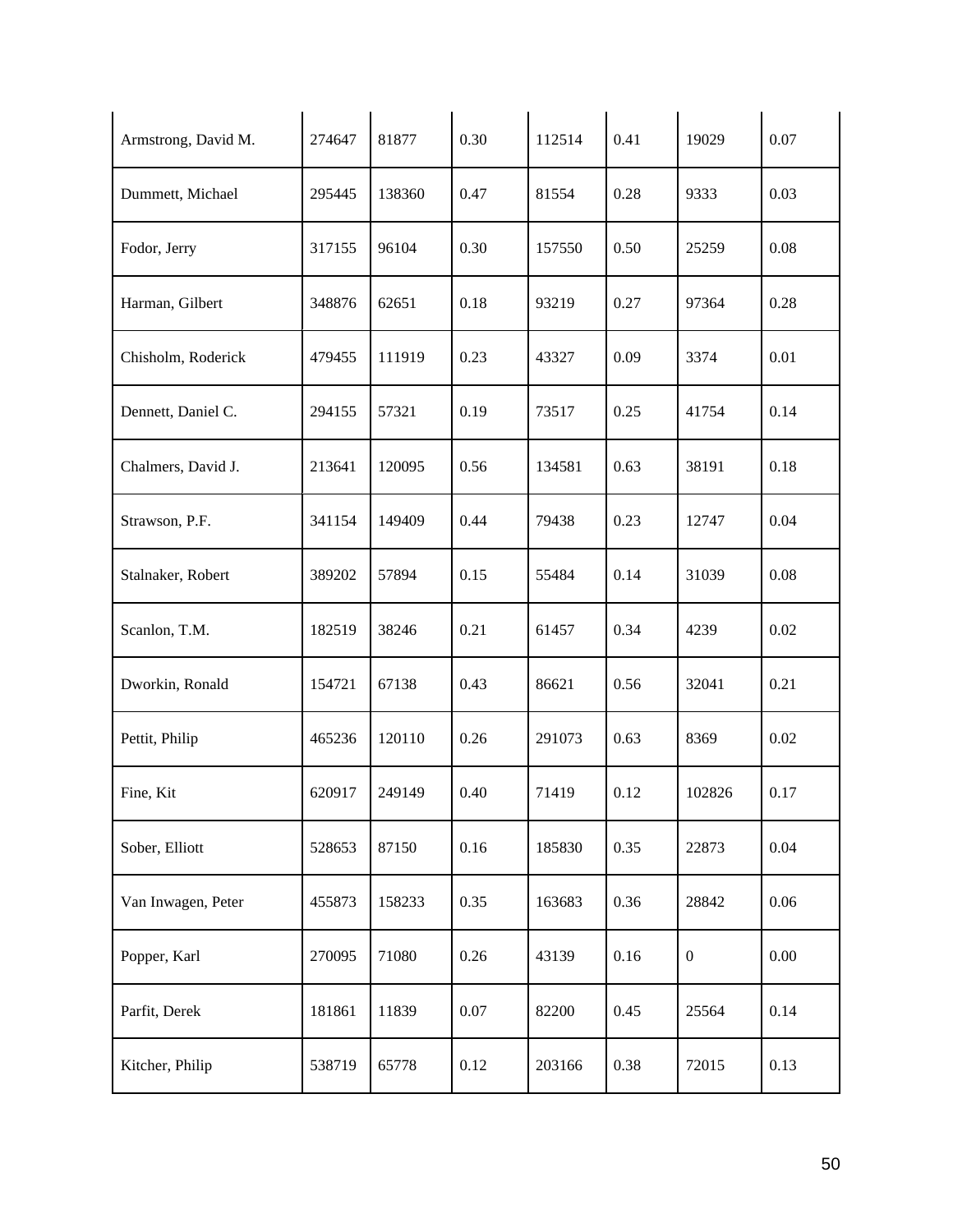| Bennett, Jonathan      | 415384 | 141367 | 0.34 | 151836           | 0.37     | 11818            | 0.03 |
|------------------------|--------|--------|------|------------------|----------|------------------|------|
| Nussbaum, Martha       | 476306 | 122201 | 0.26 | 322362           | 0.68     | 7043             | 0.01 |
| Anscombe, G.E.M.       | 129188 | 37217  | 0.29 | 31063            | 0.24     | $\boldsymbol{0}$ | 0.00 |
| Korsgaard, Christine   | 152127 | 93817  | 0.62 | 15783            | 0.10     | 10592            | 0.07 |
| Anderson, Elizabeth    | 216245 | 26240  | 0.12 | 73384            | 0.34     | 10830            | 0.05 |
| Thomson, Judith Jarvis | 305937 | 86152  | 0.28 | 90458            | 0.30     | $\boldsymbol{0}$ | 0.00 |
| Cartwright, Nancy      | 256543 | 4962   | 0.02 | 93467            | 0.36     | 16480            | 0.06 |
| Annas, Julia           | 245770 | 67489  | 0.27 | 79609            | 0.32     | 15863            | 0.06 |
| Young, Iris Marion     | 141579 | 31211  | 0.22 | 108343           | 0.77     | 9967             | 0.07 |
| Millikan, Ruth G.      | 250734 | 60788  | 0.24 | 136294           | 0.54     | 52496            | 0.21 |
| Foot, Philippa         | 122136 | 72504  | 0.59 | 21965            | 0.18     | 15497            | 0.13 |
| Stump, Eleonore        | 200811 | 84173  | 0.42 | 49873            | 0.25     | 15717            | 0.08 |
| Okin, Susan Moller     | 160664 | 63453  | 0.39 | 155154           | 0.97     | $\boldsymbol{0}$ | 0.00 |
| Butler, Judith         | 22587  | 935    | 0.04 | $\boldsymbol{0}$ | $0.00\,$ | $\boldsymbol{0}$ | 0.00 |
| O'Neill, Onora         | 134399 | 11132  | 0.08 | 14611            | 0.11     | 9965             | 0.07 |
| Zagzebski, Linda       | 104398 | 30981  | 0.30 | 47261            | 0.45     | $\boldsymbol{0}$ | 0.00 |
| Baker, Lynne Rudder    | 282194 | 27321  | 0.10 | 8693             | 0.03     | 17024            | 0.06 |
| Haslanger, Sally       | 130402 | 30273  | 0.23 | 41222            | 0.32     | 26093            | 0.20 |